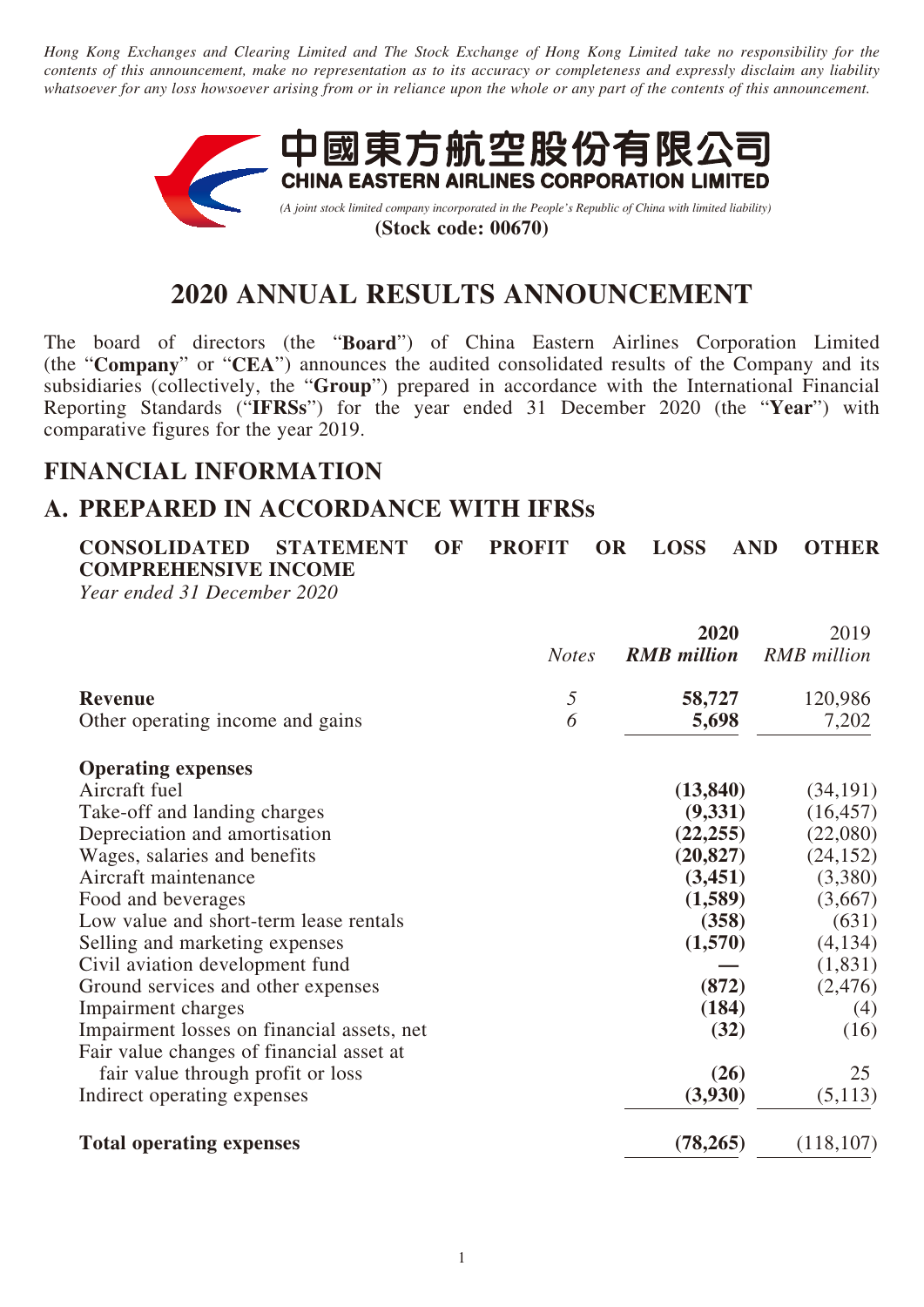|                                                                                                      | <b>Notes</b> | 2020<br><b>RMB</b> million | 2019<br><b>RMB</b> million |
|------------------------------------------------------------------------------------------------------|--------------|----------------------------|----------------------------|
| <b>Operating (loss)/profit</b>                                                                       |              | (13, 840)                  | 10,081                     |
| Share of results of associates                                                                       |              | (82)                       | 265                        |
| Share of results of joint ventures                                                                   |              | (13)                       | 17                         |
| Finance income                                                                                       | 7            | 2,660                      | 96                         |
| Finance costs                                                                                        | 8            | (5,213)                    | (6,160)                    |
| (Loss)/profit before income tax                                                                      |              | (16, 488)                  | 4,299                      |
| Income tax credit/(expense)                                                                          | 9            | 3,927                      | (819)                      |
| (Loss)/profit for the year                                                                           |              | (12, 561)                  | 3,480                      |
| (Loss)/profit attributable to:                                                                       |              |                            |                            |
| Equity holders of the Company                                                                        |              | (11, 836)                  | 3,192                      |
| Non-controlling interests                                                                            |              | (725)                      | 288                        |
|                                                                                                      |              | (12, 561)                  | 3,480                      |
| (Loss)/earnings per share attributable to the equity<br>holders of the Company                       |              |                            |                            |
| — Basic and diluted (RMB)                                                                            | 10           | (0.72)                     | 0.21                       |
| Other comprehensive income                                                                           |              |                            |                            |
| Other comprehensive income that may be                                                               |              |                            |                            |
| reclassified to profit or loss in subsequent periods:                                                |              |                            |                            |
| Cash flow hedges, net of tax                                                                         |              | 158                        | (110)                      |
| Net other comprehensive income that may be<br>reclassified to profit or loss in subsequent periods   |              | 158                        | (110)                      |
| Other comprehensive income that will not be<br>reclassified to profit or loss in subsequent periods: |              |                            |                            |
| Fair value changes of equity investments                                                             |              |                            |                            |
| designated at fair value through other                                                               |              |                            |                            |
| comprehensive income, net of tax                                                                     |              | (209)                      | 16                         |
| Share of other comprehensive income of                                                               |              |                            |                            |
| an associate, net of tax                                                                             |              | $\overline{2}$             | 7                          |
| Actuarial (losses)/gains on the post-retirement                                                      |              |                            | 40                         |
| benefit obligations, net of tax                                                                      |              | (61)                       |                            |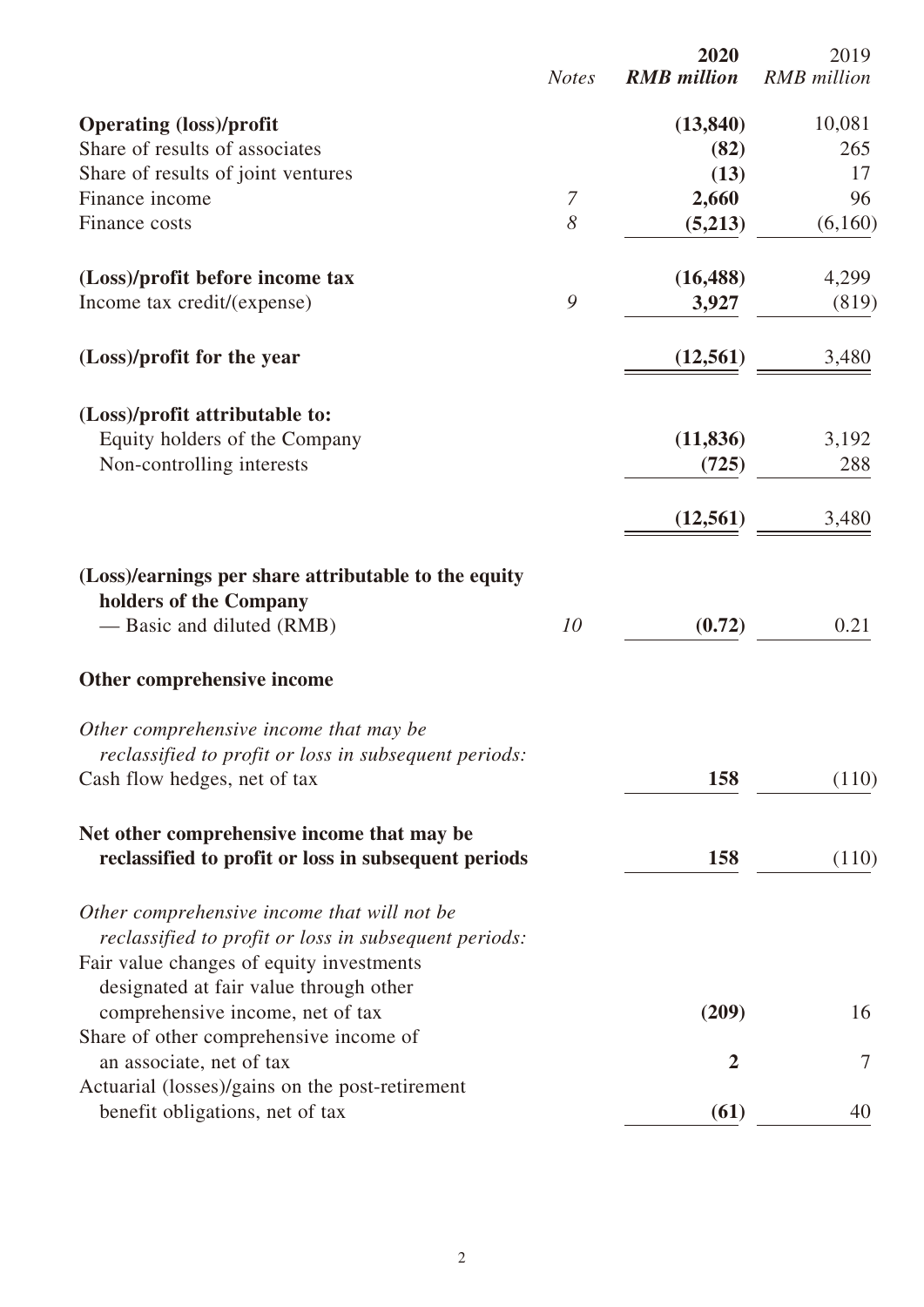|                                                                                                         | 2020<br><b>RMB</b> million | 2019<br><b>RMB</b> million |
|---------------------------------------------------------------------------------------------------------|----------------------------|----------------------------|
| Net other comprehensive income that will not be<br>reclassified to profit or loss in subsequent periods | (268)                      | 63                         |
| Other comprehensive income for the year, net of tax                                                     | (110)                      | (47)                       |
| Total comprehensive income for the year                                                                 | (12, 671)                  | 3,433                      |
| Total comprehensive income attributable to:                                                             |                            |                            |
| Equity holders of the Company                                                                           | (11,940)                   | 3,141                      |
| Non-controlling interests                                                                               | (731)                      | 292                        |
|                                                                                                         | (12,671)                   | 3,433                      |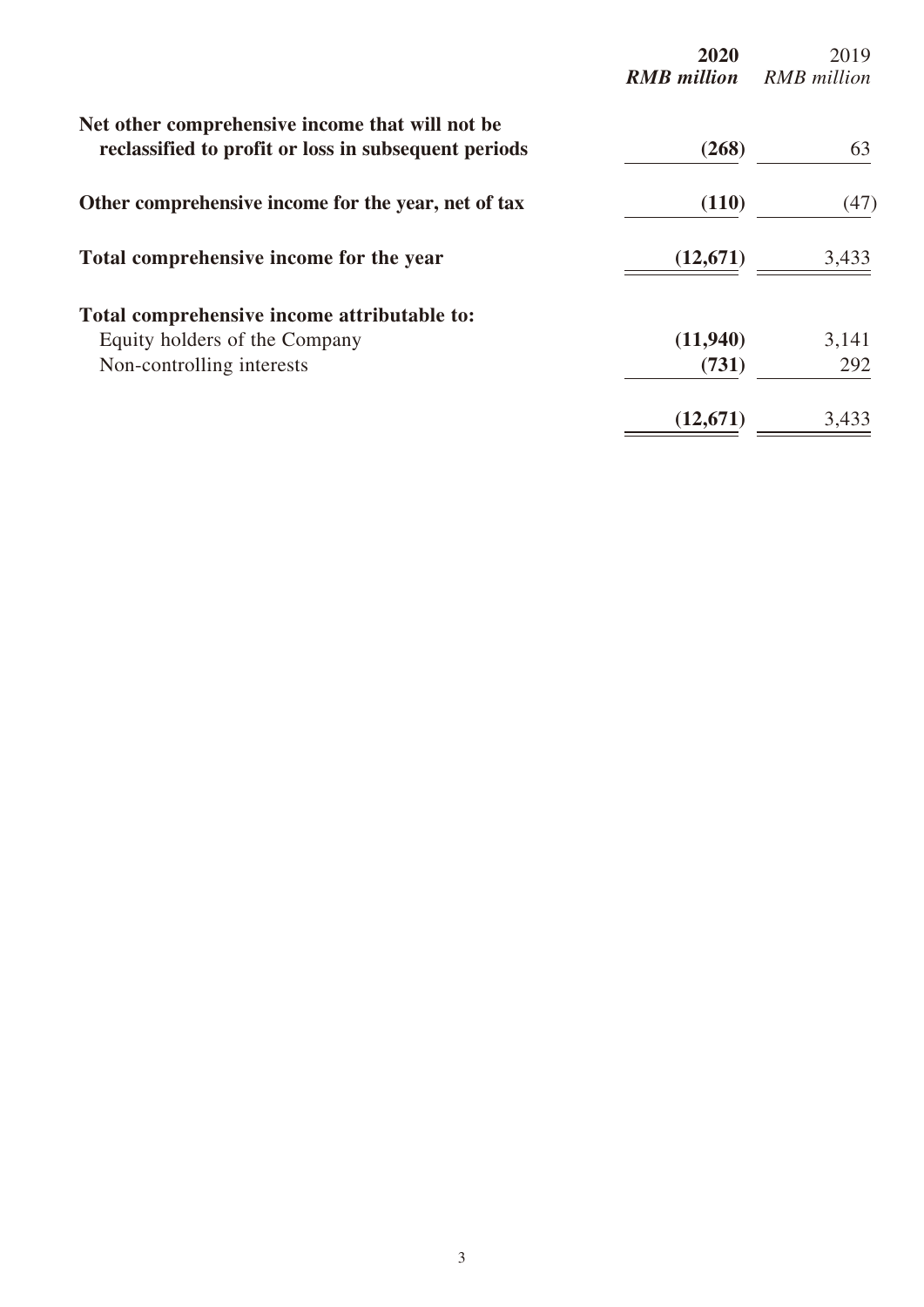# **CONSOLIDATED STATEMENT OF FINANCIAL POSITION**

*31 December 2020*

|                                                      |              | 2020               | 2019               |
|------------------------------------------------------|--------------|--------------------|--------------------|
|                                                      | <b>Notes</b> | <b>RMB</b> million | <b>RMB</b> million |
| <b>Non-current assets</b>                            |              |                    |                    |
| Property, plant and equipment                        |              | 101,043            | 99,437             |
| Investment properties                                |              | 166                | 653                |
| Right-of-use assets                                  |              | 118,210            | 128,704            |
| Intangible assets                                    |              | 11,718             | 11,698             |
| Advanced payments on acquisition of aircraft         |              | 17,240             | 16,222             |
| Investments in associates                            |              | 1,793              | 1,977              |
| Investments in joint ventures                        |              | 594                | 627                |
| Equity investments designated at fair value          |              |                    |                    |
| through other comprehensive income                   |              | 995                | 1,274              |
| Derivative financial instruments                     |              | 37                 | 27                 |
| Other non-current assets                             |              | 5,345              | 3,970              |
| Deferred tax assets                                  |              | 5,011              | 853                |
|                                                      |              | 262,152            | 265,442            |
| <b>Current assets</b>                                |              |                    |                    |
| Flight equipment spare parts                         |              | 2,054              | 2,407              |
| Trade receivables                                    | 11           | 1,124              | 1,717              |
| Financial asset at fair value through profit or loss |              | 95                 | 121                |
| Prepayments and other receivables                    |              | 11,198             | 14,093             |
| Derivative financial instruments                     |              | 362                | 43                 |
| Restricted bank deposits                             |              | 12                 | 6                  |
| Cash and cash equivalents                            |              | 7,651              | 1,350              |
| Assets classified as held for sale                   |              | $\mathbf 2$        | 6                  |
|                                                      |              | 22,498             | 19,743             |
| <b>Current liabilities</b>                           |              |                    |                    |
| Trade and bills payables                             | 12           | 3,220              | 3,877              |
| <b>Contract liabilities</b>                          |              | 3,671              | 10,178             |
| Other payables and accruals                          |              | 21,619             | 22,602             |
| Current portion of lease liabilities                 |              | 14,073             | 15,590             |
| Current portion of borrowings                        |              | 57,150             | 25,233             |
| Income tax payable                                   |              | 48                 | 351                |
| Current portion of provision for                     |              |                    |                    |
| lease return costs for aircraft and engines          |              | 24                 | 519                |
| Derivative financial instruments                     |              | 3                  | 13                 |
|                                                      |              | 99,808             | 78,363             |
| <b>Net current liabilities</b>                       |              | (77, 310)          | (58, 620)          |
| <b>Total assets less current liabilities</b>         |              | 184,842            | 206,822            |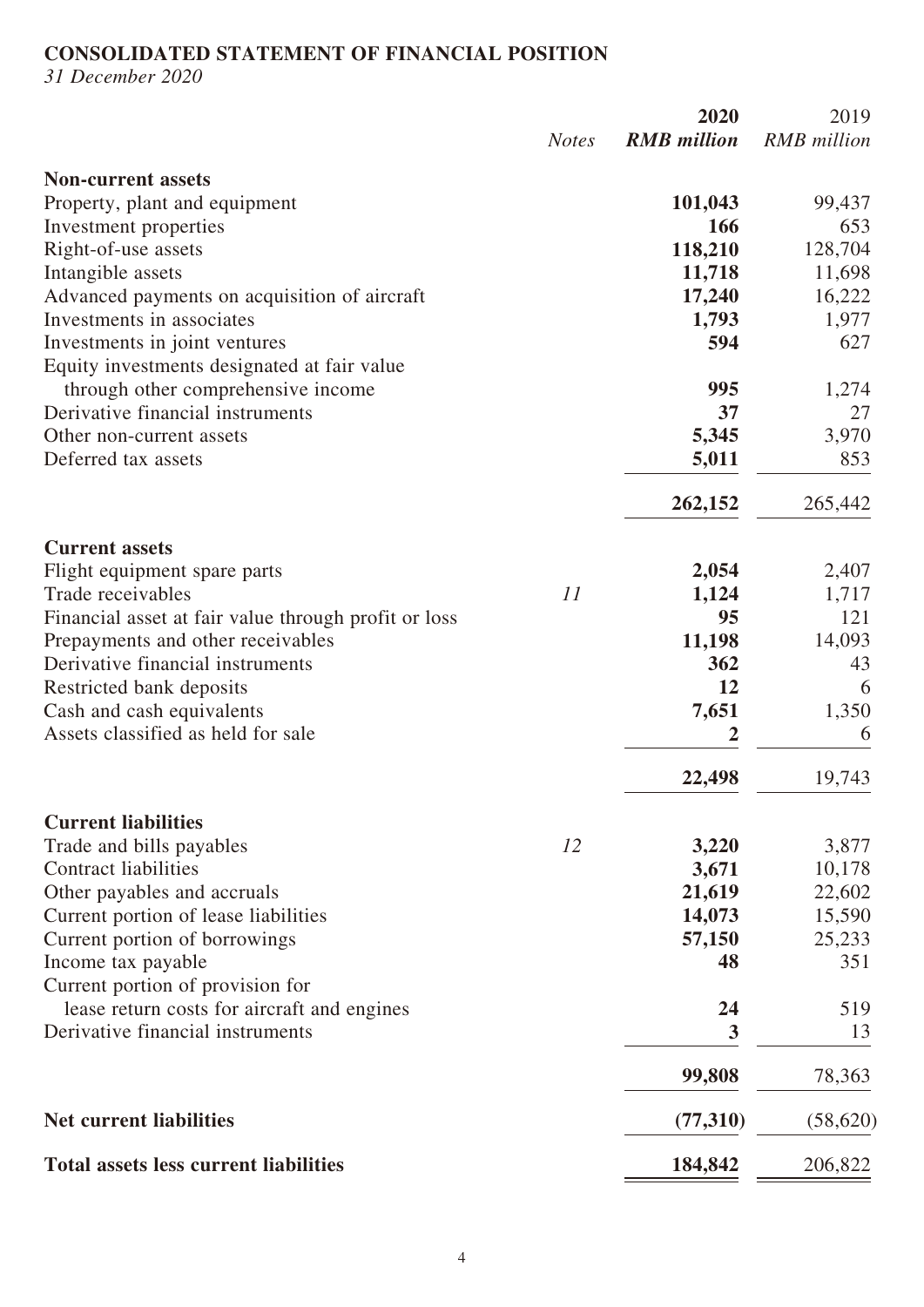|                                                                             | 2020<br><b>RMB</b> million | 2019<br><b>RMB</b> million |
|-----------------------------------------------------------------------------|----------------------------|----------------------------|
| <b>Non-current liabilities</b>                                              |                            |                            |
| Lease liabilities                                                           | 82,178                     | 94,685                     |
| <b>Borrowings</b>                                                           | 30,745                     | 26,604                     |
| Provision for lease return costs for aircraft and engines                   | 6,966                      | 6,659                      |
| <b>Contract liabilities</b>                                                 | 1,320                      | 1,499                      |
| Derivative financial instruments                                            | 138                        | 10                         |
| Post-retirement benefit obligations                                         | 2,373                      | 2,419                      |
| Other long-term liabilities                                                 | 1,955                      | 2,278                      |
| Deferred tax liabilities                                                    | 13                         | 22                         |
|                                                                             | 125,688                    | 134,176                    |
| <b>Net assets</b>                                                           | 59,154                     | 72,646                     |
| <b>Equity</b>                                                               |                            |                            |
| Equity attributable to the equity holders of the Company<br>- Share capital | 16,379                     | 16,379                     |
| — Reserves                                                                  | 39,870                     | 52,629                     |
|                                                                             | 56,249                     | 69,008                     |
| <b>Non-controlling interests</b>                                            | 2,905                      | 3,638                      |
| <b>Total equity</b>                                                         | 59,154                     | 72,646                     |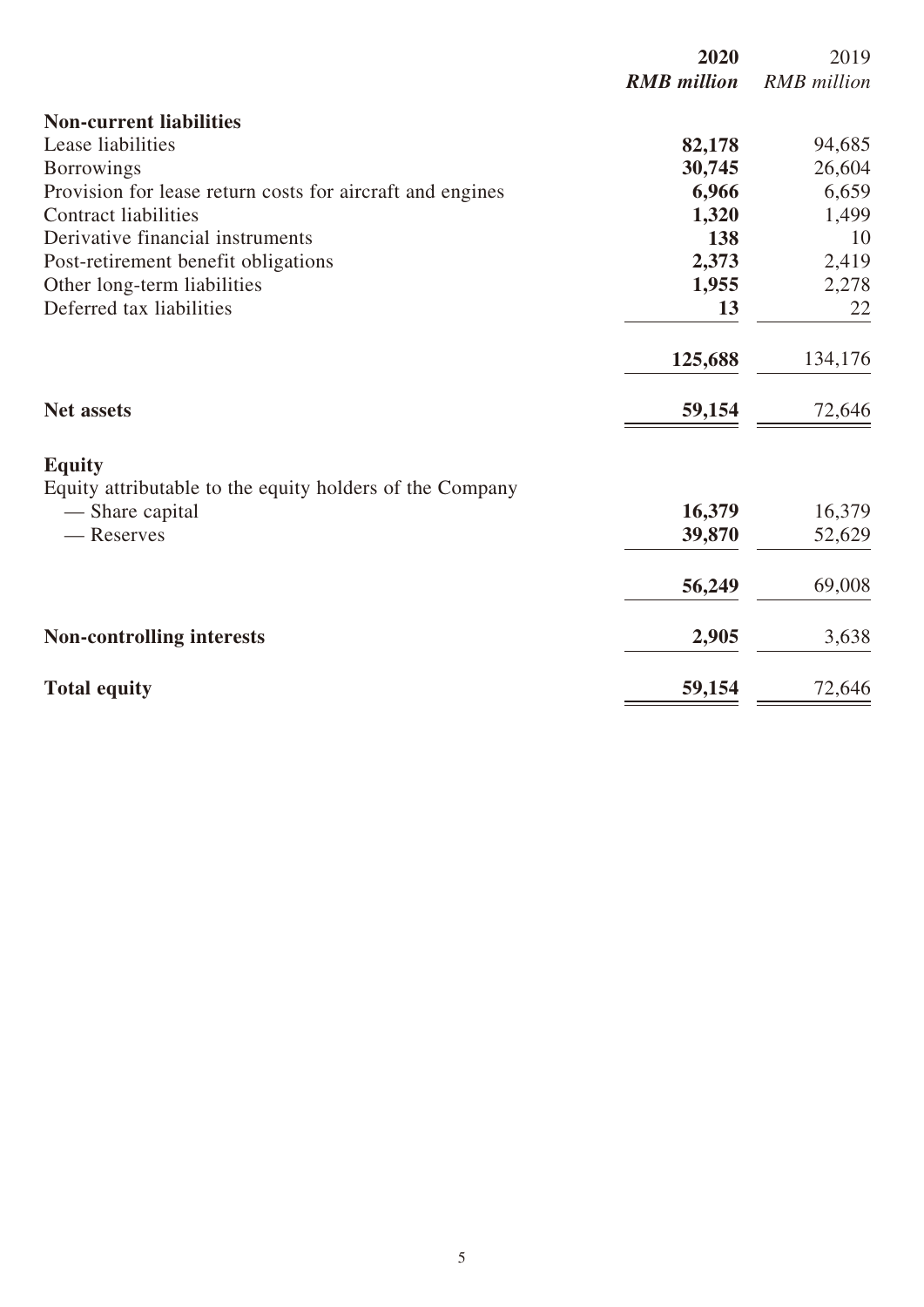### **1 CORPORATE AND GROUP INFORMATION**

China Eastern Airlines Corporation Limited (the "**Company**"), a joint stock company limited by shares, was established in the People's Republic of China (the "**PRC**") on 14 April 1995. The address of the Company's registered office is 66 Airport Street, Pudong International Airport, Shanghai, the PRC. The Company and its subsidiaries (together, the "**Group**") are principally engaged in the operation of civil aviation, including the provision of passenger, cargo, mail delivery and other extended transportation services.

In the opinion of the directors, the holding company and ultimate holding company of the Company is China Eastern Air Holding Company Limited ("**CEA Holding**"), formerly named as China Eastern Air Holding Company, a state-owned enterprise established in the PRC.

The A shares, H shares and American Depositary Shares are listed on the Shanghai Stock Exchange, The Stock Exchange of Hong Kong Limited and The New York Stock Exchange, respectively.

### **2 BASIS OF PREPARATION**

These financial statements have been prepared in accordance with all applicable International Financial Reporting Standards ("**IFRSs**") issued by the International Accounting Standards Board ("**IASB**") and the disclosure requirements of the Hong Kong Companies Ordinance. They have been prepared under the historical cost convention, except for equity investments designated at fair value through other comprehensive income, financial assets at fair value through profit or loss and derivative financial instruments which have been measured at fair value. Disposal groups held for sale are stated at the lower of their carrying amounts and fair values less costs to sell. These financial statements are presented in Renminbi ("**RMB**") and all values are rounded to the nearest million except when otherwise indicated.

As at 31 December 2020, the Group's current liabilities exceeded its current assets by approximately RMB77.31 billion. In preparing the financial statements, the Board has conducted a detailed review over the Group's going concern ability based on the current financial situation. The Board has considered the Group's available sources of funds as follows:

- Unutilised banking facilities of approximately RMB33.67 billion as at 31 December 2020;
- Other available sources of financing from banks and other financial institutions given the Group's credit history; and
- The Group's expected net cash inflows from operating activities in 2021.

The Board considers that the Group will be able to obtain sufficient financing to enable it to operate, as well as to meet its liabilities as and when they become due, and the capital expenditure requirements for the upcoming twelve months. Accordingly, the Board believes that it is appropriate to prepare these financial statements on a going concern basis without including any adjustments that would be required should the Group fail to continue as a going concern.

### **3 CHANGES IN ACCOUNTING POLICIES AND DISCLOSURES**

The Group has adopted the *Conceptual Framework for Financial Reporting 2018* and the following revised IFRSs for the first time for the current year's financial statements.

| Amendments to IFRS 3 | Definition of a Business                          |
|----------------------|---------------------------------------------------|
| Amendments to IFRS 9 |                                                   |
| IAS 39 and IFRS 7    | Interest Rate Benchmark Reform                    |
| Amendment to IFRS 16 | Covid-19-Related Rent Concessions (early adopted) |
| Amendments to IAS 1  |                                                   |
| and IAS 8            | Definition of Material                            |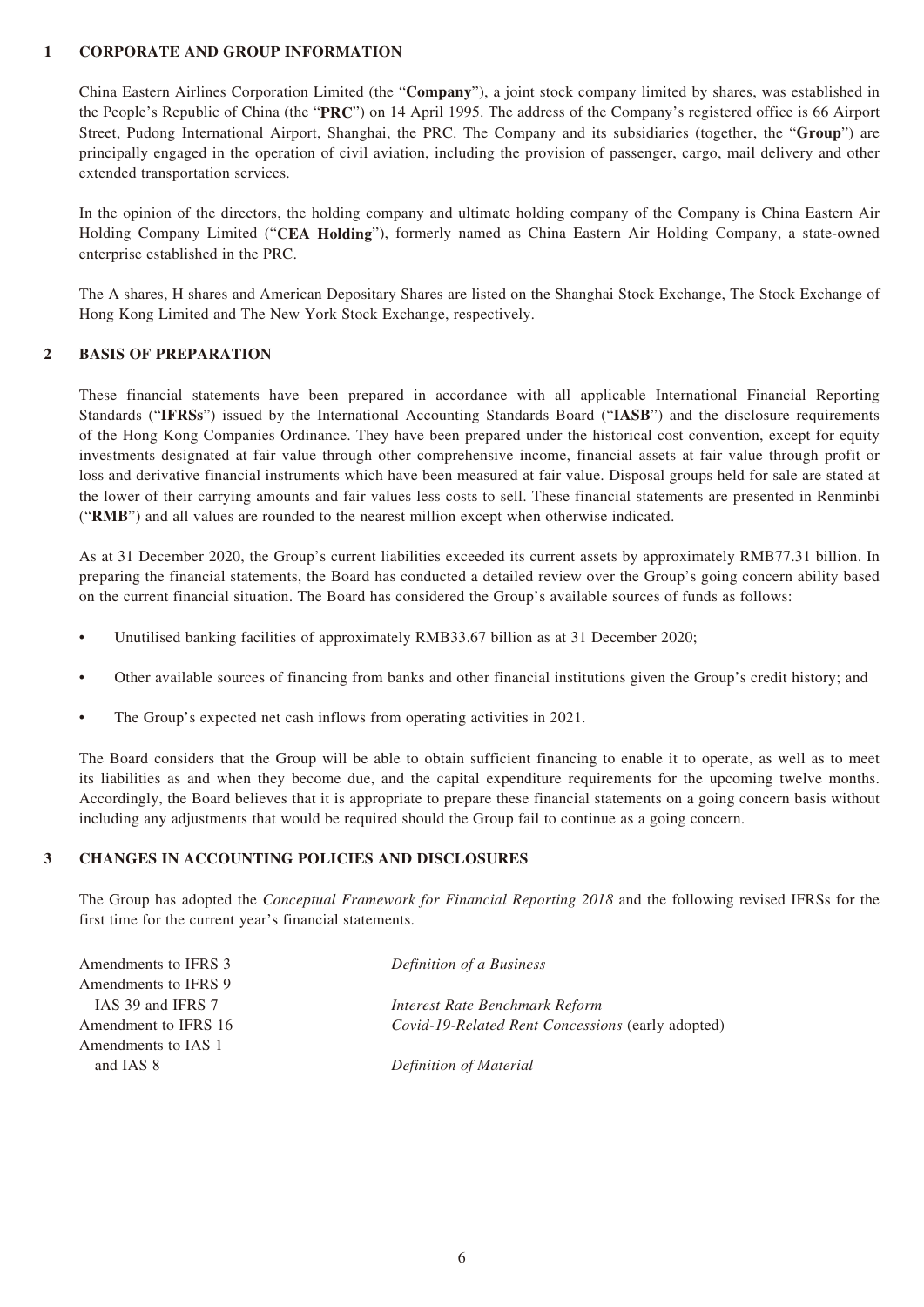### **4 OPERATING SEGMENT INFORMATION**

(a) CODM, office of the General Manager, reviews the Group's internal reporting in order to assess performance and allocate resources

The Group has one reportable operating segment, reported as "airline transportation operations", which comprises the provision of passenger, cargo, mail delivery and ground service.

Other services including primarily tour operations, air catering and other miscellaneous services are not included within the airline transportation operations segment, as their internal reports are separately provided to the CODM. The results of these operations are included in the "other segments" column.

Inter-segment transactions are entered into under normal commercial terms and conditions that would be available to unrelated third parties.

In accordance with IFRS 8, segment disclosure has been presented in a manner that is consistent with the information used by the Group's CODM. The Group's CODM monitors the results, assets and liabilities attributable to each reportable segment based on financial results prepared under the PRC Accounting Standards for Business Enterprises (the "**PRC Accounting Standards**"), which differ from IFRSs in certain aspects. The amount of each material reconciling item from the Group's reportable segment revenues and profit before income tax, arising from different accounting policies is set out in Note 4(c) below.

The segment results for the year ended 31 December 2020 were as follows:

|                                                                                            | <b>Airline</b><br>transportation<br>operations<br><b>RMB</b> million | Other<br>segments<br><b>RMB</b> million | <b>Eliminations</b><br><b>RMB</b> million | Unallocated*<br><b>RMB</b> million | <b>Total</b><br><b>RMB</b> million |
|--------------------------------------------------------------------------------------------|----------------------------------------------------------------------|-----------------------------------------|-------------------------------------------|------------------------------------|------------------------------------|
| <b>Segment revenue</b>                                                                     |                                                                      |                                         |                                           |                                    |                                    |
| Reportable segment revenue from external customers<br>Intersegment sales                   | 58,337                                                               | 302<br>1,499                            | (1, 499)                                  |                                    | 58,639                             |
| Reportable segment revenue                                                                 | 58,337                                                               | 1,801                                   | (1,499)                                   |                                    | 58,639                             |
| Reportable segment profit before income tax                                                | (17,062)                                                             | 684                                     |                                           | (103)                              | (16, 481)                          |
| Other segment information                                                                  |                                                                      |                                         |                                           |                                    |                                    |
| Depreciation and amortisation<br>Impairment charges/impairment losses on financial assets, | 21,965                                                               | 283                                     |                                           |                                    | 22,248                             |
| net**                                                                                      | 215                                                                  | 1                                       |                                           |                                    | 216                                |
| Interest income                                                                            | 178                                                                  | $\mathbf{1}$                            | (13)                                      |                                    | 166                                |
| Interest expense                                                                           | 5,212                                                                | 15                                      | (13)                                      |                                    | 5,214                              |
| Capital expenditure                                                                        | 17,778                                                               | 639                                     |                                           |                                    | 18,417                             |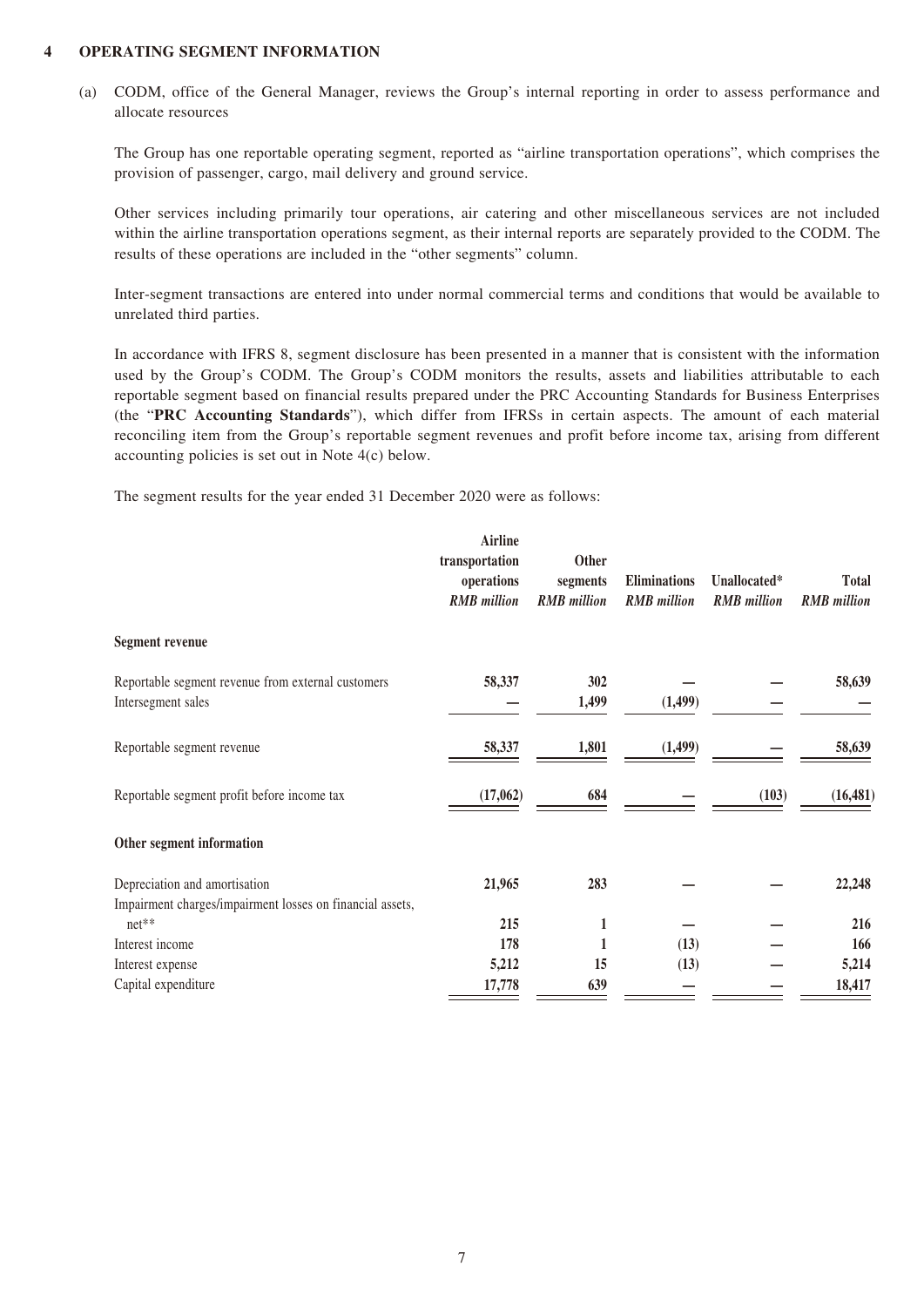The segment results for the year ended 31 December 2019 were as follows:

|                                                                                            | Airline<br>transportation<br>operations<br><b>RMB</b> million | Other<br>segments<br><b>RMB</b> million | Eliminations<br><b>RMB</b> million | Unallocated*<br><b>RMB</b> million | Total<br><b>RMB</b> million |
|--------------------------------------------------------------------------------------------|---------------------------------------------------------------|-----------------------------------------|------------------------------------|------------------------------------|-----------------------------|
| <b>Segment revenue</b>                                                                     |                                                               |                                         |                                    |                                    |                             |
| Reportable segment revenue from external customers<br>Intersegment sales                   | 119,240                                                       | 1,620<br>2,052                          | (2,052)                            |                                    | 120,860                     |
| Reportable segment revenue                                                                 | 119,240                                                       | 3,672                                   | (2,052)                            |                                    | 120,860                     |
| Reportable segment profit before income tax                                                | 2,745                                                         | 1,164                                   |                                    | 393                                | 4,302                       |
| Other segment information                                                                  |                                                               |                                         |                                    |                                    |                             |
| Depreciation and amortisation<br>Impairment charges/impairment losses on financial assets, | 21,816                                                        | 261                                     |                                    |                                    | 22,077                      |
| $net**$                                                                                    | 20                                                            |                                         |                                    |                                    | 20                          |
| Interest income                                                                            | 108                                                           |                                         | (13)                               |                                    | 96                          |
| Interest expense                                                                           | 5,152                                                         | 30                                      | (13)                               |                                    | 5,169                       |
| Capital expenditure                                                                        | 42,853                                                        | 303                                     |                                    |                                    | 43,156                      |

The segment assets and liabilities as at 31 December 2020 and 31 December 2019 were as follows:

|                                | Airline<br>transportation        | <b>Other</b>                   |                                           |                                    |                                    |
|--------------------------------|----------------------------------|--------------------------------|-------------------------------------------|------------------------------------|------------------------------------|
|                                | operations<br><b>RMB</b> million | segments<br><b>RMB</b> million | <b>Eliminations</b><br><b>RMB</b> million | Unallocated*<br><b>RMB</b> million | <b>Total</b><br><b>RMB</b> million |
| At 31 December 2020            |                                  |                                |                                           |                                    |                                    |
| Reportable segment assets      | 275,028                          | 5,510                          | (1,736)                                   | 3,606                              | 282,408                            |
| Reportable segment liabilities | 224,862                          | 2,228                          | (1,736)                                   | 142                                | 225,496                            |
|                                | Airline                          |                                |                                           |                                    |                                    |
|                                | transportation                   | Other                          |                                           |                                    |                                    |
|                                | operations                       | segments                       | Eliminations                              | Unallocated*                       | Total                              |
|                                | RMB million                      | <b>RMB</b> million             | <b>RMB</b> million                        | <b>RMB</b> million                 | <b>RMB</b> million                 |
| At 31 December 2019            |                                  |                                |                                           |                                    |                                    |
| Reportable segment assets      | 274,578                          | 6,225                          | (1,943)                                   | 4,076                              | 282,936                            |
| Reportable segment liabilities | 211,035                          | 3,146                          | (1,943)                                   | 301                                | 212,539                            |

<sup>\*</sup> Unallocated assets primarily represent investments in associates and joint ventures, derivative financial instruments, equity investments designated at fair value through other comprehensive income and a financial asset at fair value through profit or loss. Unallocated results primarily represent the share of results of associates and joint ventures, fair value changes of derivative financial instruments, fair value change of a financial asset at fair value through profit or loss and dividend income relating to equity investments.

<sup>\*\*</sup> It included impairment loss on property, plant and equipment of RMB31 million.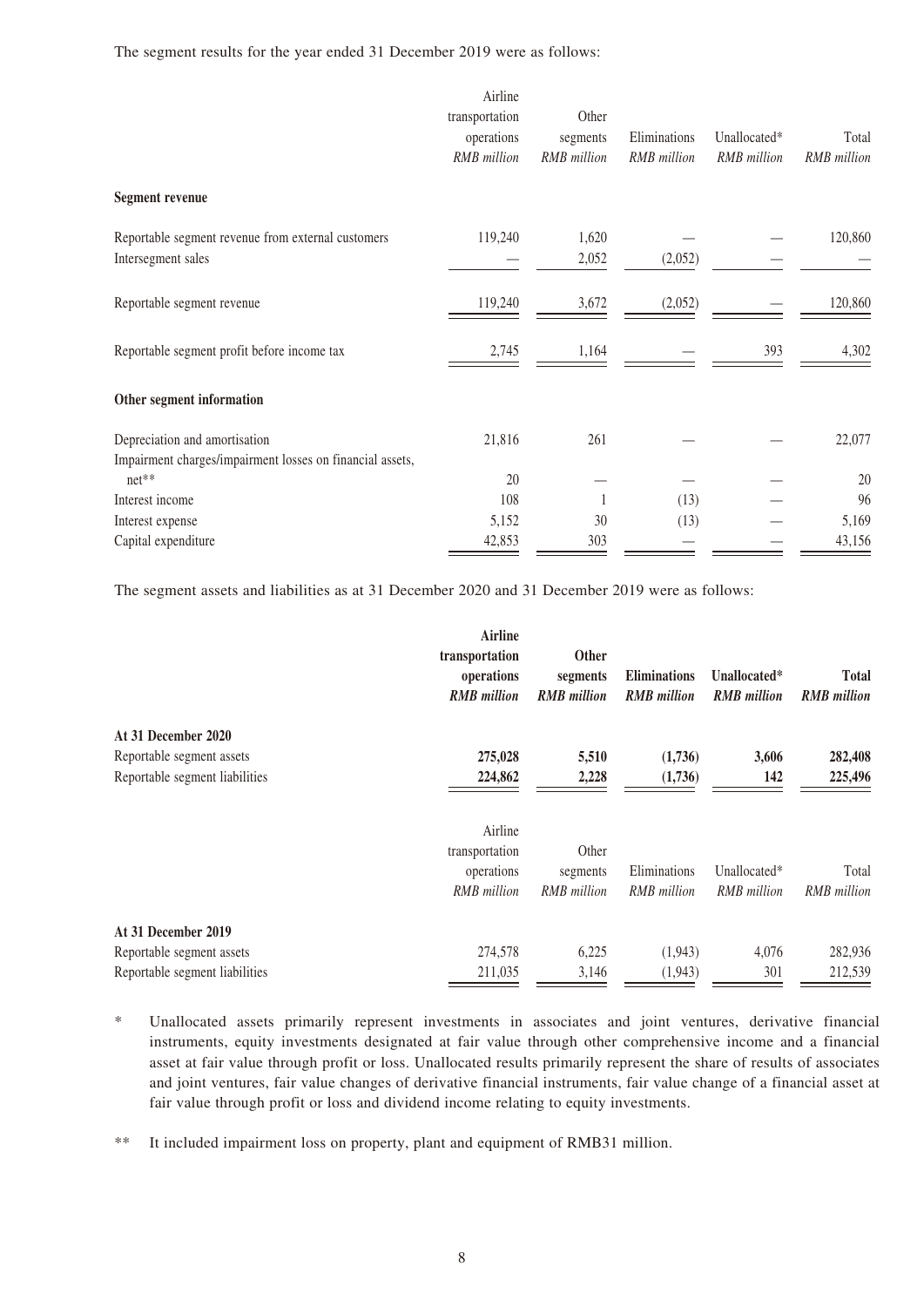(b) The Group's business operates in three main geographical areas, even though they are managed on a worldwide basis.

The Group's revenues by geographical area are analysed based on the following criteria:

- 1) Traffic revenue from services within Mainland China (the PRC excluding the Hong Kong Special Administrative Region ("Hong Kong"), Macau Special Administrative Region ("Macau") and Taiwan, collectively known as "Regional") is classified as domestic operations. Traffic revenue from inbound and outbound services between overseas markets excluding Regional is classified as international operations.
- 2) Revenue from ticket handling services, ground services and other miscellaneous services are classified on the basis of where the services are performed.

|                                                           | 2020<br><b>RMB</b> million | 2019<br><b>RMB</b> million |
|-----------------------------------------------------------|----------------------------|----------------------------|
| Domestic (the PRC, excluding Hong Kong, Macau and Taiwan) | 45,479                     | 80,058                     |
| International                                             | 12,759                     | 37,082                     |
| Regional (Hong Kong, Macau and Taiwan)                    | 489                        | 3,846                      |
|                                                           | 58,727                     | 120.986                    |

3) The major revenue-earning assets of the Group are its aircraft, all of which are registered in the PRC. Since the Group's aircraft are deployed flexibly across its route network, there is no suitable basis of allocating such assets and the related liabilities by geographic area and hence segment non-current assets and capital expenditure by geographic area are not presented. Except the aircraft, most non-current assets (except financial instruments) are registered and located in the PRC.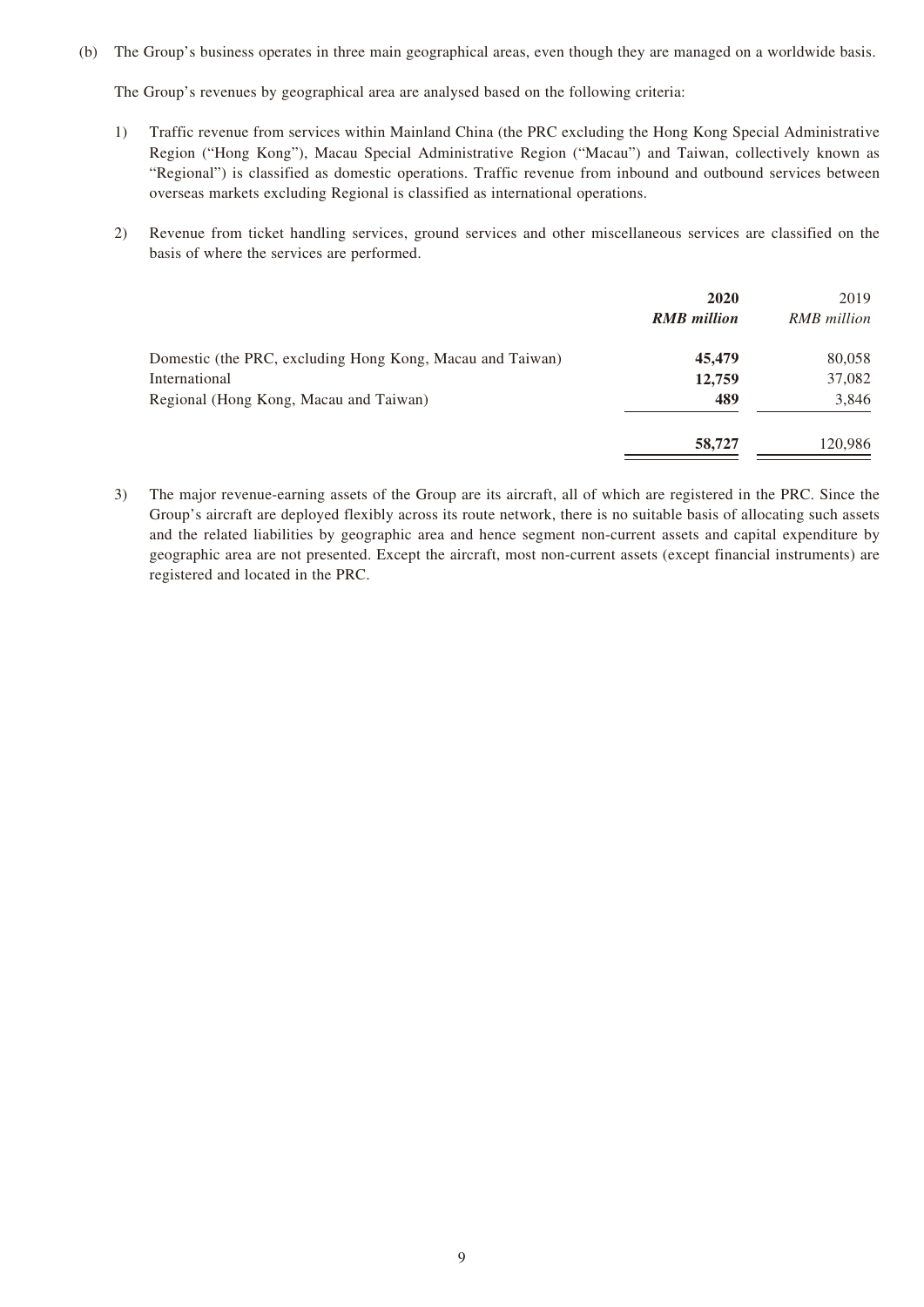(c) Reconciliation of reportable segment revenues, (loss)/profit and assets to the consolidated figures as reported in the consolidated financial statements:

|                                                                                                    |              | 2020               | 2019               |
|----------------------------------------------------------------------------------------------------|--------------|--------------------|--------------------|
|                                                                                                    | <b>Note</b>  | <b>RMB</b> million | <b>RMB</b> million |
| <b>Revenue</b>                                                                                     |              |                    |                    |
| Reportable segment revenue                                                                         |              | 58,639             | 120,860            |
| - Reclassification of taxes relating to the expired tickets                                        | (i)          | 88                 | 126                |
| Consolidated revenue                                                                               |              | 58,727             | 120,986            |
|                                                                                                    |              | 2020               | 2019               |
|                                                                                                    | <b>Note</b>  | <b>RMB</b> million | <b>RMB</b> million |
| (Loss)/profit before income tax                                                                    |              |                    |                    |
| Reportable segment (loss)/profit<br>- Differences in depreciation charges for aircraft and engines |              | (16, 481)          | 4,302              |
| due to different depreciation lives                                                                | (ii)         | (7)                | (3)                |
| Consolidated (loss)/profit before income tax                                                       |              | (16, 488)          | 4,299              |
|                                                                                                    |              | 2020               | 2019               |
|                                                                                                    | <b>Notes</b> | <b>RMB</b> million | <b>RMB</b> million |
| <b>Assets</b>                                                                                      |              |                    |                    |
| Reportable segment assets                                                                          |              | 282,408            | 282,936            |
| - Differences in depreciation charges for aircraft and                                             |              |                    |                    |
| engines due to different depreciation lives                                                        | (ii)         |                    | 7                  |
| — Difference in intangible asset arising from the acquisition<br>of Shanghai Airlines              | (iii)        | 2,242              | 2,242              |
|                                                                                                    |              |                    |                    |
| Consolidated assets                                                                                |              | 284,650            | 285,185            |

*Notes:* 

- (i) The difference represents the different classification of sales related taxes under the PRC Accounting Standards and IFRSs.
- (ii) The difference is attributable to the differences in the useful lives and residual values of aircraft and engines adopted for depreciation purposes in prior years under the PRC Accounting Standards and IFRSs. Despite the depreciation policies of these assets which have been unified under IFRSs and the PRC Accounting Standards in recent years, the changes were applied prospectively as changes in accounting estimates which result in the differences in the carrying amounts and related depreciation charges under IFRSs and the PRC Accounting Standards.
- (iii) The difference represents the different measurement of the fair value of acquisition cost of the shares from Shanghai Airlines between the PRC Accounting standards and IFRSs, which results in the different measurement of goodwill.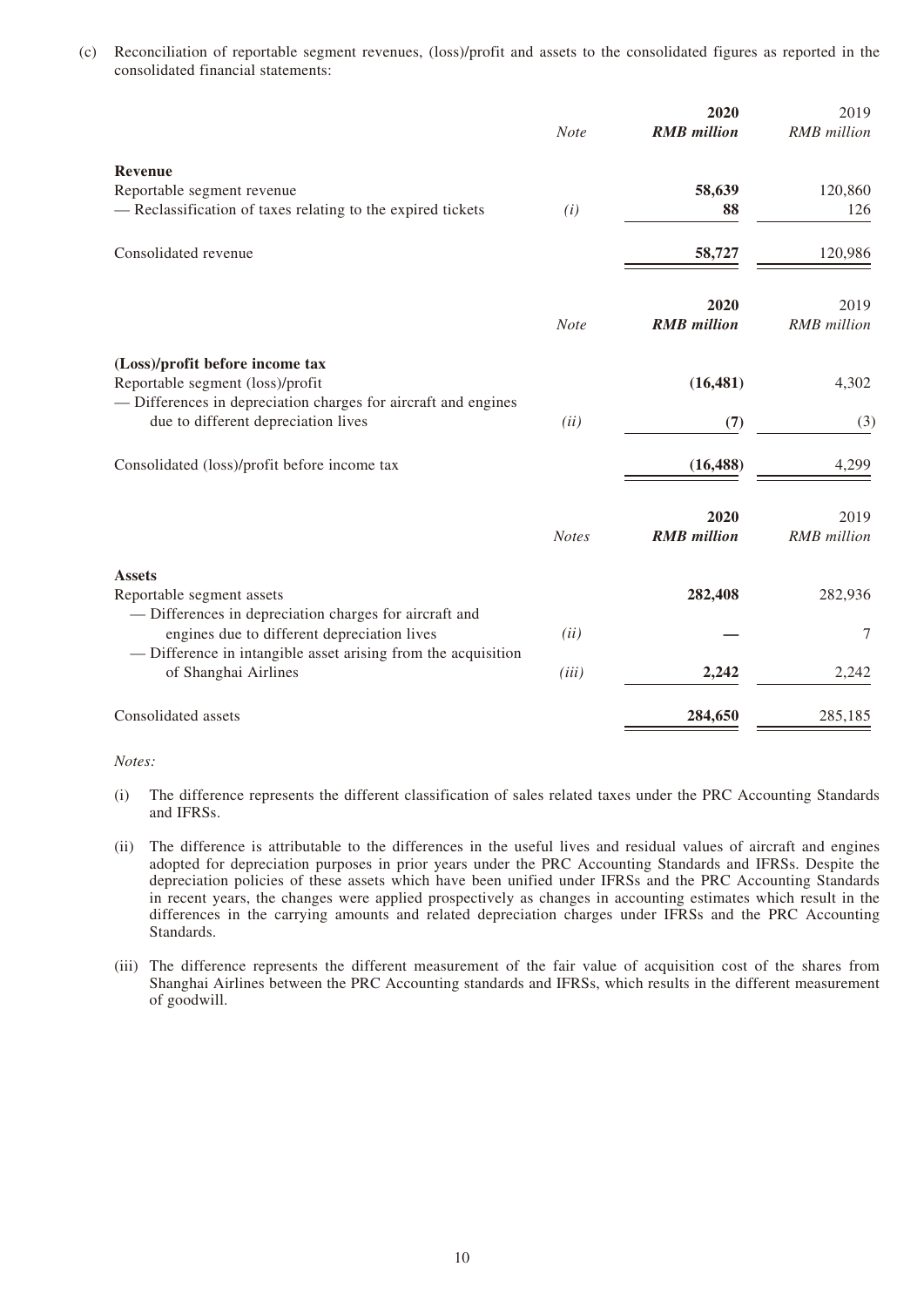## **5 REVENUE**

An analysis of revenue is as follows:

|                                                                     | 2020               | 2019               |
|---------------------------------------------------------------------|--------------------|--------------------|
|                                                                     | <b>RMB</b> million | <b>RMB</b> million |
| Revenue from contracts with customers<br>Revenue from other sources | 58,470             | 120,796            |
| Rental income                                                       | 257                | 190                |
|                                                                     | 58,727             | 120,986            |

### **Revenue from Contracts with customers**

## *Disaggregated revenue information*

## **For the year ended 31 December 2020**

| <b>Segments</b>                             | <b>Airline</b><br>transportation<br>operations<br><b>RMB</b> million | <b>Other</b><br>operations<br><b>RMB</b> million | <b>Total</b><br><b>RMB</b> million |
|---------------------------------------------|----------------------------------------------------------------------|--------------------------------------------------|------------------------------------|
| Types of goods or services                  |                                                                      |                                                  |                                    |
| Traffic revenues                            |                                                                      |                                                  |                                    |
| — Passenger                                 | 49,215                                                               |                                                  | 49,215                             |
| — Cargo and mail                            | 4,895                                                                |                                                  | 4,895                              |
| Tour operations income                      |                                                                      | 14                                               | 14                                 |
| Ground service income                       | 818                                                                  |                                                  | 818                                |
| Commission income                           | 2,206                                                                |                                                  | 2,206                              |
| Others                                      | 1,034                                                                | 288                                              | 1,322                              |
| Total revenue from contracts with customers | 58,168                                                               | 302                                              | 58,470                             |

## **For the year ended 31 December 2019**

|                                             | Airline<br>transportation | Other              |                    |
|---------------------------------------------|---------------------------|--------------------|--------------------|
| Segments                                    | operations                | operations         | Total              |
|                                             | <b>RMB</b> million        | <b>RMB</b> million | <b>RMB</b> million |
| Types of goods or services                  |                           |                    |                    |
| Traffic revenues                            |                           |                    |                    |
| — Passenger                                 | 110,416                   |                    | 110,416            |
| — Cargo and mail                            | 3,826                     |                    | 3,826              |
| Tour operations income                      |                           | 878                | 878                |
| Ground service income                       | 1,180                     |                    | 1,180              |
| Commission income                           | 2,485                     |                    | 2,485              |
| Others                                      | 1,269                     | 742                | 2,011              |
| Total revenue from contracts with customers | 119,176                   | 1,620              | 120,796            |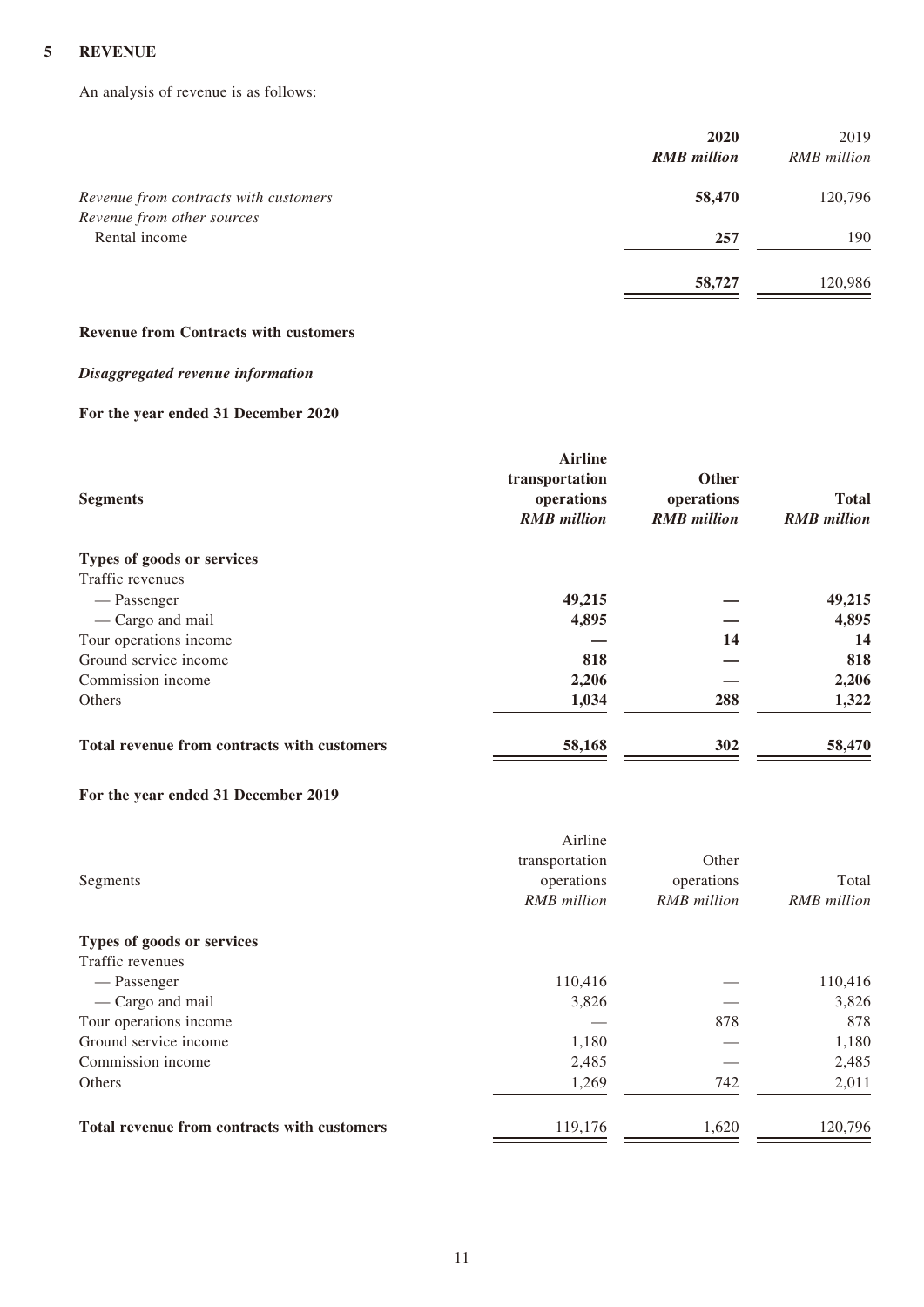### **6 OTHER OPERATING INCOME AND GAINS**

|                                                                             | 2020<br><b>RMB</b> million | 2019<br><b>RMB</b> million |
|-----------------------------------------------------------------------------|----------------------------|----------------------------|
| Co-operation routes income (note $(a)$ )                                    | 3,650                      | 5,436                      |
| Routes subsidy income (note (b))                                            | 372                        | 353                        |
| Other subsidy income (note $(c)$ )                                          | 1,326                      | 535                        |
| Gain on disposal of items of property, plant and equipment                  | 55                         | 40                         |
| Dividend income from a financial asset at fair value through profit or loss | 6                          | 3                          |
| Dividend income from equity investments designated                          |                            |                            |
| at fair value through other comprehensive income                            | 12                         | 19                         |
| Compensation from ticket sales agents                                       | 53                         | 331                        |
| Gain on disposal of a subsidiary                                            |                            | 64                         |
| Others                                                                      | 224                        | 421                        |
|                                                                             | 5,698                      | 7,202                      |

*Notes:*

- (a) Co-operation routes income represents subsidies granted by various local authorities and other parties, with which the Group developed certain routes to support the development of local economy. The amounts granted are calculated based on the agreements entered into by all parties.
- (b) Routes subsidy income represents subsidies granted by various authorities to support certain international and domestic routes operated by the Group.
- (c) Other subsidy income represents subsidies granted by various local authorities based on certain amounts of tax paid and other government grants.
- (d) There are no unfulfilled conditions or other contingencies related to subsidies that were recognised for the years ended 31 December 2020 and 2019.

## **7 FINANCE INCOME**

|                                          | 2020<br><b>RMB</b> million | 2019<br><b>RMB</b> million |
|------------------------------------------|----------------------------|----------------------------|
| Interest income                          | 166                        | 96                         |
| Foreign exchange gains, net (Note 8 (b)) | 2,494                      |                            |
|                                          | 2,660                      | 96                         |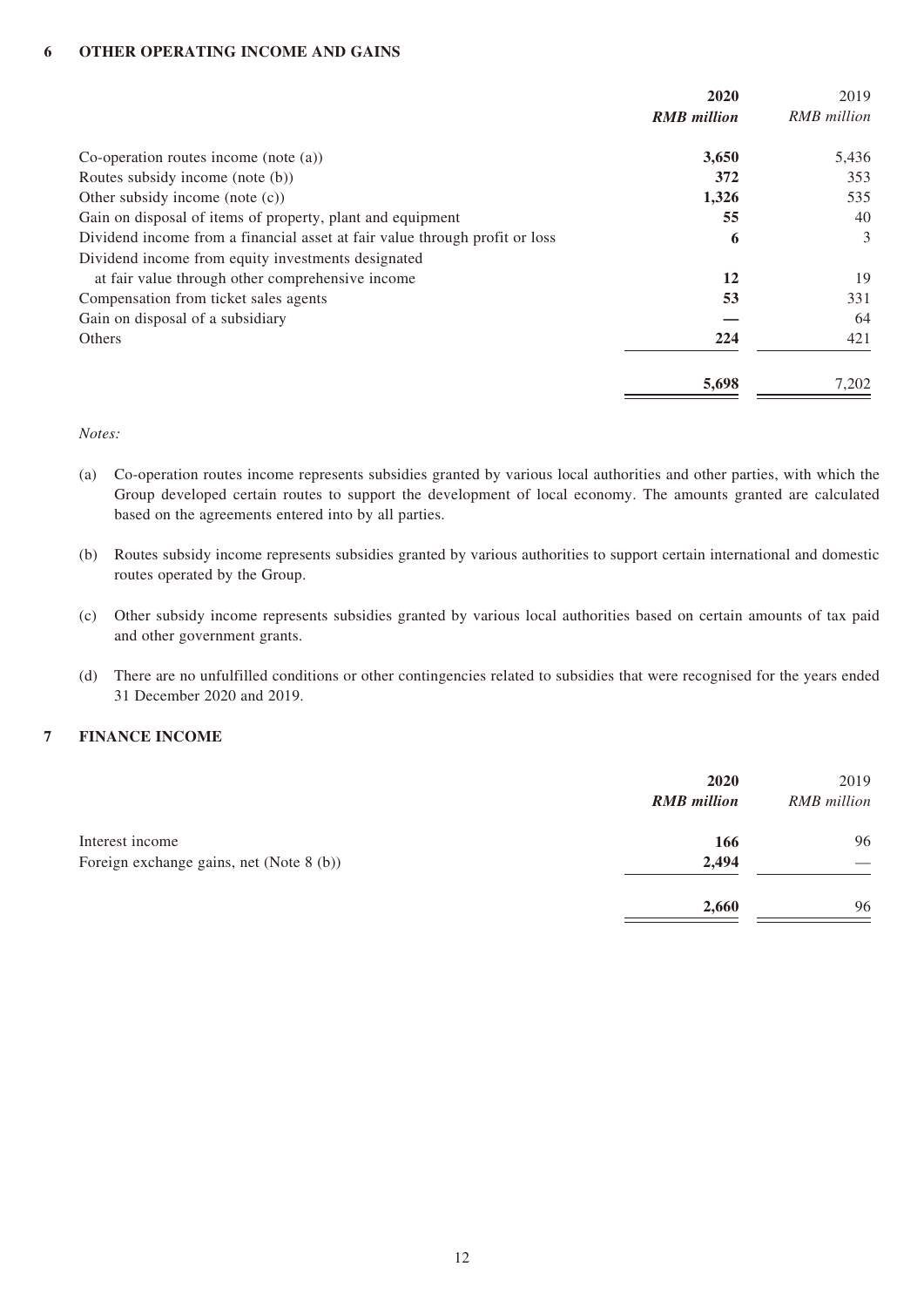## **8 FINANCE COSTS**

|                                                                                | 2020<br><b>RMB</b> million | 2019<br>RMB million |
|--------------------------------------------------------------------------------|----------------------------|---------------------|
| Interest on bank borrowings                                                    | 1,112                      | 1,149               |
| Interest relating to lease liabilities                                         | 3,655                      | 3,894               |
| Interest relating to post-retirement benefit obligations                       | 85                         | 92                  |
| Interest relating to provision for lease return costs for aircraft and engines | 283                        | 270                 |
| Interest on bonds and debentures                                               | 632                        | 520                 |
| Interest relating to interest rate swap contracts                              | 4                          | (68)                |
| Less: amounts capitalised into advanced payments on acquisition of aircraft    |                            |                     |
| (note (a))                                                                     | (558)                      | (687)               |
|                                                                                | 5,213                      | 5,170               |
| Foreign exchange losses, net (note (b))                                        |                            | 990                 |
|                                                                                | 5,213                      | 6,160               |

### *Notes:*

- (a) The weighted average interest rate used for interest capitalisation was 3.55% per annum for the year ended 31 December 2020 (For the year ended 31 December 2019: 3.51%).
- (b) The exchange gains and losses primarily related to the translation of the Group's foreign currency denominated borrowings and lease liabilities for the years ended 31 December 2020 and 2019.

## **9 INCOME TAX**

Income tax (credited)/charged to profit or loss was as follows:

|          | 2020<br><b>RMB</b> million | 2019<br>RMB million |
|----------|----------------------------|---------------------|
| Current  | 222                        | 942                 |
| Deferred | (4,149)                    | (123)               |
|          | (3,927)                    | 819                 |

Pursuant to the "Notice on the continuation of the Income Tax Policies for Enhancing the Implementation of Western Region Development Strategy." (Ministry of Finance Announcement [2020] No. 23), and other series of tax regulations, enterprises located in the western regions and engaged in the industrial activities as listed in the "Catalogue of Encouraged Industries in Western Regions", will be entitled to a reduced corporate income tax rate of 15% from 2021 to 2030 upon approval from the tax authorities. CEA Yunnan, a subsidiary of the Company, obtained approval from the tax authorities and has been entitled to a reduced corporate income tax rate of 15% from 1 January 2011. The Company's Sichuan branch, Gansu branch and Xibei branch also obtained approvals from the respective tax authorities and are entitled to a reduced corporate income tax rate of 15%. The subsidiaries incorporated in Hong Kong are subject to Hong Kong profits tax rate of 16.5% (2019: 16.5%). Eastern E-Commerce, a subsidiary of the Company, qualified for High and New Technology Enterprise (HNTE) status with HNTE certificate No. GR201831003647 issued by the relative authorities, has been entitled to a reduced corporate income tax rate of 15% from 1 January 2018 as approved by the tax authorities.

The Company and its subsidiaries, except for CEA Yunnan, Eastern E-Commerce, Sichuan branch, Gansu branch, Xibei branch and those incorporated in Hong Kong, are generally subject to the PRC standard corporate income tax rate of 25% (2019: 25%).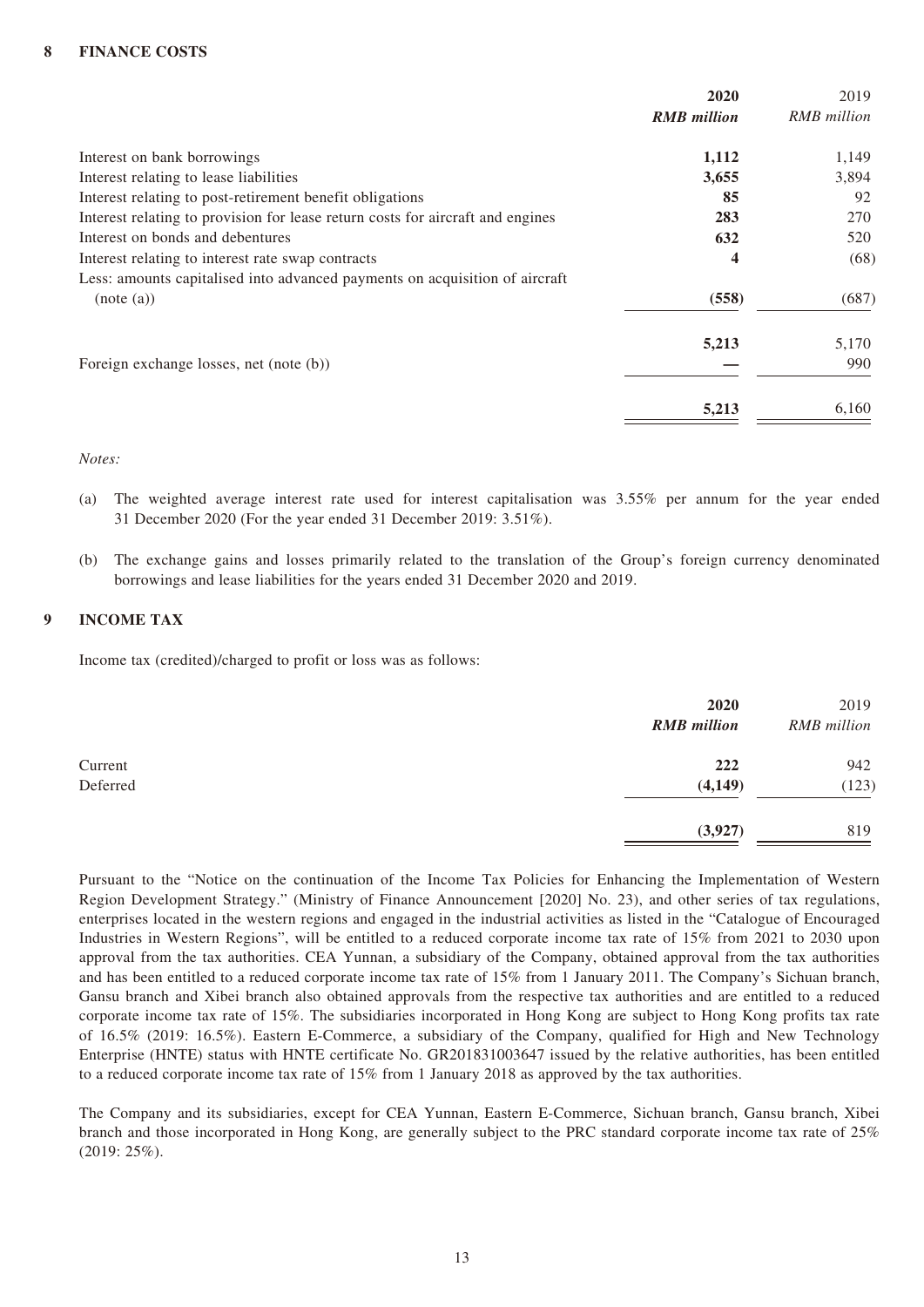### **10 (LOSS)/EARNINGS PER SHARE**

The calculation of basic loss per share for the year ended 31 December 2020 was based on the loss attributable to equity holders of the Company of RMB11,836 million and the weighted average number of shares of 16,379,509,203 in issue during the year.

The calculation of basic earnings per share for the year ended 31 December 2019 was based on the profit attributable to equity holders of the Company of RMB3,192 million and the weighted average number of shares of 15,104,893,522 in issue during the year.

The Company had no potentially dilutive options or other financial instruments relating to the ordinary shares in issue during the years ended 31 December 2020 and 2019.

### **11 TRADE RECEIVABLES**

The credit terms given to trade customers are determined on an individual basis.

|                                       | 2020<br><b>RMB</b> million | 2019<br><b>RMB</b> million |
|---------------------------------------|----------------------------|----------------------------|
| Trade receivables<br>Less: impairment | 1,210<br>(86)              | 1,793<br>(76)              |
|                                       | 1,124                      | 1,717                      |

An ageing analysis of the trade receivables as at the end of the reporting period, based on the invoice/billing date and net of loss allowance, is as follows:

|                 | 2020<br><b>RMB</b> million | 2019<br><b>RMB</b> million |
|-----------------|----------------------------|----------------------------|
| Within 90 days  | 1,054                      | 1,615                      |
| 91 to 180 days  | 46                         | 33                         |
| 181 to 365 days | 8                          | 39                         |
| Over 365 days   | 16                         | 30                         |
|                 | 1,124                      | 1,717                      |
|                 |                            |                            |

### **12 TRADE AND BILLS PAYABLES**

An ageing analysis of the trade and bills payables as at the end of the reporting period was as follows:

| 2020<br><b>RMB</b> million | 2019<br><b>RMB</b> million |
|----------------------------|----------------------------|
|                            | 3,622                      |
| 35                         | 52                         |
| 109                        | 94                         |
| 111                        | 40                         |
| 97                         | 69                         |
| 3,220                      | 3,877                      |
|                            | 2,868                      |

### **13 DIVIDENDS**

|                                                            | 2020<br><b>RMB</b> million | 2019<br>RMB million |
|------------------------------------------------------------|----------------------------|---------------------|
| Proposed final — nil $(2019: RMB0.050)$ per ordinary share |                            | 819                 |

On 30 March 2021, the Group has no profit distribution plan to propose cash dividend for 2020 (2019: RMB0.050 per share before tax).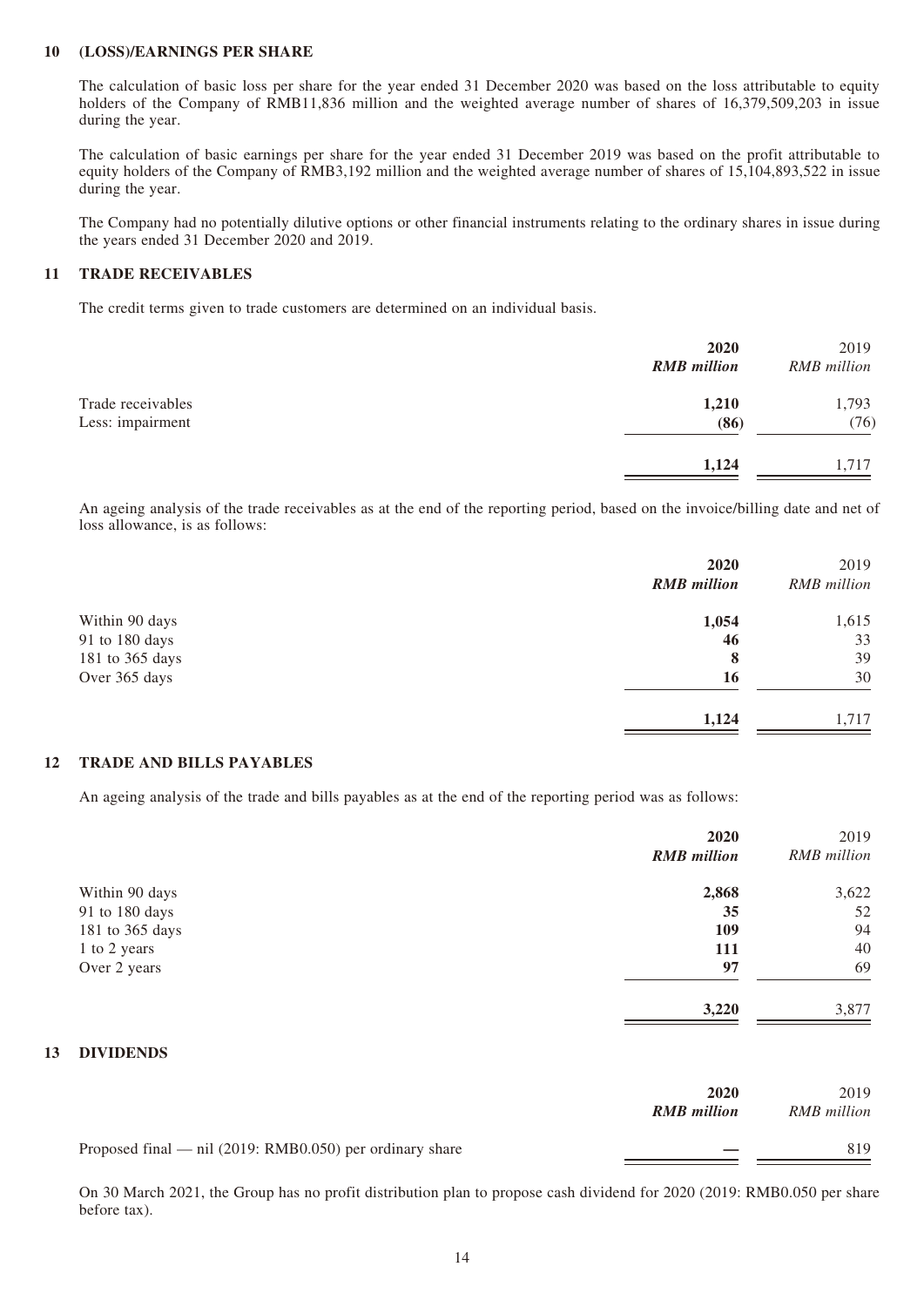# **B. SIGNIFICANT DIFFERENCES BETWEEN IFRSs AND PRC ACCOUNTING STANDARDS**

|                                                                                                                                                                               | 2020<br><b>RMB</b> million | 2019<br><b>RMB</b> million |
|-------------------------------------------------------------------------------------------------------------------------------------------------------------------------------|----------------------------|----------------------------|
| Consolidated (loss)/profit attributable to equity holders<br>of the Company                                                                                                   |                            |                            |
| As stated in accordance with PRC Accounting Standards                                                                                                                         | (11, 835)                  | 3,195                      |
| Impact of IFRSs and other adjustments:<br>— Difference in depreciation charges for aircraft and engines<br>due to different depreciation lives<br>— Non-controlling interests | (7)<br>6                   | (3)                        |
| As stated in accordance with IFRSs                                                                                                                                            |                            |                            |
|                                                                                                                                                                               | (11, 836)                  | 3,192                      |
|                                                                                                                                                                               | 2020<br><b>RMB</b> million | 2019<br><b>RMB</b> million |
| Consolidated net assets attributable to equity holders<br>of the Company                                                                                                      |                            |                            |
| As stated in accordance with the PRC Accounting Standards                                                                                                                     | 54,007                     | 66,765                     |
| Impact of IFRSs and other adjustments:<br>— Intangible assets (goodwill)<br>— Difference in depreciation charges for aircraft and engines                                     | 2,242                      | 2,242                      |
| due to different depreciation lives                                                                                                                                           |                            | 7                          |
| - Non-controlling interests<br>$-$ Others                                                                                                                                     |                            | (6)                        |
| As stated in accordance with IFRSs                                                                                                                                            | 56,249                     | 69,008                     |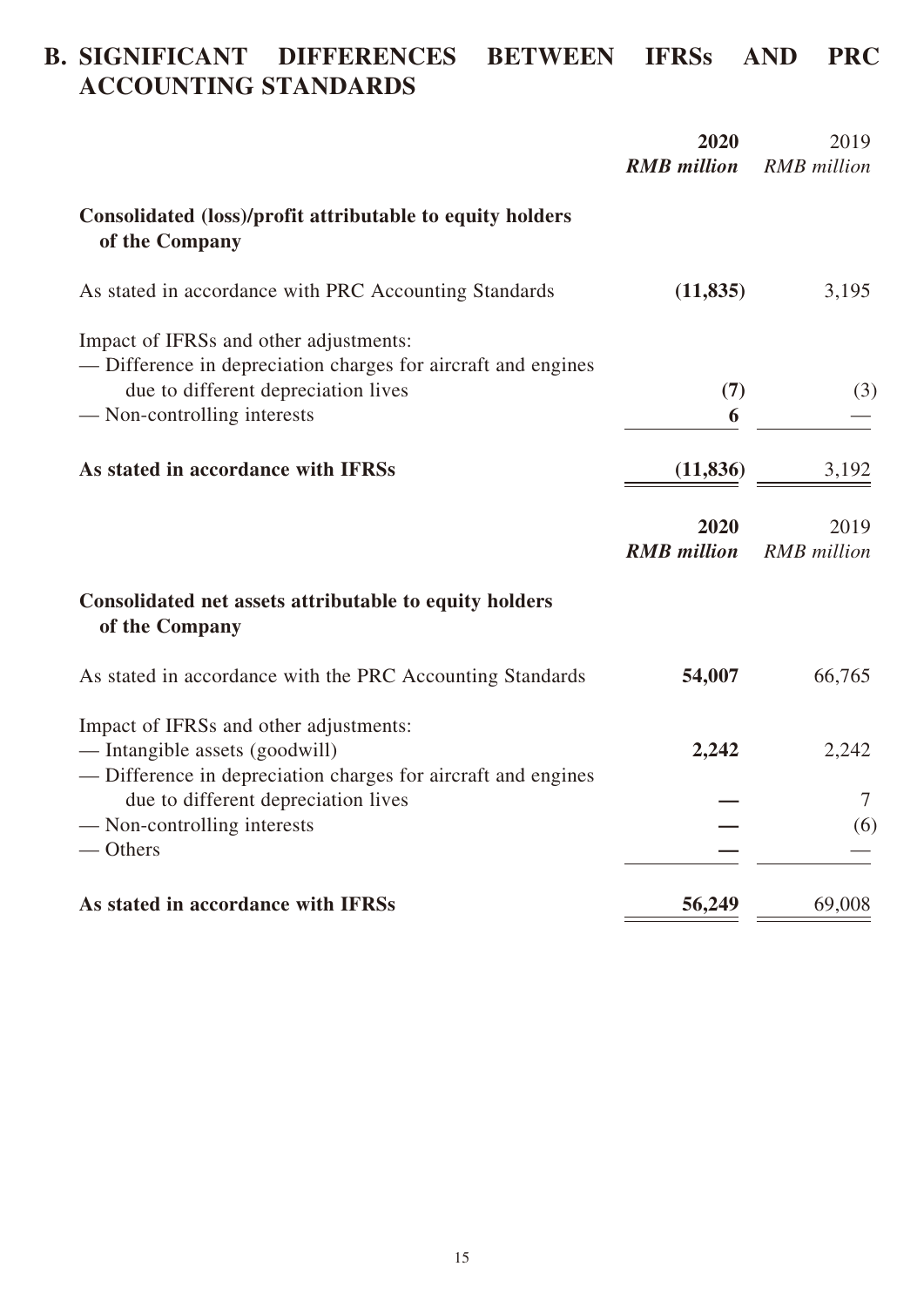# **SUMMARY OF OPERATING DATA**

|                                                        | As at 31 December |            |              |
|--------------------------------------------------------|-------------------|------------|--------------|
|                                                        | 2020              | 2019       | Change       |
| <b>Passenger transportation data</b>                   |                   |            |              |
| <b>ASK</b> (available seat – kilometres) (millions)    | 152,066.39        | 270,254.00 | $-43.73\%$   |
| — Domestic routes                                      | 134,701.52        | 171,684.04 | $-21.54%$    |
| — International routes                                 | 16,463.08         | 92,162.42  | $-82.14%$    |
| — Regional routes                                      | 901.78            | 6,407.53   | $-85.93\%$   |
| <b>RPK</b> (revenue passenger – kilometres) (millions) | 107,273.25        | 221,779.11 | $-51.63%$    |
| — Domestic routes                                      | 96,205.97         | 142,921.41 | $-32.69%$    |
| — International routes                                 | 10,609.29         | 73,811.75  | $-85.63\%$   |
| — Regional routes                                      | 457.99            | 5,045.95   | $-90.92%$    |
| Number of passengers carried (thousands)               | 74,621.21         | 130,297.36 | $-42.73%$    |
| — Domestic routes                                      | 72,032.99         | 109,006.37 | $-33.92\%$   |
| — International routes                                 | 2,238.86          | 17,581.34  | $-87.27\%$   |
| — Regional routes                                      | 349.36            | 3,709.64   | $-90.58%$    |
| Passenger load factor $(\%)$                           | 70.54             | 82.06      | $-11.52pts$  |
| — Domestic routes                                      | 71.42             | 83.25      | $-11.83pts$  |
| — International routes                                 | 64.44             | 80.09      | $-15.65$ pts |
| — Regional routes                                      | 50.79             | 78.75      | $-27.96$ pts |
| Passenger – kilometres yield $(RMB)^{Note}$            | 0.493             | 0.522      | $-5.56%$     |
| — Domestic routes                                      | 0.455             | 0.540      | $-15.74%$    |
| — International routes                                 | 0.815             | 0.474      | 71.94%       |
| — Regional routes                                      | 0.897             | 0.744      | 20.56%       |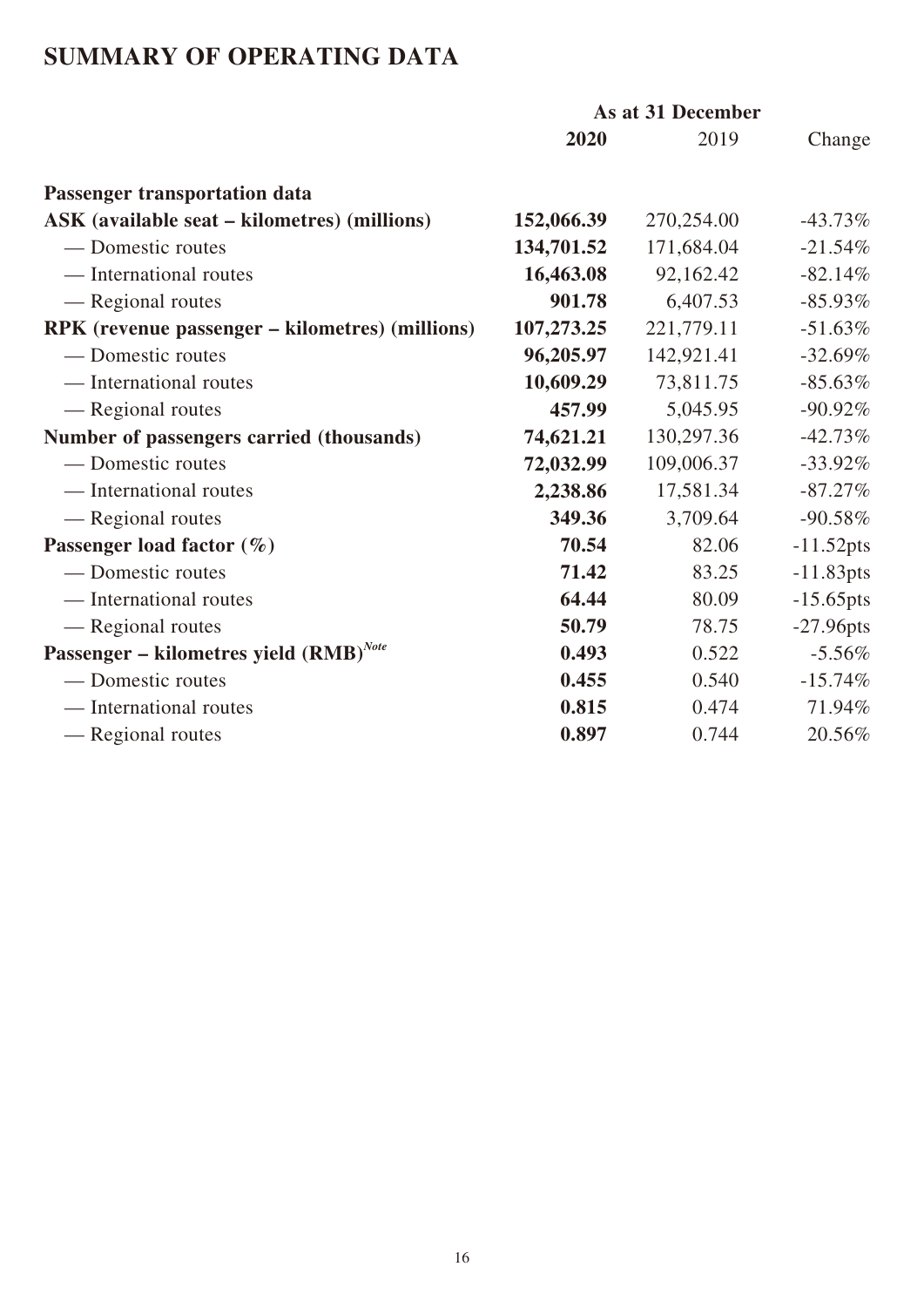|                                                    | As at 31 December |          |             |
|----------------------------------------------------|-------------------|----------|-------------|
|                                                    | 2020              | 2019     | Change      |
| <b>Freight transportation data</b>                 |                   |          |             |
| <b>AFTK</b> (available freight tonne – kilometres) |                   |          |             |
| (millions)                                         | 6,946.47          | 9,132.69 | $-23.94\%$  |
| — Domestic routes                                  | 2,754.78          | 3,215.85 | $-14.34\%$  |
| — International routes                             | 4,149.68          | 5,727.63 | $-27.55\%$  |
| — Regional routes                                  | 42.01             | 189.21   | $-77.80\%$  |
| RFTK (revenue freight tonne - kilometres)          |                   |          |             |
| (millions)                                         | 2,200.06          | 2,971.40 | $-25.96\%$  |
| — Domestic routes                                  | 774.38            | 951.33   | $-18.60\%$  |
| — International routes                             | 1,416.25          | 1,991.28 | $-28.88%$   |
| — Regional routes                                  | 9.43              | 28.78    | $-67.23%$   |
| Weight of freight carried (million kg)             | 711.80            | 976.57   | $-27.11%$   |
| — Domestic routes                                  | 539.70            | 672.62   | $-19.76%$   |
| — International routes                             | 163.20            | 279.44   | $-41.60\%$  |
| — Regional routes                                  | 8.91              | 24.51    | $-63.65\%$  |
| Freight load factor $(\%)$                         | 31.67             | 32.54    | $-0.87$ pts |
| — Domestic routes                                  | 28.11             | 29.58    | $-1.47$ pts |
| — International routes                             | 34.13             | 34.77    | $-0.64$ pts |
| - Regional routes                                  | 22.45             | 15.21    | 7.24pts     |
| Freight tonne – kilometres yield $(RMB)^{Note}$    | 2.225             | 1.288    | 72.75%      |
| — Domestic routes                                  | 0.970             | 1.048    | $-7.44%$    |
| - International routes                             | 2.867             | 1.340    | 113.96%     |
| - Regional routes                                  | 8.908             | 5.558    | 60.27%      |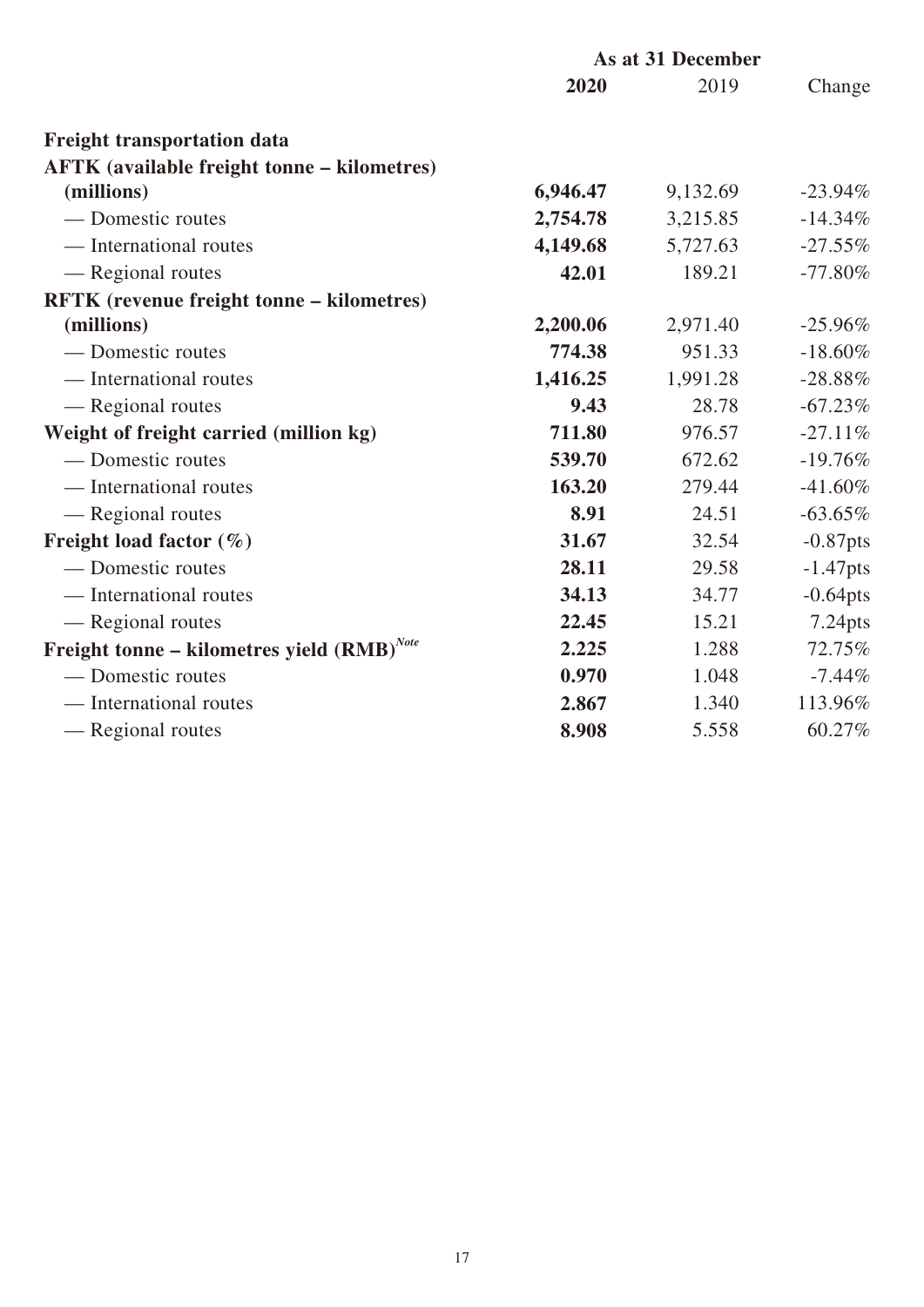|                                                 | As at 31 December |           |              |
|-------------------------------------------------|-------------------|-----------|--------------|
|                                                 | 2020              | 2019      | Change       |
| <b>Consolidated data</b>                        |                   |           |              |
| ATK (available tonne – kilometres) (millions)   | 20,632.45         | 33,455.55 | $-38.33\%$   |
| — Domestic routes                               | 14,877.92         | 18,667.41 | $-20.30\%$   |
| — International routes                          | 5,631.36          | 14,022.25 | $-59.84%$    |
| — Regional routes                               | 123.17            | 765.88    | $-83.92\%$   |
| RTK (revenue tonne – kilometres) (millions)     | 11,699.74         | 22,518.00 | $-48.04\%$   |
| — Domestic routes                               | 9,308.22          | 13,559.38 | $-31.35%$    |
| — International routes                          | 2,341.90          | 8,485.44  | $-72.40%$    |
| — Regional routes                               | 49.63             | 473.19    | $-89.51\%$   |
| Overall load factor $(\%)$                      | 56.71             | 67.31     | $-10.60$ pts |
| — Domestic routes                               | 62.56             | 72.64     | $-10.08$ pts |
| — International routes                          | 41.59             | 60.51     | $-18.92$ pts |
| — Regional routes                               | 40.29             | 61.78     | $-21.49$ pts |
| Revenue tonne – kilometres yield $(RMB)^{Note}$ | 4.937             | 5.315     | $-7.11\%$    |
| — Domestic routes                               | 4.787             | 5.761     | $-16.91%$    |
| — International routes                          | 5.427             | 4.436     | 22.34%       |
| — Regional routes                               | 9.974             | 8.272     | 20.58%       |

*Note:* In calculating unit revenue index, the relevant revenue includes incomes generated from co-operation routes and fuel surcharge.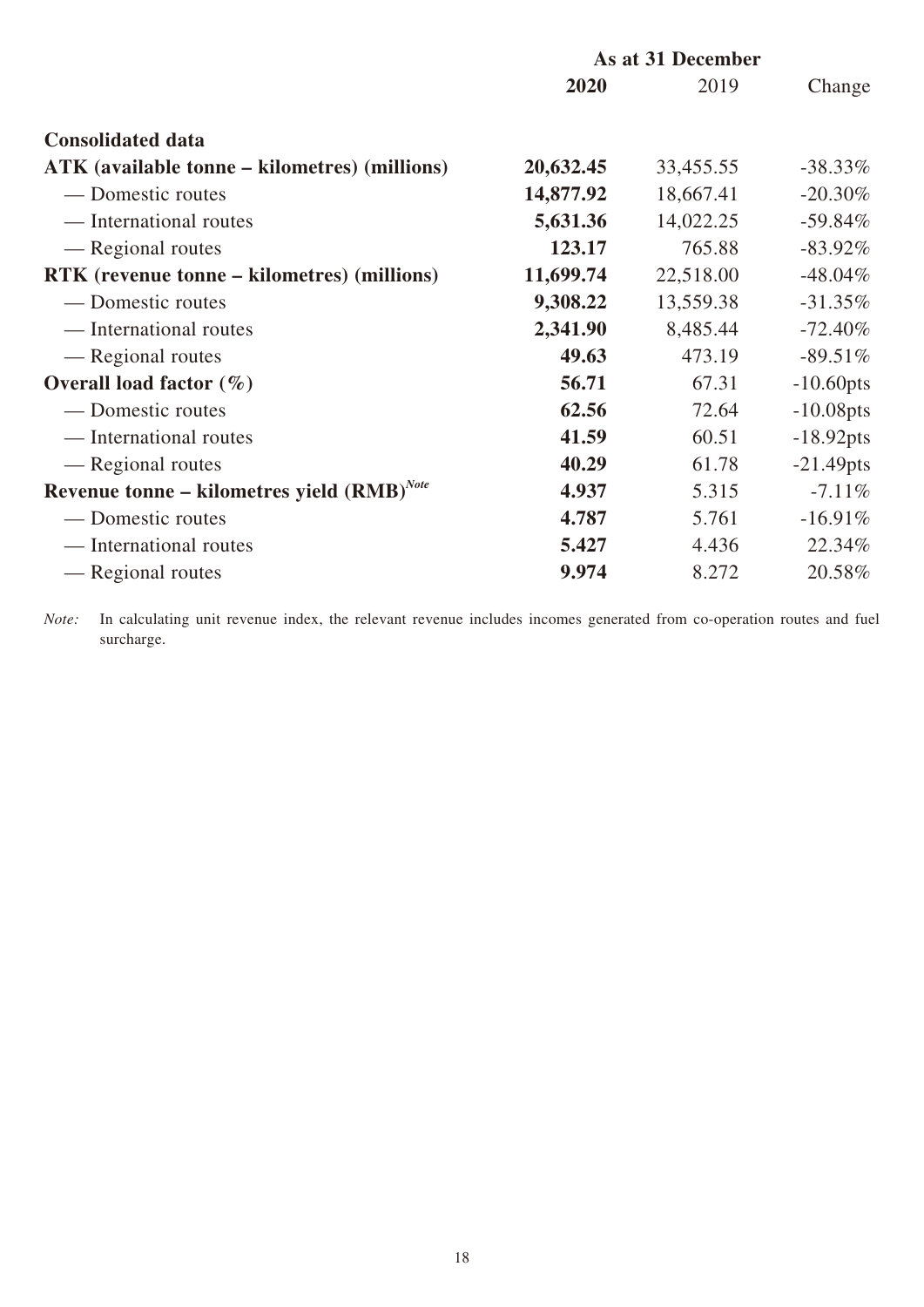# **FLEET STRUCTURE**

The Group has been continuously practicing the vision of green development and optimising its fleet structure in recent years. In 2020, the Group introduced a total of 13 aircraft of major models and a total of 11 aircraft retired. With the introduction of new aircraft, such as A350-900, B787-9 and A320NEO, the Group's fleet age structure still continues to remain young.

As at 31 December 2020, the Group operated a fleet of 734 aircraft, which included 725 passenger aircraft and nine business aircraft held under trust.

| No.            | <b>Model</b>                                                 | Self-<br>owned | <b>Under</b><br>finance<br>lease | <b>Under</b><br>operating<br>lease | Sub-<br>total | $\overline{U}$<br>Average<br>fleet age<br>(Years) |
|----------------|--------------------------------------------------------------|----------------|----------------------------------|------------------------------------|---------------|---------------------------------------------------|
| $\mathbf{1}$   | B777-300ER                                                   | 10             | 10                               | $\overline{0}$                     | 20            | 4.9                                               |
| $\overline{2}$ | B787-9                                                       | 3              | $\overline{7}$                   | $\overline{0}$                     | 10            | 1.9                                               |
| $\overline{3}$ | A350-900                                                     | 1              | $\overline{7}$                   | $\boldsymbol{0}$                   | 8             | 1.5                                               |
| $\overline{4}$ | A330 series                                                  | 30             | 21                               | 5                                  | 56            | 7.1                                               |
|                | Total number of wide-body aircraft                           | 44             | 45                               | 5                                  | 94            | 5.6                                               |
| 5              | A320 series                                                  | 137            | 127                              | 72                                 | 336           | 8.0                                               |
| 6              | B737 series                                                  | 102            | 73                               | 117                                | 292           | 6.6                                               |
|                | Total number of narrow-body aircraft                         | 239            | 200                              | 189                                | 628           | 7.4                                               |
| 7              | ARJ21                                                        | $\overline{2}$ | $\mathbf{1}$                     | $\overline{0}$                     | 3             | 0.2                                               |
|                | Total number of regional aircraft                            | $\overline{2}$ | $\mathbf{1}$                     | $\boldsymbol{0}$                   | $\mathbf{3}$  | 0.2                                               |
|                | Total number of passenger aircraft                           | 285            | 246                              | 194                                | 725           | 7.1                                               |
|                | <b>Total number of business aircraft</b><br>held under trust |                |                                  |                                    | 9             |                                                   |
|                | <b>Total number of aircraft</b>                              |                |                                  |                                    | 734           |                                                   |

## **Fleet structure as at 31 December 2020**

*(Units)*

*Notes:*

1. A330 series aircraft include A330-200 and A330-300 aircraft;

2. A320 series aircraft include A319, A320, A320NEO and A321 aircraft;

<sup>3.</sup> B737 series aircraft include B737-700, B737-800 and B737 MAX 8 aircraft. The Group has temporarily grounded B737 MAX 8 model aircraft since March 2019. As at the date of this announcement, B737 MAX 8 is still grounded. The Group will pay close attention to the progress of resumption of operation of B737 MAX 8. There remains great uncertainty on the time for the resumption of operation of B737 MAX 8.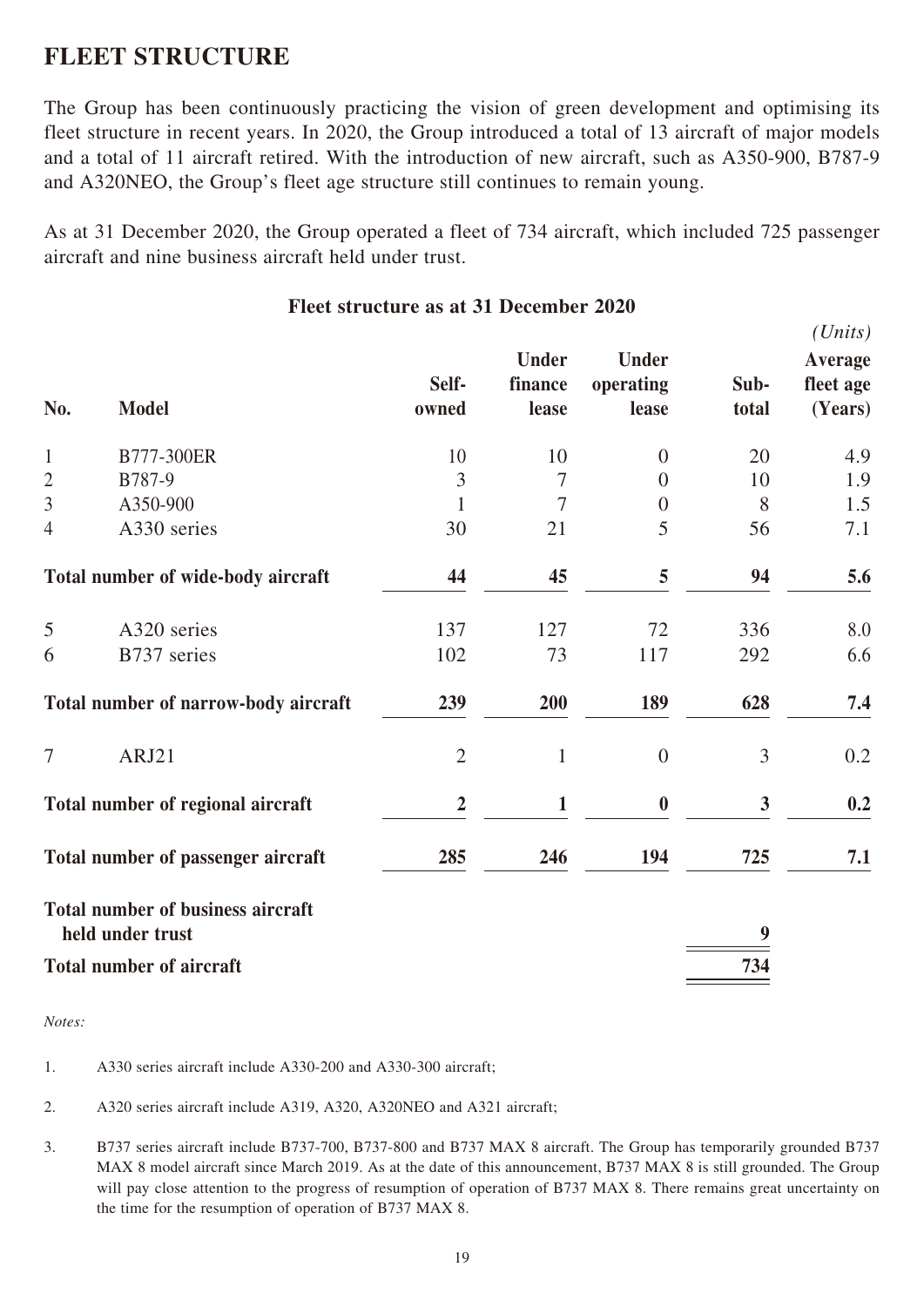# **REPORT OF THE BOARD**

2020 was an extraordinary year. The rapid worldwide outbreak of the novel coronavirus (COVID-19) pandemic ("**COVID-19**") resulted in a deep recession in the global economy and an unprecedented impact on the global aviation industry. According to the report published by the International Air Transport Association (IATA) in February 2021, global passenger traffic volume in 2020 dropped by 65.9% as compared to 2019. The global aviation industry experienced a historic loss. Since the outbreak of COVID-19, more than 40 airlines have entered bankruptcy or are in financial reorganisation. China's civil aviation industry has also been severely impacted by COVID-19. According to relevant statistics from the Civil Aviation Administration of China, passenger traffic volume in 2020 dropped by 36.7% as compared to 2019. At present, COVID-19 prevention and control in China have achieved positive outcomes, and China was the only major economy that achieved positive growth in 2020.

In face of the sudden outbreak of COVID-19 and the complex and severe external situation, the Group resolutely implemented important national decisions and deployments, coordinated efforts to promote COVID-19 prevention and control, safe production, reform and development, made every effort to fight against COVID-19, made dynamic adjustments on operation strategy, solidly promoted refined management, implemented strict cost control, actively sought policy support, and strove to reduce loss caused by COVID-19. Although the Group actively took countermeasures, due to the adverse impact of COVID-19, the Group's production volume, revenue, profit and other indicators all dropped significantly. In 2020, the Group's total traffic volume amounted to 11.700 billion tonne-kilometres; passenger traffic volume amounted to 74.6212 million; operating revenue amounted to RMB58.727 billion; and net loss attributable to shareholders of the listed company amounted to RMB11.836 billion.

#### **COVID-19 prevention and control**  $\rightarrow$

In face of COVID-19, the Group rapidly carried out COVID-19 prevention and control focusing on the three aspects of "fulfilling social responsibilities, ensuring passenger services and caring and protecting employees", and played an important role in organising the transportation of medical supplies and medical personnel in emergency and ensuring the safety and health of passengers and employees.

In terms of fulfilling social responsibilities, the Group has made every effort to deploy the work on COVID-19 prevention and control to ensure that the "air corridor" for COVID-19 prevention and control is unimpeded. According to the situation of COVID-19 and the market demand, the Group has facilitated the resumption of flights and made contribution to the resumption of work and production in society. The Group gave full play to the role of "backbone" of central enterprises and put enormous efforts in COVID-19 prevention and control: arranged the first flight for COVID-19 prevention and control in China, and arranged the first charter flight for rendering support in China. In 2020, the Group arranged 1,532 charter flights for COVID-19 prevention, transported more than 70,000 tonnes of COVID-19 prevention materials, transported 22,881 medical personnel, and picked up 12,091 Chinese citizens stranded overseas.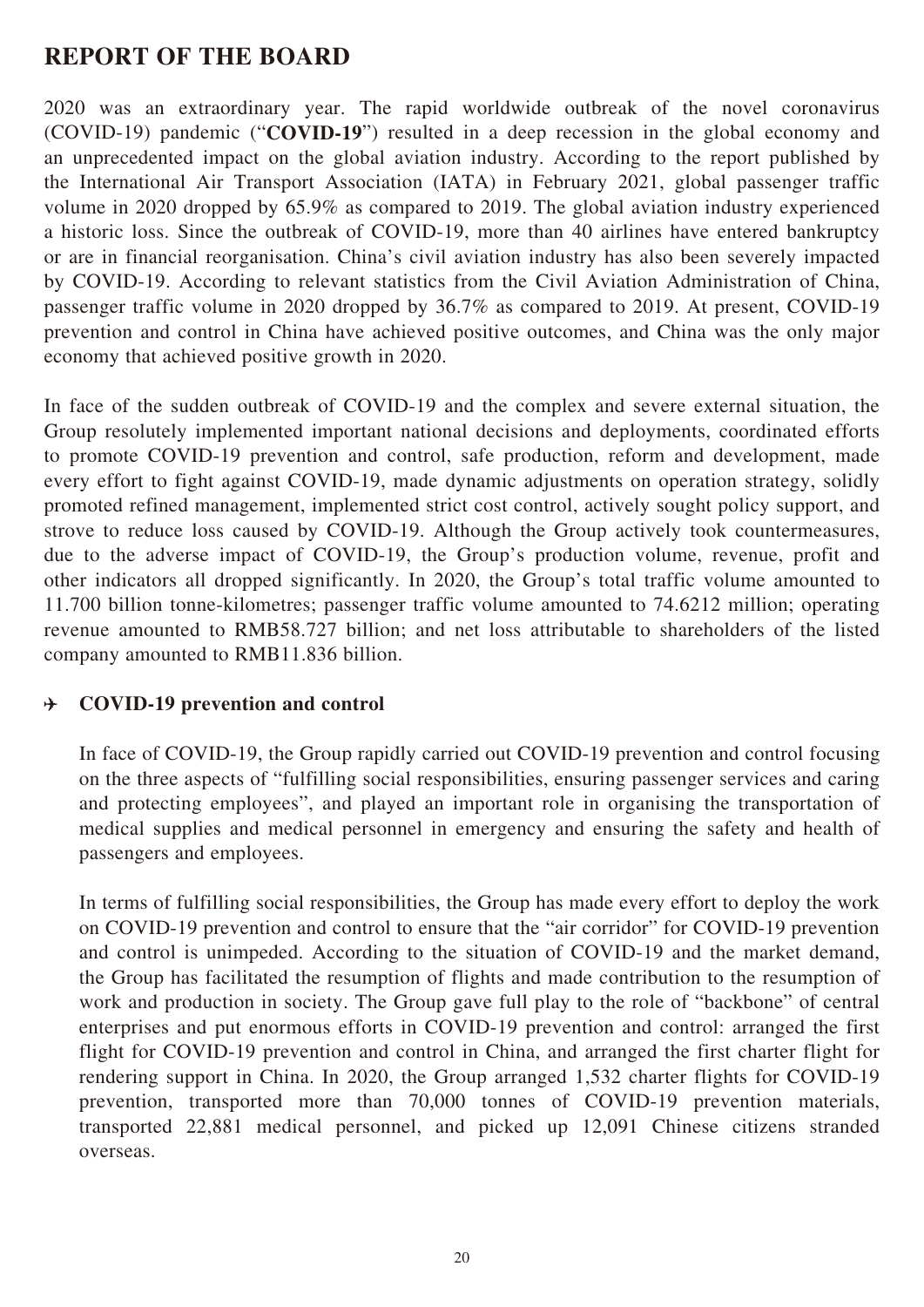In terms of ensuring passenger services, the Group took the lead in introducing emergency requirements for free ticket refunds and changes, optimised the self-service refund function, made sure that refund channels were unimpeded, and provided convenient refund services for passengers affected by COVID-19. The Group was the first in the industry to develop and use the "online passenger health declaration programme". The Group also took the lead in implementing zoning on board, introduced the "souvenir-style" lunch box, and strictly required disinfection and sterilisation of aircraft and shuttle buses to ensure the safety and health of passengers at all times.

In terms of caring and protecting employees, the Group strictly implemented prevention and control standards and procedures, and strove to ensure the health protection of cabin crew and ground staff. The Group strengthened care and protection for overseas employees and their families. Considering the issue of decrease in income of aircrew due to the decrease in number of flights during the outbreak of COVID-19, the Group has introduced humanised measures such as advance payment of salary to effectively solve the practical difficulties of employees during the outbreak of COVID-19 and reflect the corporate culture of "Happy CEA".

In 2020, the Group withstood the challenges brought by COVID-19 and achieved constructive results. At the National Commendation Conference for Fighting COVID-19 ( 全國抗擊疫情表 彰大會 ) in 2020, the Group was awarded honorary titles including "National Advanced Group in Fighting COVID-19" ( 全國抗擊新冠肺炎疫情先進集體 ), "National Advanced Individual in Fighting COVID-19" ( 全國抗擊新冠肺炎疫情先進個人 ) and "National Advanced Primary Party Organisation" ( 全國先進基層黨組織 ), and was awarded the most number of nationallevel advanced commendations for COVID-19 prevention among entities in the civil aviation system in China.

#### **Safe operation** D

While focusing on COVID-19 prevention and control, the Group has also attached great importance to flight safety and operational safety. The Group has adhered to the bottom line of safety and maintained a stable and orderly safety situation. In 2020, the Group's fleet had 1,547,600 safe flying hours and 672,200 take-offs and landings.

In respect of clarifying safety responsibilities, the Group has ensured that all employees signed the safety responsibility agreement on "maintaining the original aspiration, assuming the mission, fulfilling commitments and making contributions" to further strengthen the implementation of safety responsibilities. In respect of strengthening risk supervision, the Group has carried out in-depth safety rectification and special inspections of safety work, inspected and supervised key units and key tasks, carried out comprehensive investigation of hidden dangers, and improved safety management capabilities. In respect of the promotion of practice construction, based on the theme of the "three reverences<sup>1</sup>", the Group has strengthened safety publicity and education, carried out practice and discipline rectification, and laid a solid foundation for safety management.

Three reverences: reverence for life, reverence for duties and reverence for rules.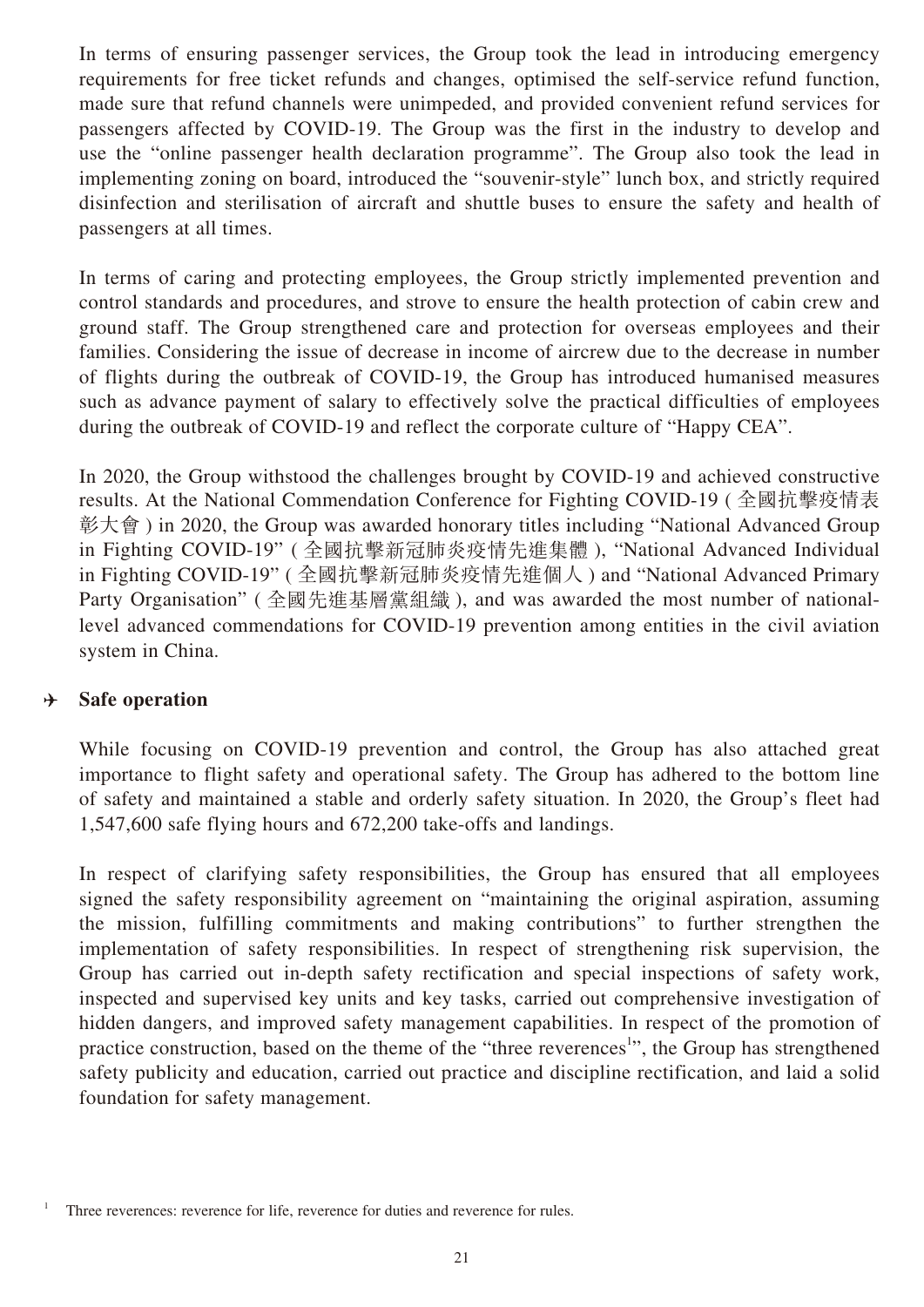#### **Stable operation**  $\rightarrow$

The Group took the initiative to confront COVID-19 and made every effort to stabilise its operations in aspects such as aviation network optimisation and hub construction, product marketing and customer services, striving to reduce the adverse impact of COVID-19.

Steadily promoting aviation network optimisation and hub construction. The Group has closely followed the situation of COVID-19 and market changes to dynamically adjust the deployment of transportation capacity; focused on core hubs and important business cities and increased the proportion of wide-body aircraft; optimised its route network layout and strengthened the construction of express and quasi express routes in key markets; laid a solid foundation in servicing the coordinated development of Beijing-Tianjin-Hebei and the construction of Xiong'an New District and steadily promoted the construction of the core hub of Beijing, and moved its base to Beijing Daxing International Airport as the main base airline as planned; and steadily promoted the construction of base projects in important business markets such as Chengdu, Qingdao and Wuhan.

Continuously making efforts to innovate product marketing. The Group is the first in the industry to introduce "customised charter flights" for serving employees in companies resuming work to travel across regions. During the outbreak of COVID-19, the Group first launched "Wild Your Dreams<sup>2</sup>", a series of innovative products, to stimulate passengers' travel demand, restore market confidence, promote the recovery of the aviation market, effectively serve the internal circulation of China and achieve good economic, social and brand benefits. The Group actively expanded the sales channels of auxiliary products such as VIP lounges and realised the voucher sales of products such as class upgrades, so as to increase auxiliary revenue; and launched the new "Eastern Miles" membership system and introduced the "Eastern Airlines Wallet" enabling "points + cash" payment, so as to increase the ways of using member points.

Flexibly seizing the business opportunities of freight transportation. In the face of the sudden outbreak of COVID-19, the Group and Eastern Airline Logistics Co., Limited ("**Eastern Logistics**") responded quickly, actively seized the opportunities of the substantial increase in transportation demand for COVID-19 prevention materials during the outbreak of COVID-19, and temporarily transformed existing passenger aircraft to arrange unconventional passenger flights using methods such as passenger-to-freighter converted aircraft. In 2020, a total of  $6,601$  unconventional passenger flights<sup>3</sup> was arranged.

<sup>&</sup>lt;sup>2</sup> "Wild Your Dreams": An air travel package product launched by the Company on 18 June 2020. After purchase of such product, passengers can travel at the economy class of domestic flights operated by the Company and Shanghai Airlines Co., Limited for an unlimited number of times each weekend before 31 December 2020.

<sup>3</sup> "Unconventional passenger flights": Unconventional passenger flights include freight-loading passenger aircraft, passenger-to-freighter converted aircraft and modified aircraft. Among which, passenger aircraft that have not removed the passenger cabin seats and load cargo in the bellyhold space and cabin are "freight-loading passenger aircraft"; passenger aircraft that only use the bellyhold space to load cargo are "passenger-to-freighter converted aircraft"; and passenger aircraft that have removed the passenger cabin seats and load cargo in the bellyhold space and cabin are "modified aircraft". In accordance with the agreement between the Group and Eastern Logistics on avoiding horizontal competition and related regulatory requirements, the Group handed over such freight business to Eastern Logistics for exclusive operation.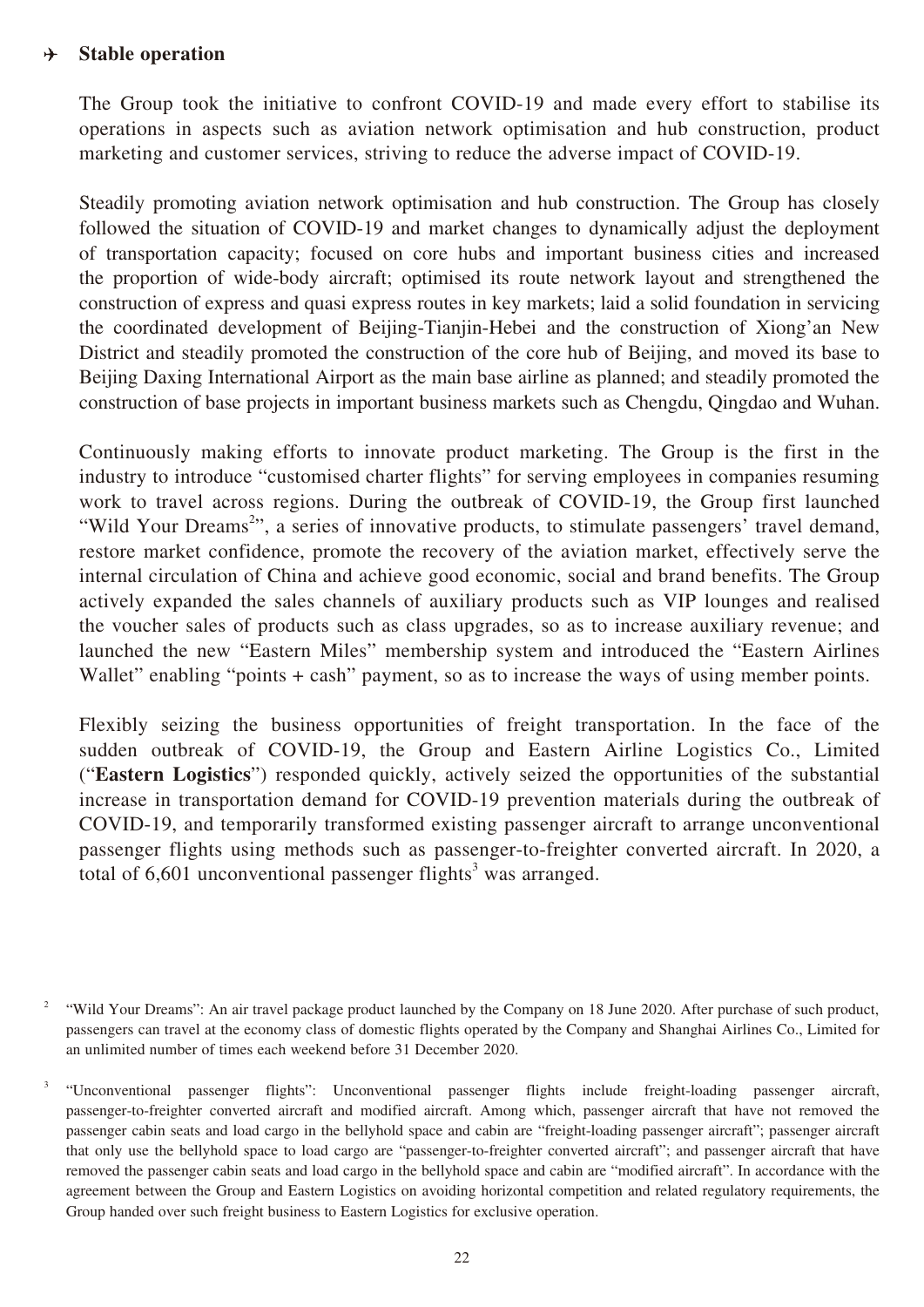#### **Fine management**  $\rightarrow$

In face of the unprecedented outbreak of COVID-19, the Group has continuously strengthened fine management, strove to improve operating efficiency, reduced operating costs, and responded to the strike and impact of COVID-19.

In terms of fine operation, the Group has taken measures to promote light dining trucks and optimise weights of meal and water, so as to lower fuel costs and increase commercial load. The static weight reduction<sup>4</sup> of the entire fleet of the Group was approximately  $125.40$  tonnes, and the dynamic weight reduction<sup>5</sup> was  $95,100$  tonnes, saving 12,100 tonnes of fuel according to simulated calculation. The Group has built a MUC (MU Communication software) flight support communication platform to improve the communication efficiency of each operation support unit. The flight punctuality of the Group was approximately 1 percentage point higher than the average level of civil aviation, representing a year-on-year increase of approximately 7 percentage points.

In terms of fine services, the Group has strictly implemented on-board protection measures, optimised on-board service procedures and meal services, and improved passenger satisfaction. Taking into account the significant reduction in air travel of members during the outbreak of COVID-19, the Group proactively issued a protection policy for automatic extension of membership level to enhance member loyalty and satisfaction. The Group has strengthened service management, further improved service efficiency and service experience such as check-in, baggage check-in, priority boarding and VIP lounge. The Group has researched and developed its global official website and launched a new version of its APP to optimise user experience. As of the end of 2020, the number of frequent flyer members of the Group's "Eastern Miles" has reached 45.22 million, representing a year-on-year increase of 5.95%.

In terms of fine management, the Group has promoted the concept of integration of industry and finance, taken multiple measures to increase revenue and reduce costs, strengthened cost and expense control, broadened financing channels, and ensured stable cash flow. The Group has actively coordinated with aircraft and engine manufacturers, and adjusted the progress of introduction of aircraft and engines. The Group has reduced the scale of investment plans, and reduced or delayed non-emergency investment projects; negotiated with suppliers and partners for fee reduction and optimisation of payment methods; and saved operating costs and daily expenses such as fuel and aircraft maintenance. The Group has actively strove for the support of the government's relief policies in terms of industry, taxation, social security and other aspects. The Group has also actively expanded financing channels, and issued a total of RMB77.2 billion of super short-term debentures and RMB2 billion of corporate bonds in 2020 to ensure that the cash flow can meet the production and operation needs of the Group.

The Group has continuously strengthened risk management and control in its daily operations, capital security, external risks and information network. The Group has carried out comprehensive risk assessment, focused on specific risk management and control on COVID-19, investigated hidden risks in-depth, and formulated targeted responsive measures; systematically sorted out major risks in key areas, kept a close eye on capital security, and ensured the security of the Group's capital chain; strengthened overseas risk management and control, and sorted out and investigated hidden risks one by one; strengthened the protection of passenger information, maintained the Group's network security, and prevented information network risks.

Static weight reduction: The total weight reduction of the fleet based on the number of aircraft.

<sup>&</sup>lt;sup>5</sup> Dynamic weight reduction: The total flight weight reduction based on the number of aircraft and flight volume.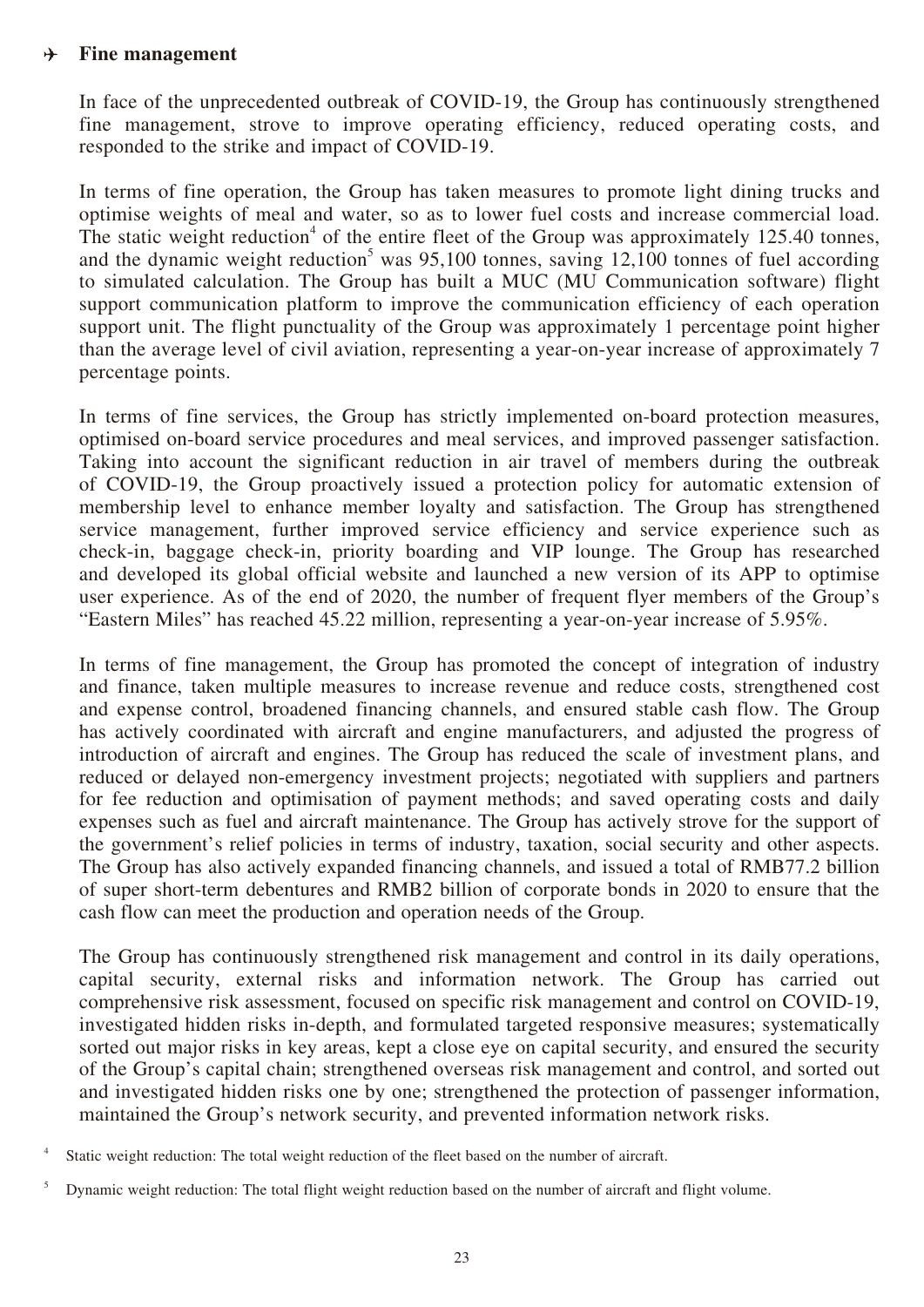#### **Reform and innovative development**  $\rightarrow$

Focusing on the strategy of serving the country, the Group has deepened its supply-side structural reform, put great efforts in optimising resource allocation and promoting innovation and transformation, and comprehensively responded to the significant impact of COVID-19 on the aviation industry, so as to seize new opportunities and achieve new progress in the post-COVID-19 era.

In terms of building a new market layout, the Group has optimised its market layout by focusing on the regional development strategy in areas such as Beijing-Tianjin-Hebei, the Yangtze River Delta and the Guangdong-Hong Kong-Macao Greater Bay Area. The Group has facilitated the construction of the "Belt and Road" and the building of the "Air Silk Road", and established the Xiamen branch. The Group has signed a strategic cooperation framework agreement with Shenzhen Airport Group to strengthen the cooperation and development in the Guangdong-Hong Kong-Macao Greater Bay Area. The Group has promoted the deepening of reform of overseas institutions and established its branch in Japan, so as to strengthen and reinforce its business in the traditional international market.

In terms of building a new business model, guided by informatisation, the Group has continuously promoted Internet-based construction and digital transformation in respect of operation, management and control, marketing and services. The Group has cooperated with China National Railway Group Co., Ltd. ("**China Railway Group**") to open a new era of "air-rail combined transportation" by linking the system of the CEA APP and Railway 12306 APP and providing one-stop joint booking of "aircraft + high-speed rail" for the first time, thereby offering passengers with more convenient one-stop services. The Group has launched a paperless and self-service travel method for the entire air travel process, and promoted the reform of the meal machine supply management system to build an efficient full-process centralised management model.

In terms of special reform, the Eastern Airlines Research and Development Center was selected into the national "Science Reform Demonstration Action". The Group has actively implemented the management tenure system and contract reform pilots, and accelerated the construction of the technological innovation platform system and mechanism, so as to further improve its technological innovation capabilities. China United Airlines Co., Limited ("**China United Airlines**") was selected into the "Double Hundred Action" plan of the State-owned Assets Supervision and Administration Commission of the State Council, and continued to promote reform of the market-based incentive mechanism, with an aim to strengthen cost control. The Group has successfully established One Two Three Airlines to operate the domesticmanufactured ARJ21 aircraft, in a bid to enrich the Group's brand system and support the development of domestic-manufactured civil aircraft.

China Eastern Air Holding Company Limited ("**CEA Holding**"), the controlling shareholder, successfully completed the reform of equity diversification, actively supported the development of the Group, and helped the Group overcome the impact of COVID-19. CEA Holding intends to inject additional capital of RMB10.8 billion to the Group to improve the Group's cash flow and reduce the debt ratio, which will effectively enhance the Group's risk-resistance and sustainable development capabilities. For further details, please refer to the Company's announcements dated 2 February 2021 and 29 March 2021 and circular dated 12 March 2021.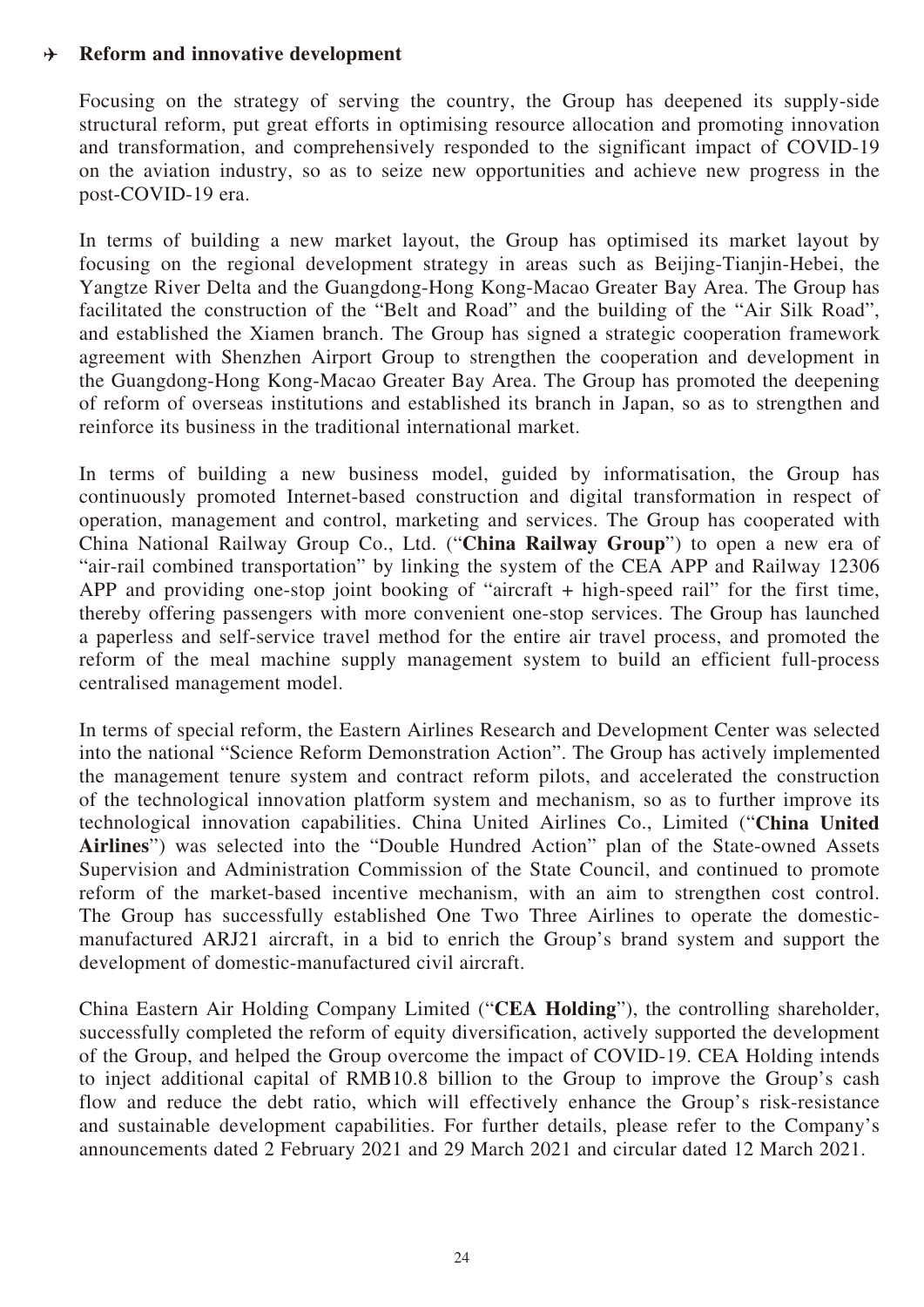### **Social responsibility and environmental protection**  $\rightarrow$

Focusing on the corporate vision of "having passionate employees, being customers' first choice, making shareholders satisfied and maintaining society's trust", the Group has actively fulfilled its social responsibilities, fully demonstrating the good image of central enterprises. In 2020, the Group was selected as a "Golden Bee Enterprise" in the "2020 Golden Bee Corporate Social Responsibility — China List" by virtue of its outstanding performance in social responsibility; and was rated "A" on the  $ESG<sup>6</sup>$  ratings assessment by MSCI<sup>7</sup>.

The Group has always adhered to the concept of "being people-oriented and caring for employees", respected the training and development needs of employees and protected the legitimate rights of employees, so as to build a "Happy CEA" together with employees. In 2020, the Company launched the "Ten Tasks" of caring for employees, covering employees' rights protection, personal care and convenient services, so as to further enhance employees' sense of belonging, sense of gain and happiness.

The Group has adhered to the concept of "being customer-oriented and providing dedicated services". Under the premise of preventing and controlling COVID-19, the Group continuously strengthened service management, enhanced service quality and improved its customer privacy protection system, so as to provide passengers with safe, convenient, efficient and high-quality travel services on-board and on-ground.

While working hard to overcome the operating pressure caused by COVID-19, the Group has also played an active role in social welfare undertakings. The Group has vigorously promoted poverty alleviation through industry, healthcare, consumption and education. With an aim to alleviate poverty in Cangyuan and Shuangjiang counties in Yunnan, the Group has firmly promoted the key tasks of rural revitalisation. The Group organised the CEA Consumption Poverty Alleviation Week, combining offline exhibition and live broadcast sales, with an amount of poverty alleviation by consumption reaching RMB40 million in 2020. At the National Poverty Alleviation Summary and Commendation Conference ( 全國脫貧攻堅總結表 彰大會 ), the Group was awarded the title of "National Poverty Alleviation Advanced Group" ( 全國脫貧攻堅先進集體 ).

The Group has always adhered to the ecological development concept of "green flight, technology and environmental protection", integrating environmental protection into its corporate operation and development. In terms of continuously promoting energy-saving and emission-reduction, the Group has continuously optimised its fleet structure and introduced more environmental-friendly and fuel-efficient aircraft models such as A350 and B787. As of the end of 2020, the average fleet age is 7.1 years, and the overall fuel efficiency of the Group's fleet has been improved. The Group has continuously promoted fuel-saving measures and refined fuel saving through measures such as optimising the weight of aircraft equipment and supplies. The Group has actively applied new navigation technologies to reduce jet fuel consumption and emissions during the descent of flight while improving operational

ESG: Environmental, Social and Governance.

<sup>7</sup> MSCI: MSCI Inc. is an international company that provides global indexes and related derivative financial products. The MSCI index is one of the benchmark indexes mainly used by global investment portfolio managers.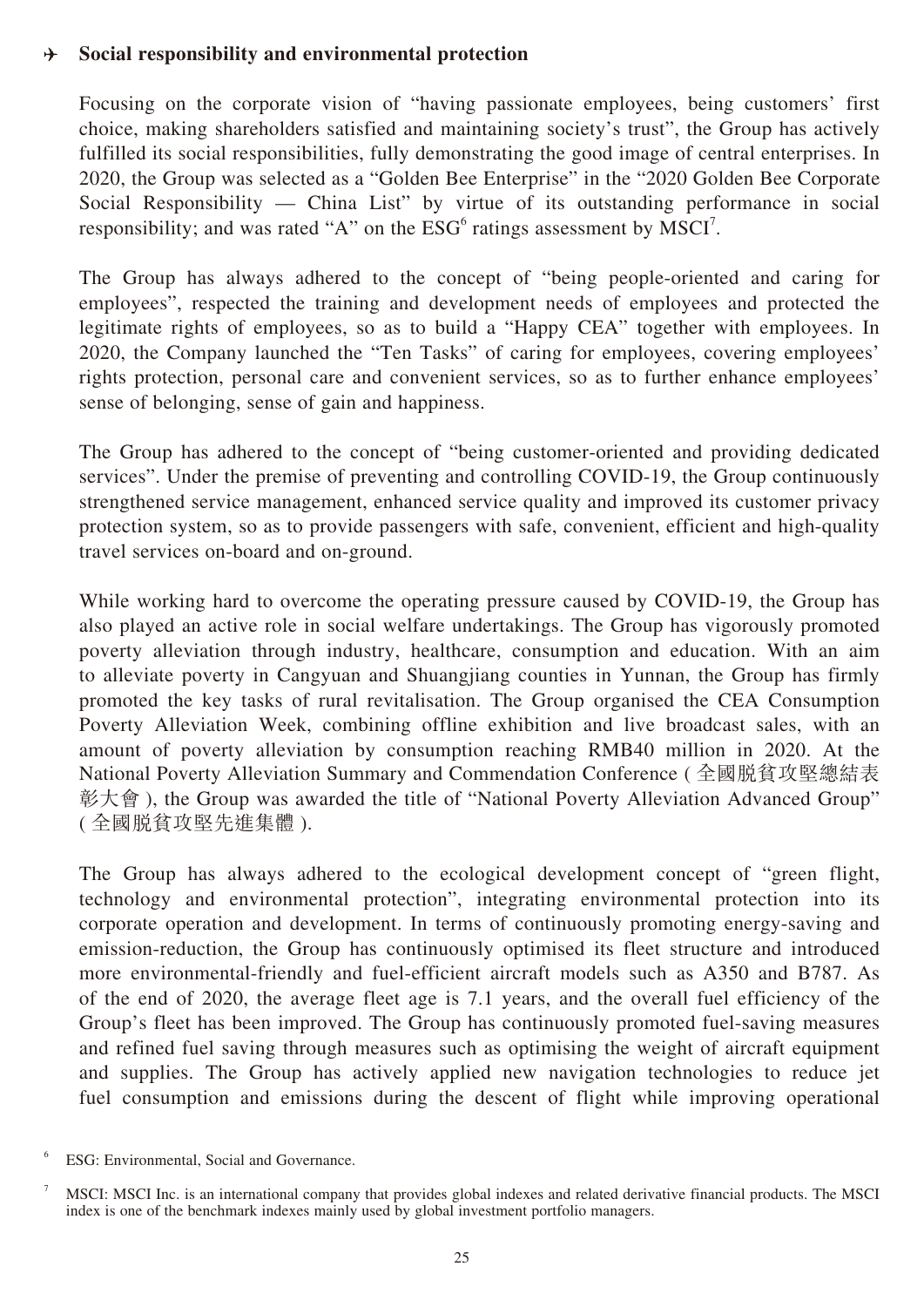capabilities. The Group has promoted the special work of "oil-to-electricity" (using electric vehicles instead of oil/gas vehicles) on airport vehicles and aircraft auxiliary power units (APU) replacement, and continuously increased its efforts in energy-saving and emission-reduction, with more than 1,000 new energy vehicles operating on-site and the overall utilisation rate of APU replacement facilities reaching 99%. During the "13th Five-Year Plan" period, the Group invested more than RMB3.4 billion in energy-saving and emission-reduction, saving more than 600,000 tonnes of fuel and reducing carbon emissions by approximately 2 million tonnes according to simulated calculation. In terms of comprehensively carrying out pollution prevention and control, the Group has arranged special supervision of environmental protection by governments at all levels as well as self-inspection, carried out special pollution prevention and control work, commenced the construction of energy management system and environmental management system, and adhered to the high-quality sustainable development strategy. The Group has published the "Environment and Energy Management Manual", which clarified the relevant requirements for environment and energy management of the Group; continuously strengthened environmental protection publicity, and actively promoted the Group's green environmental protection concept and results of energy-saving and reduction to its employees, the public and domestic and foreign media in multiple channels and various forms. In terms of paying attention to the global climate control process, the Group has continuously paid attention to the progress of global aviation carbon emission reduction, and actively participated in the annual meeting of the International Air Transport Association (IATA) and the seminar of the International Civil Aviation Organization (ICAO) to discuss the sustainable development of the aviation industry and actively put forward opinion and advice. The Group has continuously promoted management of carbon emissions of the European Union carbon trading, local pilot carbon trading, national carbon trading and carbon dioxide emissions of civil aviation. In 2019, the Group applied the flexible mechanism of the Shanghai carbon trading market for the first time, and earned revenue of approximately RMB4 million by continuously improving the Group's fuel efficiency and selling surplus allowances.

## **Operating Revenues**

In 2020, the Group's passenger revenue amounted to RMB49,215 million, representing a decrease of 55.43% from last year, and accounted for 90.95% of the Group's traffic revenue. The passenger traffic volume was 107,273.25 million passenger-kilometres, representing a decrease of 51.63% from last year.

The passenger revenue of domestic routes amounted to RMB40,343 million, representing a decrease of 44.56% from last year, and accounted for 81.97% of the passenger revenue. The passenger traffic volume was 96,205.97 million passenger-kilometres, representing a decrease of 32.69% from last year.

The passenger revenue of international routes amounted to RMB8,467 million, representing a decrease of 75.07% from last year, and accounted for 17.21% of the passenger revenue. The passenger traffic volume was 10,609.29 million passenger-kilometres, representing a decrease of 85.63% from last year.

The passenger revenue of regional routes amounted to RMB405 million, representing a decrease of 89.01% from last year, and accounted for 0.82% of the passenger revenue. The passenger traffic volume was 457.99 million passenger-kilometres, representing a decrease of 90.92% from last year.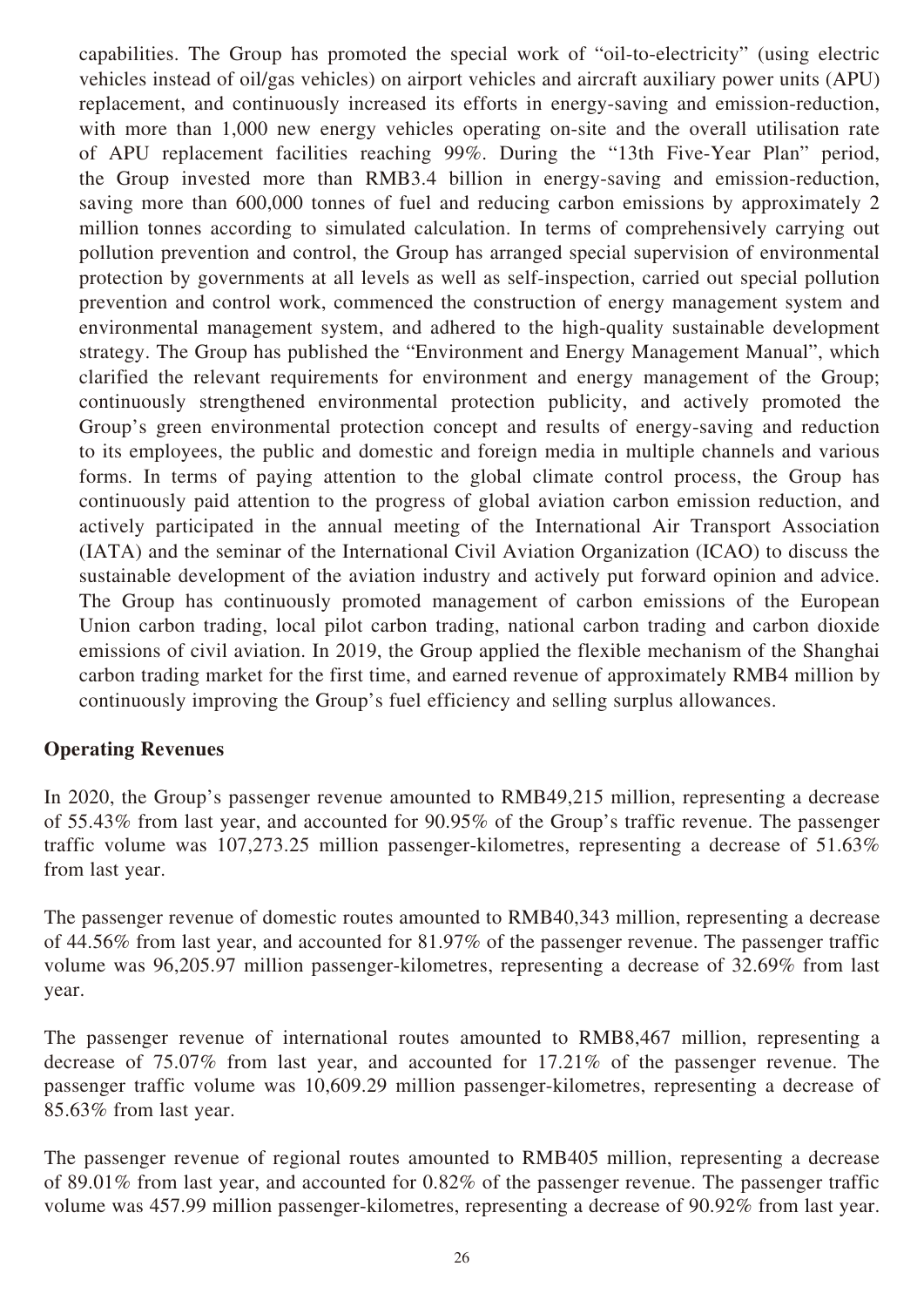In 2020, the Group's cargo traffic revenues amounted to RMB4,895 million, representing an increase of 27.94% from last year, and accounted for 9.05% of the Group's traffic revenue. The cargo and mail traffic volume was 2,200.06 million tonne-kilometres, representing a decrease of 25.96% from last year.

In 2020, the Group's other revenue amounted to RMB4,617 million, representing a decrease of 31.54% from last year.

# **Operating Expenses**

In 2020, the Group's total operating expenses was RMB78,265 million, representing a decrease of 33.73% from last year. As affected by COVID-19, the passenger traffic volume and number of passengers carried significantly reduced, and the Group's various costs such as aircraft fuel, aircraft take-off and landing costs and catering also decreased from last year. Analysis of the changes in items under operating costs of the Group is set out as follows:

Aircraft fuel costs accounted for the most substantial part of the Group's operating expenses. In 2020, the Group's aircraft fuel cost was RMB13,840 million, representing a decrease of 59.52% from last year, and was mainly due to a decrease in the Group's fuel consumption of 38.49% from last year, leading to a decrease in aircraft fuel costs by RMB13,162 million from last year. The average price of fuel decreased by 34.19% from last year, with the aircraft fuel costs decreased by RMB7,189 million from last year.

In 2020, the Group's take-off and landing charges amounted to RMB9,331 million, representing a decrease of 43.30% from last year, and its catering supply expenses amounted to RMB1,589 million, representing a decrease of 56.67% from last year, and was primarily due to the significant decrease in traffic volume as the Group significantly adjusted its flight capacity as a result of the significant decrease in passenger travel demand as affected by COVID-19.

In 2020, the Group's depreciation and amortisation amounted to RMB22,255 million and its aircraft maintenance expenses amounted to RMB3,451 million, remaining basically the same as last year.

In 2020, the Group's wages, salaries and benefits amounted to RMB20,827 million, representing a decrease of 13.77% from last year, and was primarily due to the decrease in number of flights, leading to the decrease in remuneration of aircrew and ground crew.

In 2020, the Group's low-value and short-term lease rentals amounted to RMB358 million, representing a decrease of 43.26% from last year, and was primarily due to the decrease in short-term lease under the influence of COVID-19.

In 2020, due to the impact of COVID-19, the Civil Aviation Administration of China ("**CAAC**") exempted airlines from contribution to the civil aviation development fund, and the Group's contribution to the civil aviation development fund decreased by RMB1,831 million from last year.

In 2020, the Group's selling and marketing expenses amounted to RMB1,570 million, representing a decrease of 62.02% from last year; ground service and other expenses amounted to RMB872 million, representing a decrease of 64.78% from last year; and indirect operating expenses amounted to RMB3,930 million, representing a decrease of 23.14% from last year. These were primarily due to the significant decrease in various businesses of the Group as a result of the impact of COVID-19, leading to the corresponding decrease in relevant operating costs.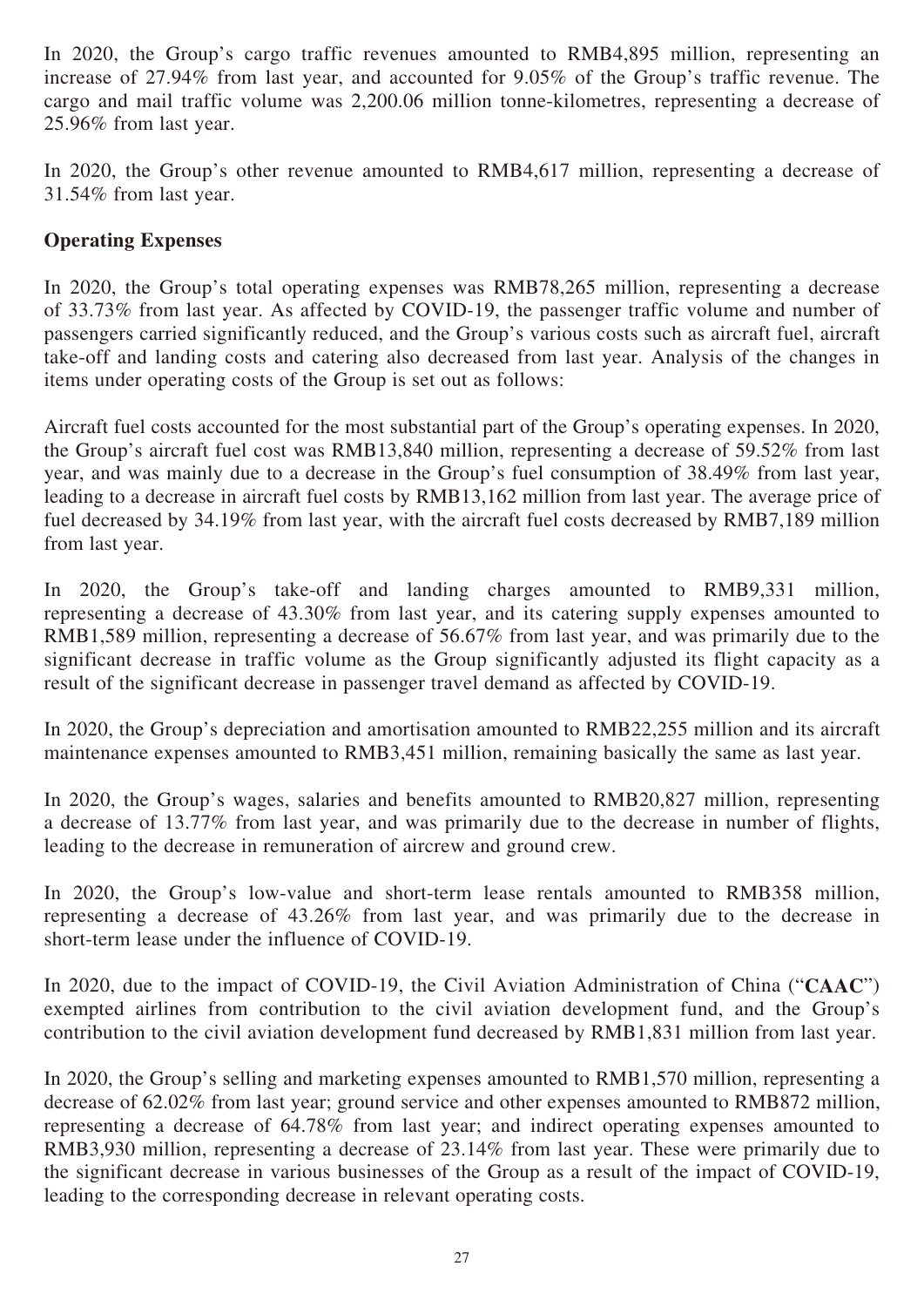## **Other operating income**

In 2020, the Group's other operating income amounted to RMB5,698 million, representing a decrease of 20.88% from last year, and was primarily due the significant reduction in the Group's income from joint routes as a result of the impact of COVID-19.

## **Finance Income/Costs**

In 2020, the Group's finance income amounted to RMB2,660 million and finance costs amounted to RMB5,213 million, and was primarily due to the Group's exchange gains of RMB2,494 million in 2020, as compared to the exchange losses of RMB990 million last year.

## **Net loss/profit for the year**

In 2020, net loss attributable to equity holders of the Company amounted to RMB11,836 million, compared to a net profit attributable to equity holders of the Company of RMB3,192 million last year. The loss per share attributable to equity holders of the Company were RMB0.72.

# **Liquidity and Capital Structure**

As at 31 December 2020, the Group had total assets of RMB284,650 million, representing a decrease of 0.19% from 31 December 2019. Its debt ratio was 79.22%, representing a 4.69 percentage point increase from 31 December 2019.

In particular, the Group's total current assets amounted to RMB22,498 million, accounted for 7.90% of the total assets and represented an increase of 13.95% from 31 December 2019. The Group's non-current assets amounted to RMB262,152 million, accounted for 92.10% of the total assets and represented a decrease of 1.24% from 31 December 2019.

As at 31 December 2020, the Group had total liabilities of RMB225,496 million, comprising current liabilities of RMB99,808 million which accounted for 44.26% of total liabilities, and non-current liabilities of RMB125,688 million which accounted for 55.74% of total liabilities.

Among the current liabilities, interest-bearing liabilities (short-term bank borrowings, super short-term debentures, long-term bank borrowings due within one year, bonds payable due within one year and lease liabilities due within one year) amounted to RMB71,227 million, representing an increase of 74.50% from 31 December 2019.

Among the non-current liabilities, interest-bearing liabilities (long-term bank borrowings, bonds payable and lease liabilities) amounted to RMB112,941 million, representing a decrease of 6.91% from 31 December 2019.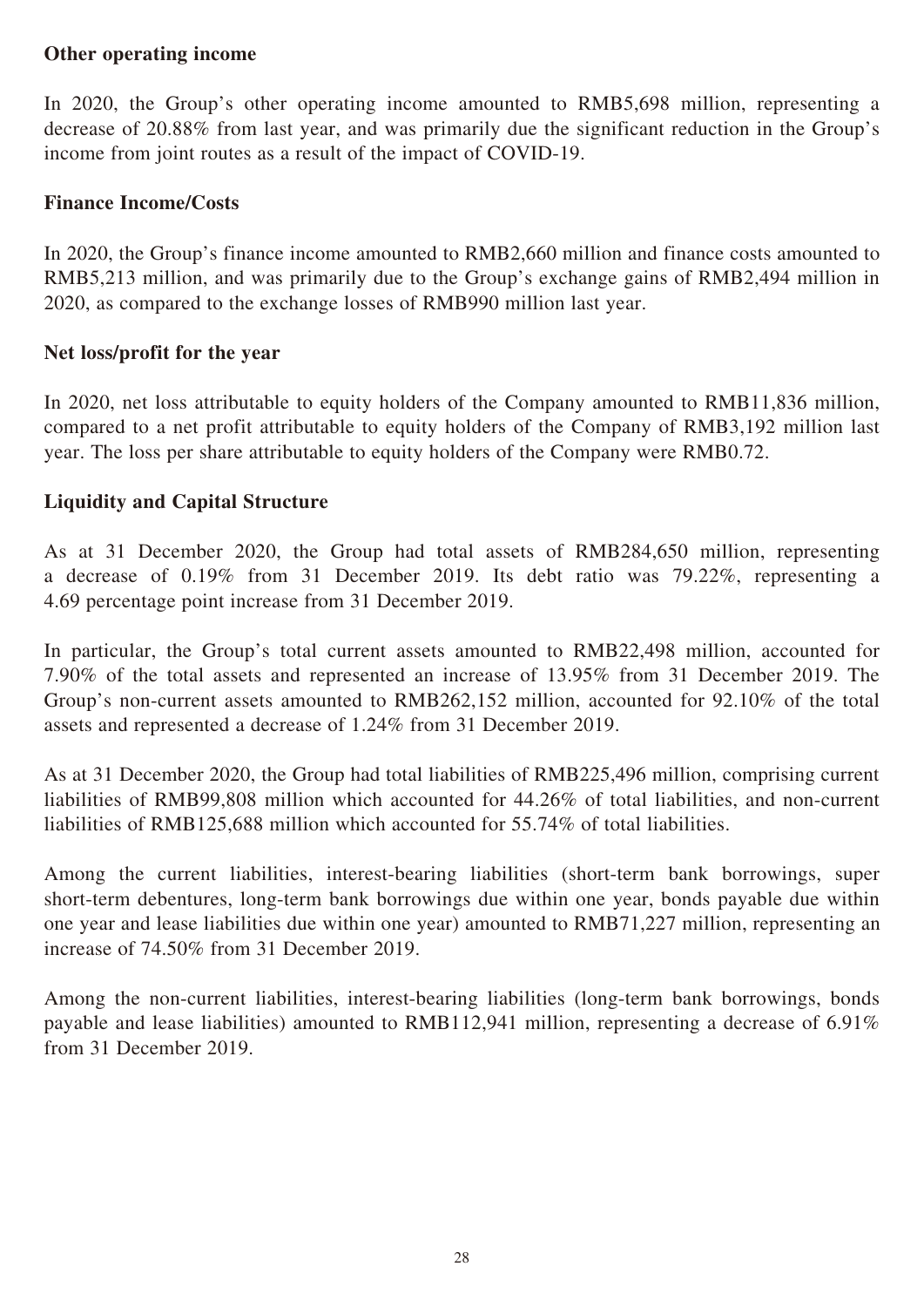As at 31 December 2020, the breakdown of the Group's interest-bearing obligations by currencies is as follows:

|              |               |            |                       |            | Unit: RMB million |
|--------------|---------------|------------|-----------------------|------------|-------------------|
|              |               |            | <b>RMB</b> equivalent |            |                   |
|              | 2020          |            | 2019                  |            |                   |
| Currency     | <b>Amount</b> | Percentage | Amount                | Percentage | Movement          |
|              |               | $(\%)$     |                       | $(\%)$     | $(\%)$            |
| <b>USD</b>   | 36,642        | 19.90      | 46,542                | 28.70      | $-21.27$          |
| <b>RMB</b>   | 136,804       | 74.28      | 103,822               | 64.03      | 31.77             |
| Others       | 10,722        | 5.82       | 11,783                | 7.27       | $-9.00$           |
| <b>Total</b> | 184,168       | 100.00     | 162,147               | 100.00     | 13.58             |

As at 31 December 2020, the Group's interest-bearing liabilities included long-term and short-term bank borrowings, bonds payable and super short-term debentures equivalent to RMB87,917 million, representing an increase of 69.49% from RMB51,872 million as at 31 December 2019. The breakdown by currencies is as follows:

|                 |        |                       | Unit: RMB million |
|-----------------|--------|-----------------------|-------------------|
|                 |        | <b>RMB</b> equivalent |                   |
| <b>Currency</b> | 2020   | 2019                  | Movement $(\% )$  |
| <b>USD</b>      | 375    | 870                   | $-56.90$          |
| SGD             | 2,466  | 2,587                 | $-4.68$           |
| <b>EUR</b>      | 2,664  | 3,073                 | $-13.31$          |
| <b>KRW</b>      | 1,799  | 1,810                 | $-0.61$           |
| <b>JPY</b>      | 3,162  | 3,205                 | $-1.34$           |
| <b>RMB</b>      | 77,451 | 40,327                | 92.06             |
| <b>Total</b>    | 87,917 | 51,872                | 69.49             |

As at 31 December 2020, the Group's interest-bearing liabilities included lease liabilities equivalent to RMB96,251 million, representing a decrease of 12.72% from RMB110,275 million as at 31 December 2019. The breakdown by currencies is as follows:

|                 |        |                               | Unit: RMB million |
|-----------------|--------|-------------------------------|-------------------|
| <b>Currency</b> | 2020   | <b>RMB</b> equivalent<br>2019 | Movement $(\% )$  |
| <b>USD</b>      | 36,267 | 45,672                        | $-20.59$          |
| SGD             | 85     | 392                           | $-78.32$          |
| <b>JPY</b>      | 142    | 183                           | $-22.40$          |
| <b>HKD</b>      | 346    | 486                           | $-28.81$          |
| <b>RMB</b>      | 59,353 | 63,496                        | $-6.52$           |
| Others          | 58     | 46                            | 26.09             |
| <b>Total</b>    | 96,251 | 110,275                       | $-12.72$          |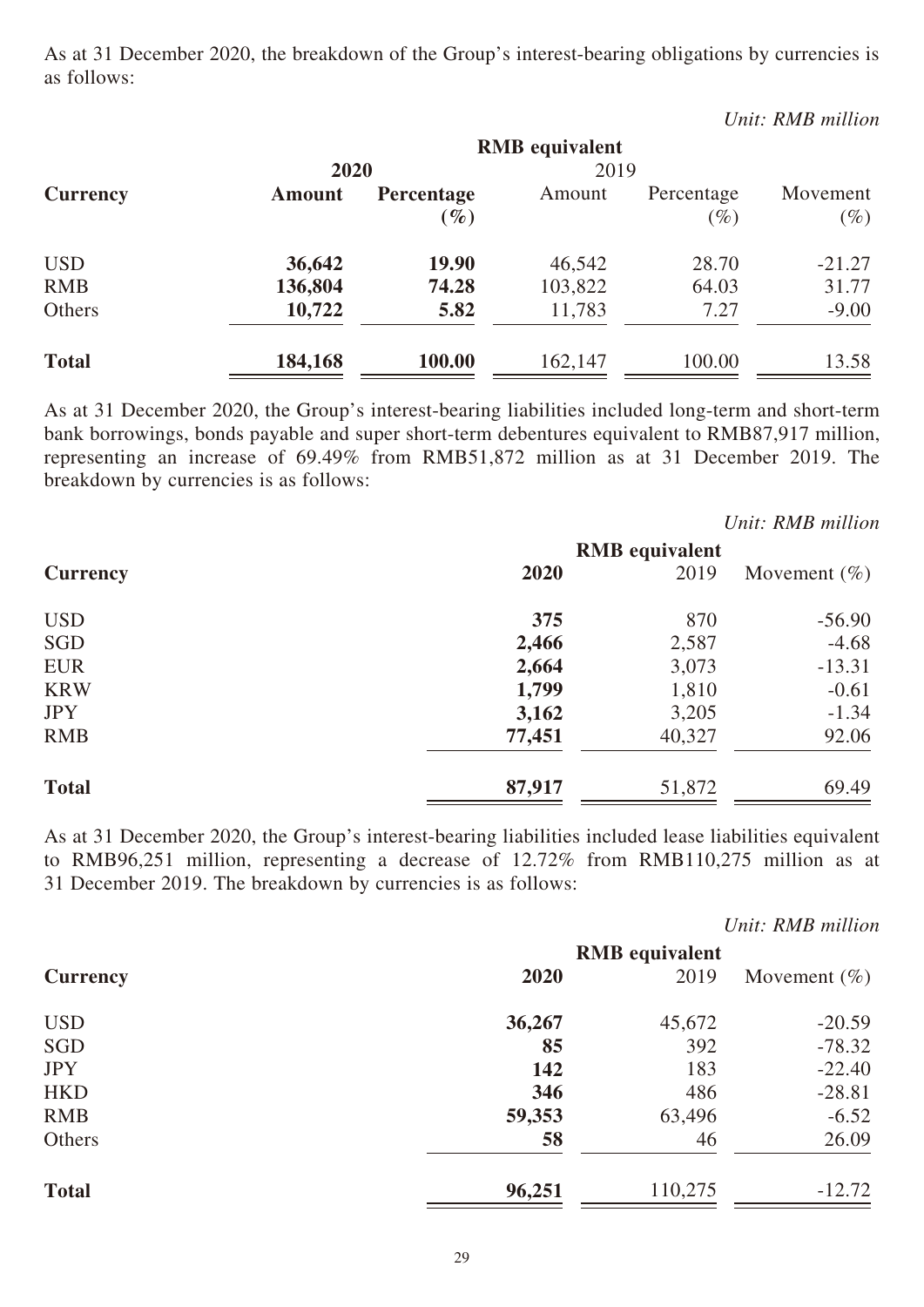## **Interest Rate Fluctuation**

The Group's total interest-bearing liabilities (including long-term and short-term bank borrowings, lease liabilities, bonds payable and super short-term debentures) as at 31 December 2020 and 31 December 2019 were equivalent to RMB184,168 million and RMB162,147 million, respectively, of which short-term interest-bearing liabilities accounted for 38.68% and 25.17%, respectively. Both the short-term interest-bearing liabilities and long-term interest-bearing liabilities were affected by fluctuations in current market interest rates.

The Group's interest-bearing liabilities were primarily denominated in USD and RMB. As at 31 December 2020 and 31 December 2019, the Group's interest-bearing liabilities denominated in USD accounted for 19.90% and 28.70% of total interest-bearing liabilities, respectively, while interest-bearing liabilities denominated in RMB accounted for 74.28% and 64.03% of total interestbearing liabilities, respectively. Fluctuations in the USD and RMB interest rates have and will continue to have significant impact on the Group's finance costs. As at 31 December 2020 and 31 December 2019, the outstanding interest rate swap contracts held by the Group amounted to a notional amount of approximately USD690 million and USD888 million, respectively. These contracts will expire between 2021 and 2025.

## **Exchange Rate Fluctuation**

As at 31 December 2020, the Group's total interest-bearing liabilities denominated in foreign currencies amounted to RMB47,364 million, of which interest-bearing liabilities denominated in USD accounted for 77.36% of the liabilities. Therefore, a significant fluctuation in exchange rates will subject the Group to significant foreign exchange gain or loss arising from the exchange of foreign currency denominated liabilities, which affects the profitability and development of the Group. The Group typically uses forward foreign currency contracts to reduce the foreign exchange risks for capital expenditures paid in foreign currencies. As at 31 December 2020, the Group's forward foreign currency contracts have all expired, and there are no outstanding forward foreign currency contracts. As at 31 December 2019, the outstanding forward foreign currency contracts held by the group amounted to a notional amount of approximately USD776 million.

In 2020, the Group's net exchange gains amounted to RMB2,494 million. In 2019, the Group's net exchange losses amounted to RMB990 million.

## **Fluctuation of Jet Fuel Prices**

In 2020, the Group used jet fuel forward contracts to deal with the cash flow risks arising from fluctuation of jet fuel prices. The jet fuel forward contracts entered into by the Group are mainly based on the purchase of jet fuel at a fixed transaction price, and are cash flow hedge. As at 31 December 2020, the notional amount of the outstanding jet fuel forward contracts held by the Group was approximately USD252 million, and will expire between 2021 and 2022. As at 31 December 2019, the notional amount of the outstanding jet fuel forward contracts held by the Group was nil.

## **Pledges on Assets and Contingent Liabilities**

As at 31 December 2020, the value of the Group's assets used to secure certain bank loans was RMB26,149 million, and as at 31 December 2019, the value of the Group's assets used to secure certain bank loans was RMB10,819 million, representing a year-on-year increase of 141.70%.

As at 31 December 2020, the Group had no significant contingent liabilities.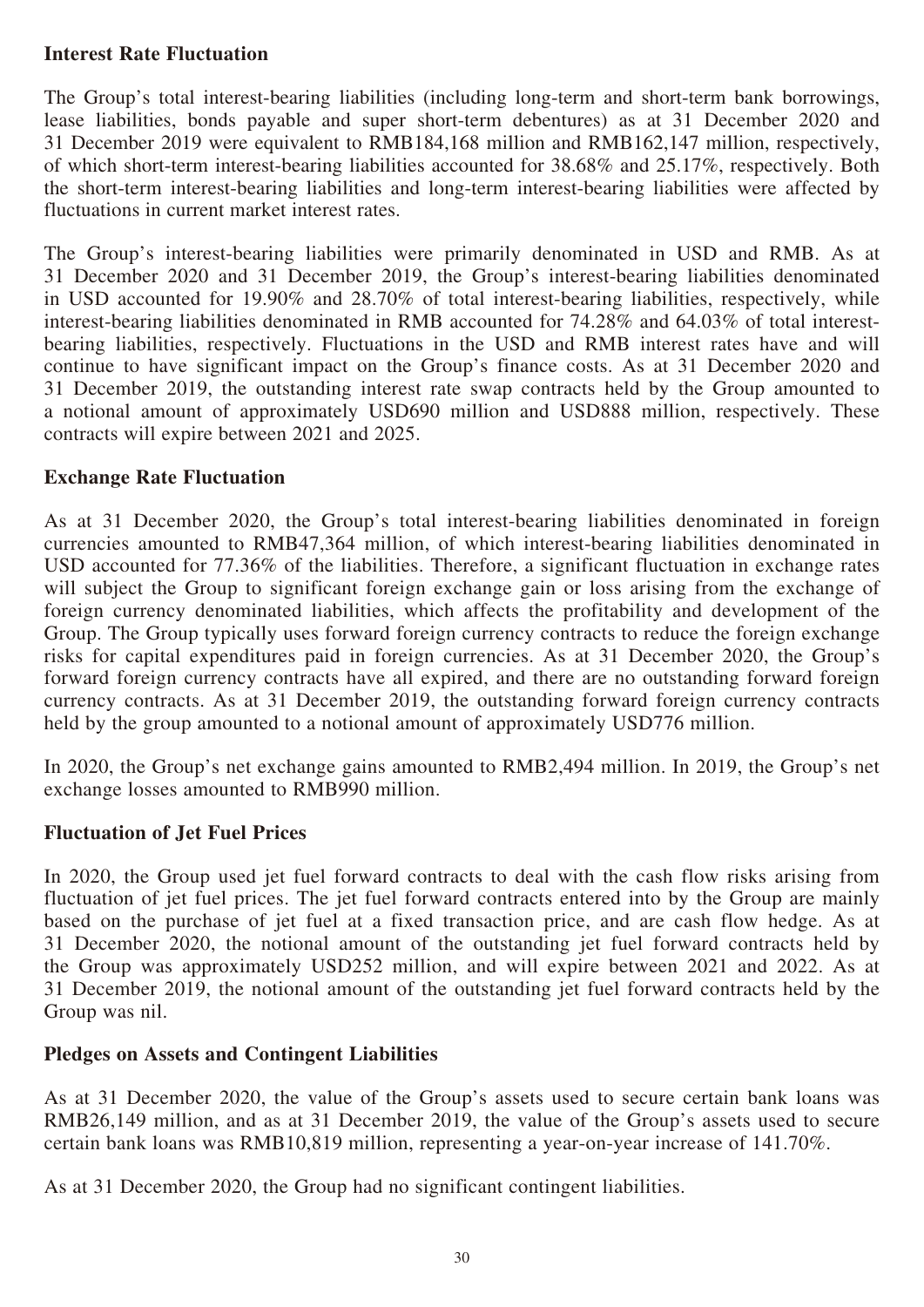# **Capital Expenditure**

According to the agreements that have been entered into in relation to aircraft and engines, as at 31 December 2020, the Group expected its capital expenditures on aircraft and engines for the next three years to be approximately RMB34,343 million in total, including the expected capital expenditure in 2021 being approximately RMB13,542 million.

In 2021, the Group plans to finance through a combination of income from operations, existing bank credit facilities, bank loans, leasing arrangements and other external financing arrangements in order to ensure smooth operation of the Group.

## **Human Resources**

As at 31 December 2020, the Group had 81,157 employees, the majority of whom were located in China. The wages of the Group's employees primarily consisted of basic salaries and performance bonuses.

# **RISK ANALYSIS**

# **1. COVID-19 and Macro-economic Risk**

The air transportation industry is closely connected to the economic and trade environment. The civil aviation transportation industry is more sensitive to macro-economic climate, which directly affects the development of economic activities, disposable income of residents and changes in the amount of import and export activities. These factors will in turn affect the demand for air passenger and cargo services. Meanwhile, international economic and trade relations and geopolitical situation will have a relatively large impact on the demand for the Group's international air transportation services. If domestic and overseas macro-economic climate worsens, or trade or geopolitical tensions further escalate, the Group's operating results and financial condition may be adversely affected.

There remain significant uncertainties as to the impact of the worldwide outbreak of COVID-19 on the domestic and overseas economies and international economic and trade situation. The Group has paid close attention to the situation of COVID-19 worldwide as well as the changes in domestic and overseas macro-economic situation and international economic and trade relations, and flexibly adjusted its transportation capacity deployment and market sales, so as to actively respond to the impact of COVID-19 worldwide and the changes in external economic and trade environment.

# **2. Policy and Regulation Risk**

Airlines have business operations around the world. Hence, the aviation industry is largely affected by domestic and overseas economic policies and laws and regulations. As a listed company, the Group is also affected by securities regulatory laws and regulations and policies of the place of listing. The adjustments of and changes in relevant domestic and overseas laws and regulations, industrial policies and regulatory policies may, to a certain extent, result in uncertainties in the future business development and operating results of the Group.

With respect to industrial policies and regulations, the Group has played an active role in various discussions concerning their formulation and refinement, and timely analysed and considered their latest changes and impact on the Group, so as to seize the development opportunities arising from such updates and prudently respond to the risks, challenges and uncertainties arising from the changes in policies and regulations.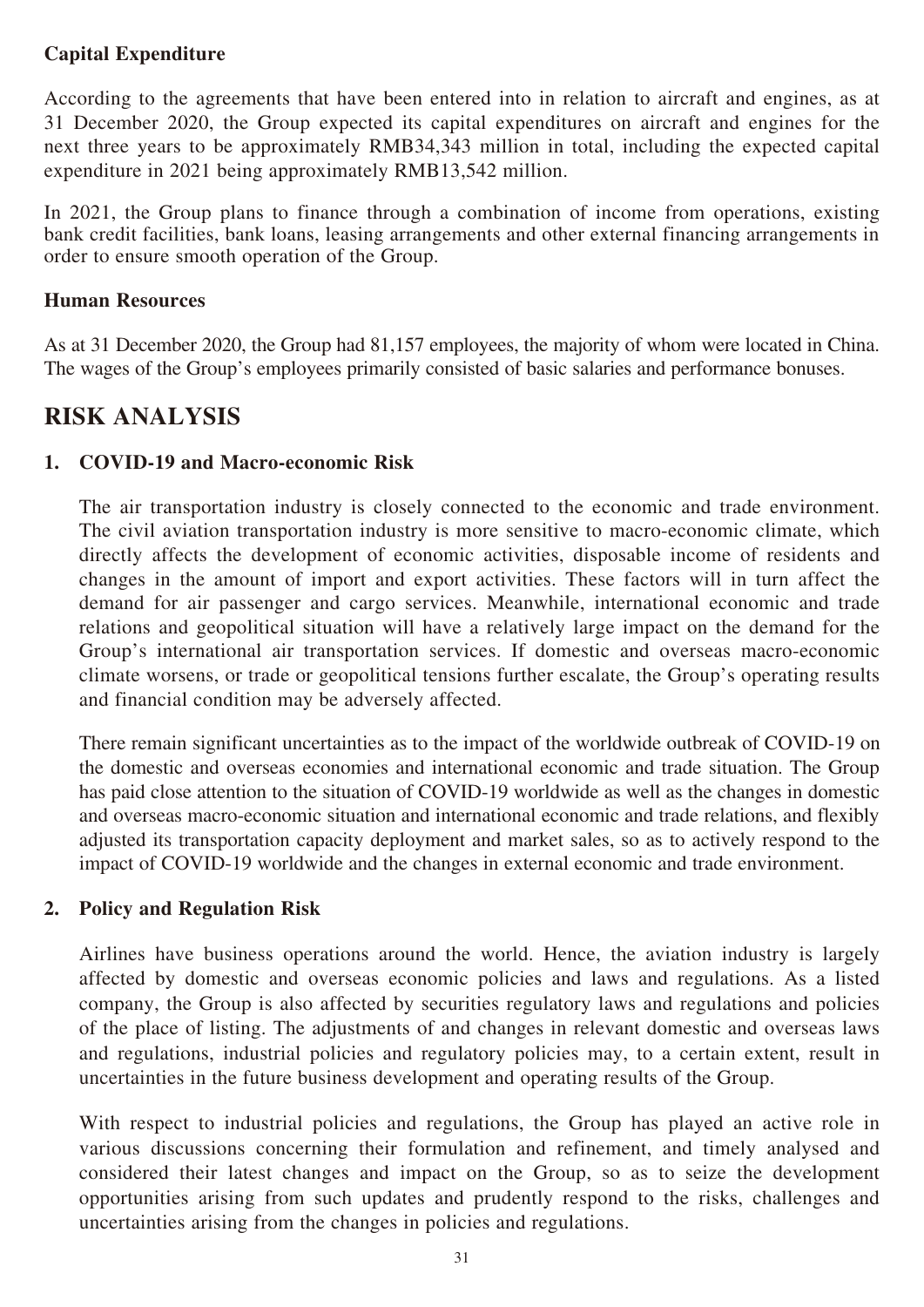# **3. Operational Safety Risk**

Flight safety is the pre-condition and foundation for the Group to maintain normal operations and good reputation. Bad weather, mechanical failure, human errors, aircraft irregularities, national and international terrorism and other force majeure events may have an adverse impact on the flight safety, aviation security and operational safety of the Group.

The Company implemented the accountability system for safe operation, enhanced its safety and risk prevention and control system, conducted emergency drills, strengthened safety management and control capabilities, promoted aviation security information construction, and strengthened safety supervision in aspects of flight, aviation security and maintenance to ensure that the Group can continuously operate safely.

## **4. Core Resources Risk**

The rapid growth of the industry has provoked competition among airlines for core human resources (such as management personnel in key positions and professional technical staff), air traffic rights resources and time slot resources. If the Group's reserve of core resources fails to adequately support the rapid growth of operational scale, the business and operations of the Group may be adversely affected.

The Group has promoted the building of corporate culture of "Love at CEA", further improved its incentive scheme for core technical staff, and proactively developed a core backup workforce through providing training programs to a pool of multitier backup management personnel and launching the core technical staff recruitment scheme. Meanwhile, the Group has coordinated with industry regulators with respect to air traffic rights and time slot resources, and proactively participated in the marketised competition for time slot resources.

## **5. Competition Risk**

Along with the opening-up of the domestic aviation market, development of low-cost airlines and increase in transportation capacity deployment of international airlines in the Chinese market, future competition in the domestic air transportation industry may intensify, which may bring uncertainties to the Group's air traffic rights and time slot resources, ticket price level and market share, and therefore have an impact on the Group's operating results.

There is a certain level of overlap between railway, highway and ship transportation and air transportation in certain markets. Along with the normalisation and Internetisation of the impact of railway, highway and ship transportation on the domestic civil aviation market, certain routes of the Group may experience higher competitive pressure in the future.

The Group has actively responded to industry competition, proactively strived for additions of air traffic rights and time slot resources in hub markets and core markets, steadily improved utilisation of aircraft and penetration in core markets, and consolidated and expanded its market share in the four major hubs and core markets. Leveraging on the SkyTeam Airline Alliance platform, the Group enhanced its strategic cooperation with Delta Air Lines, Inc. and Air France KLM, and strengthened its cooperation with non-member airlines of the SkyTeam Airline Alliance such as Qantas Airways Ltd and Japan Airlines Co., Ltd, so as to develop an efficient and convenient flight network covering all parts of China and connecting all parts of the world.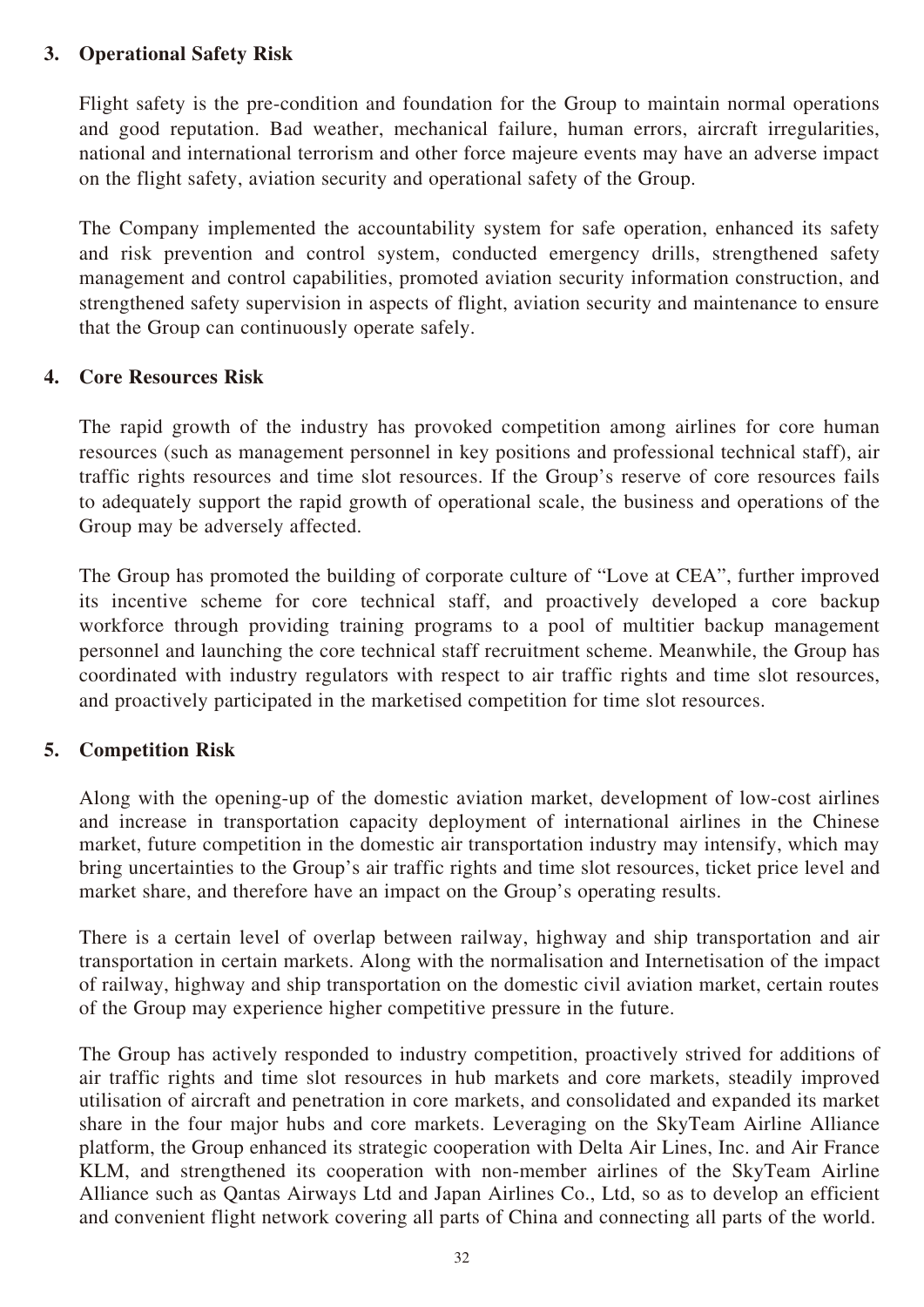Under the impact of other means of transportation, the Group has continuously refined its route network, reinforced complete access to the network and marketing of international interline transit products, provided quiet, reassuring and comfortable cabin services, optimised on-board catering standards and actively developed and maintained the Group's customers and frequent flyer groups to further develop its advantages of being an aviation service brand. The Group has focused on flight punctuality rate to improve fine operations, thereby fully exploiting the speed advantages of air transportation.

## **6. Risk Associated with the Fluctuation of Jet Fuel Prices**

Jet fuel costs is one of the major expenses of the Group. Significant fluctuations of international oil prices will significantly impact jet fuel prices and the Group's revenue from fuel surcharge, and accordingly the Group's operating results.

As affected by COVID-19, there remains great uncertainty on the number of flights operated by and the fuel consumption of the Group in 2021, and hence, there also remains great uncertainty on the expected jet fuel costs. Without the consideration of adjustment in fuel surcharge and other factors and on the basis of the fuel consumption of flights actually operated in 2020, if the average jet fuel price increase or decrease by 5%, jet fuel costs of the Group will increase or decrease by approximately RMB692 million; net profit of the Company will decrease or increase by approximately RMB519 million; and other comprehensive income of the Company will increase or decrease by approximately RMB62 million.

On one hand, the Group has optimised its transportation capacity deployment, strengthened marketing and strove to increase passenger load factor and unit yield level, so as to respond to the pressure of rising jet fuel prices. On the other hand, in order to avoid the adverse impact arising from jet fuel price fluctuations on the Group's operations, the Board has authorised the Group to prudently conduct jet fuel hedging activities. The Group has designated a special working group to closely track and proactively analyse the trend of international oil prices, and study and formulate jet fuel hedging operation strategies, so as to lower the risk associated with the fluctuation of jet fuel prices.

## **7. Exchange Rate Fluctuation Risk**

As the Group's foreign currency liabilities are mainly USD-denominated, if the exchange rate of USD against RMB fluctuates significantly, USD-denominated liabilities will generate a large amount of foreign exchange loss/gain, which will directly affect the Group's profit for that period and result in greater impact on the Group's operating results.

As at 31 December 2020, if USD had strengthened or weakened by 1% against RMB with all other variables held constant, the effect on the Group's net profit and other comprehensive income would have been as follows:

|                    |              | Effect on net profit |              | Unit: RMB million<br><b>Effect on other</b><br>comprehensive income |
|--------------------|--------------|----------------------|--------------|---------------------------------------------------------------------|
|                    | Appreciation | <b>Depreciation</b>  | Appreciation | <b>Depreciation</b>                                                 |
| USD exchange rates | $-266$       | 266                  |              |                                                                     |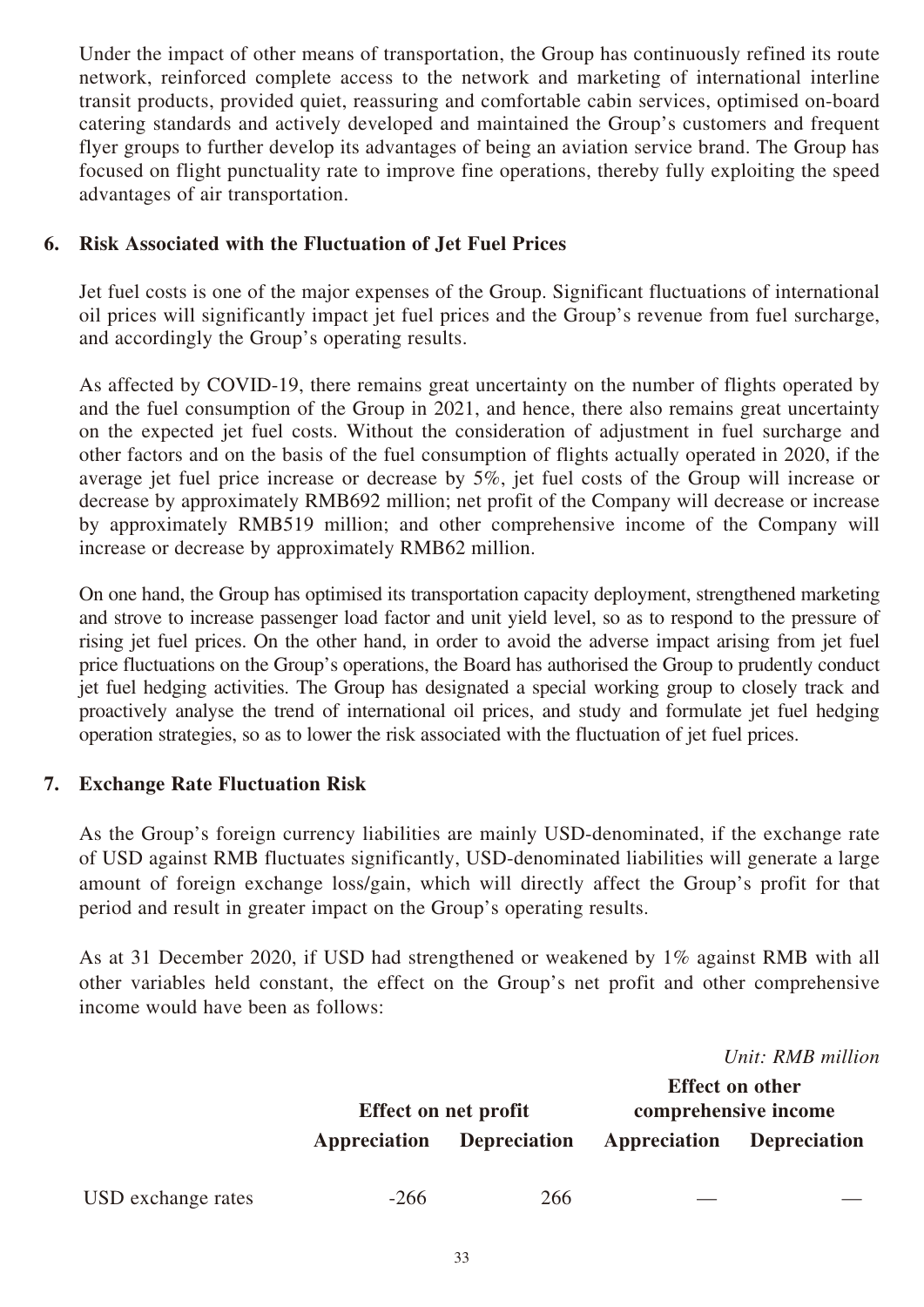In 2020, the Group expanded its financing channels by means of issuing super short-term debentures and corporate bonds and acquiring RMB borrowings to bring in RMB financing, and proactively optimised the mix of currency denomination of the Group's debts.

In the future, the Group will further reinforce its research and judgement on the foreign exchange market, expand the variety of its financing instruments such as RMB instruments and continuously improve the Group's debts and currency structure in order to minimise the adverse impact arising from exchange rate fluctuations on the Group's operations.

## **8. Interest Rate Fluctuation Risk**

The majority of the Group's liabilities are attributable to USD-denominated liabilities and RMB-denominated liabilities generated from introduction of aircraft, engines and aviation equipment. The adjustment in interest rates of USD and RMB may cause changes in the borrowing costs of the Group's existing loans that carry floating interest rates, as well as future finance costs, which in turn may affect the Group's finance costs.

As at 31 December 2020, assuming all other variables remain constant, if the interest rate had increased or decreased by 25 basis points, the effect on the Group's net profit and other comprehensive income would have been as follows:

*Unit: RMB million* **Effect on net profit Effect on other comprehensive income Increase Decrease Increase Decrease** Floating rate instruments -94 94 8 -8

The Group intends to launch transactions in derivatives to further optimise the proportion of floating-rate debts to the USD-denominated debts in the future. At the same time, the Group will actively grasp the timing of issuance of super short-term debentures and corporate bonds to minimise RMB finance costs.

# **9. Information Security Risk**

The development of businesses in the Group's operational process is closely related to the information network system, proposing new requirements to traditional management and work processes of the Group. If there is any design defect, operational failure or interruption in the network information system or inadequate training and education on legal compliance for internal staff, or if the system experiences external network attacks, the Group's business and operations may be affected, and customer data may be leaked. The occurrence of any of the foregoing may have an adverse impact on the brand image of the Group. The continuous upgrade of information system will raise new challenges to the development of the Group.

The Group has continuously promoted the construction of information security projects, and established a sound information security-related technical protection and security management platform. The Group has strengthened information security management by deepening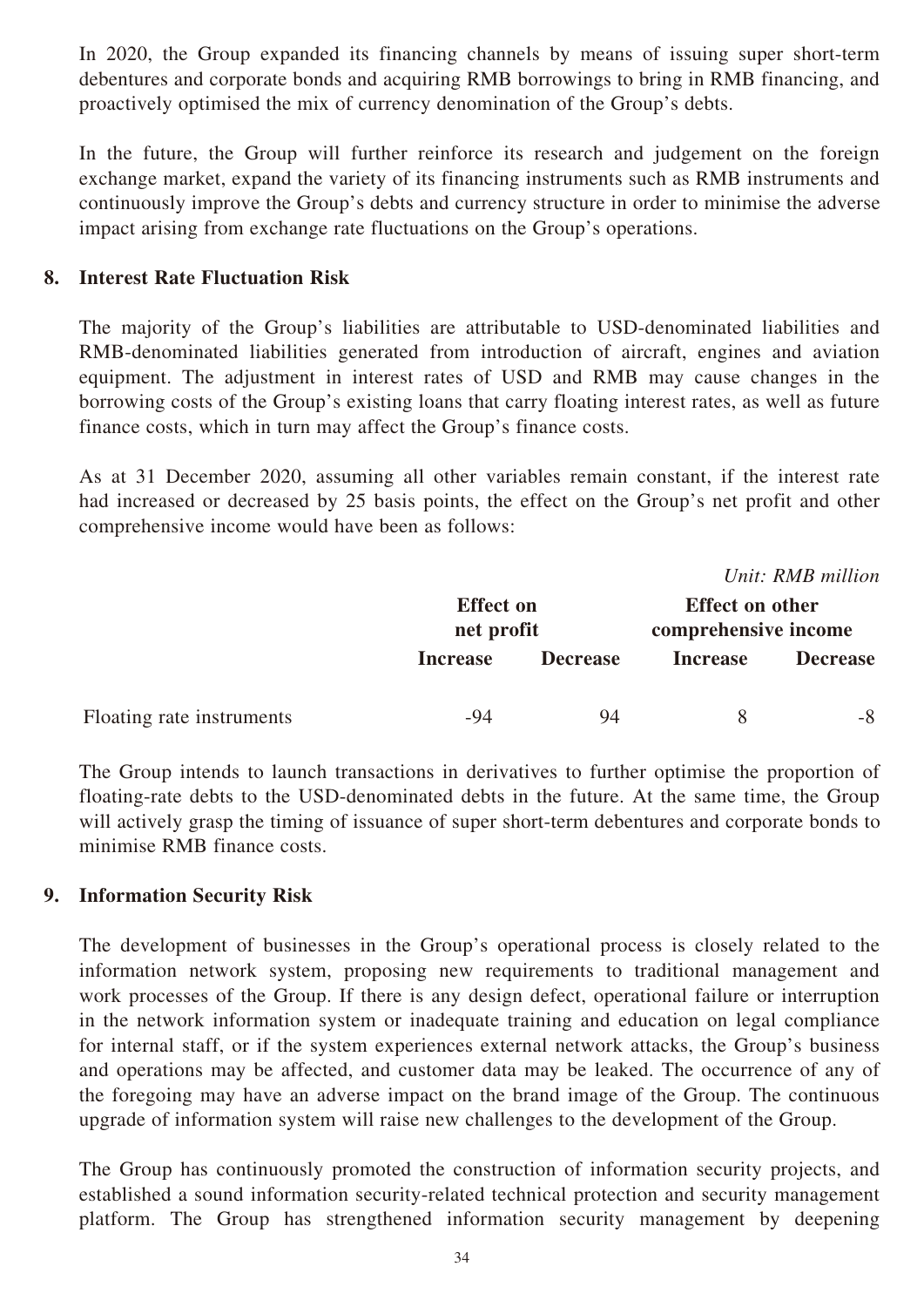the strategic cooperation with external authoritative security agencies. In response to the implementation of the GDPR released by the European Union, the Group has appointed a "data protection officer". The Group has strengthened customer privacy terms of online channels, assessed risks of third-party platforms and reinforced the passenger information protection firewall. In addition, the Group has initiated a special task for network protection to improve its network security protection capabilities.

## **10. Development and Transformation Risk**

During the process of expansion into new international markets, commencement of external investments, mergers and acquisitions and adjustment of structure of its existing businesses and assets, the Group may face risks associated with decision-making, laws, management and interference of competitors, which may affect the results of development strategies of the Group.

The Group has accelerated technological innovation and digital transformation, explored new development potentials for "Passenger-to-Freighter Conversion", and innovated assets and optimised on-board catering management and control methods. China United Airlines, a subsidiary of the Company, has speeded up its mixed ownership reform. The adjustment of structure of existing businesses or assets has proposed new requirements to the Group's overall operating management capability. There remain certain risks associated with the failure of achieving expected goals of transformation projects or business adjustments in the future.

The Group has made continuous improvements to the all-process monitoring and management system for external investments, and will enhance the research and substantiation of projects, strictly monitor various investment activities and refine the risk management mechanism through due diligence and asset valuation during the process of expansion into new international markets, commencement of external investments, mergers and acquisitions and adjustment of structure of its existing businesses and assets.

## **11. Suppliers Risk**

The air transportation industry requires advanced technology and high operating costs. There are limited available suppliers in respect of key operating resources including aircraft, engines, aviation equipment, jet fuel and information technology services. Airlines generally obtain operating resources through centralised purchases to reduce operating costs. If there is any abnormality in the operations of the Group's major suppliers, major sales channel operators and major customers, or if there is any risk of business or supply interruption between these parties and the Group due to global trade relations, international geopolitical situation and other external factors, the Group's business and operations may be adversely affected.

The Group has focused on suppliers who are closely related to the Group's business and operations, and the corresponding management team is responsible for analysing the contractual performance of suppliers and conducting assessment on suppliers regularly. The Group has continuously paid close attention to the market changes associated with materials that are highly relevant to its business and operations, and the procurement department is responsible for collecting and analysing price fluctuations.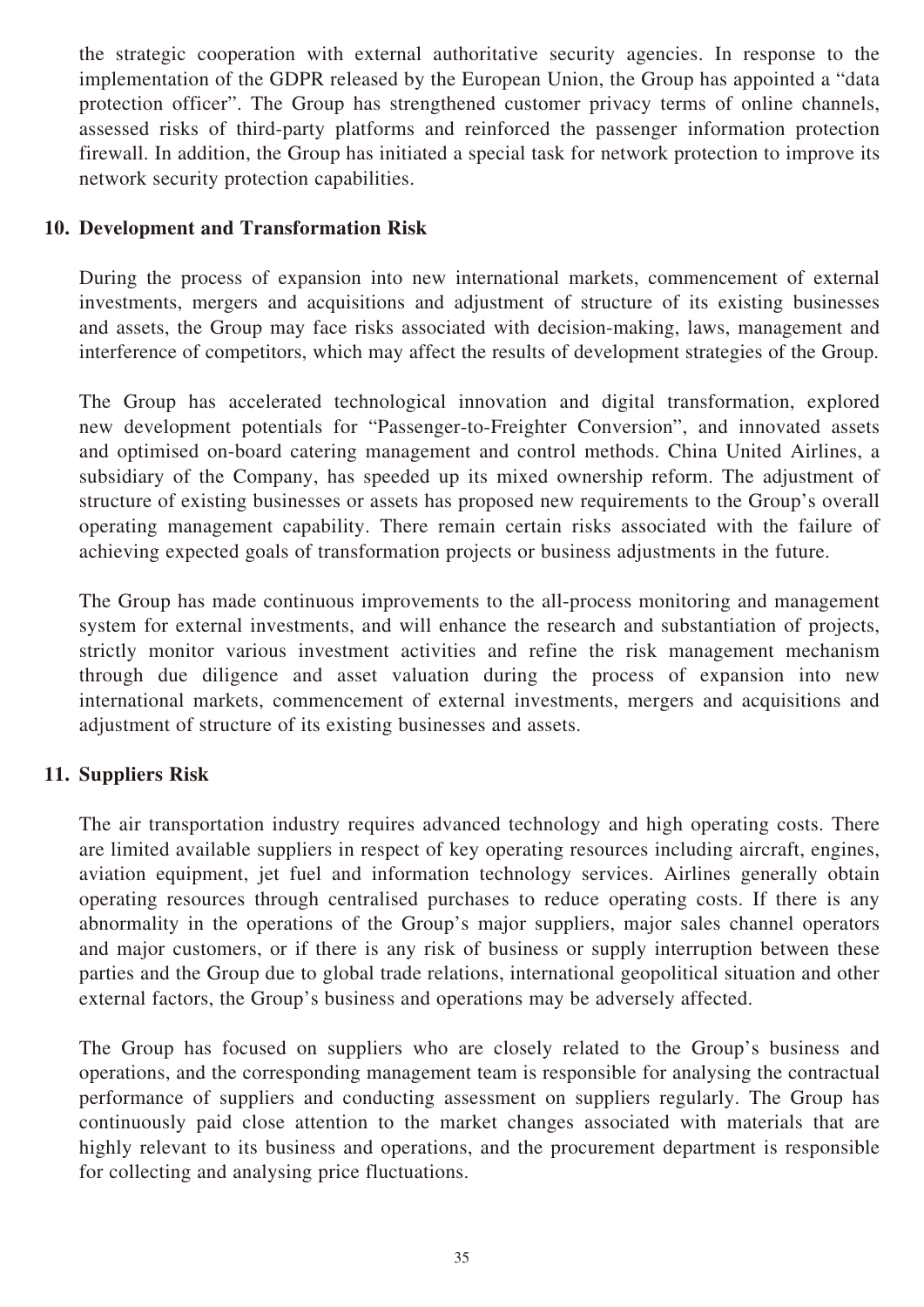## **12. Securities Market Fluctuations Risks**

The Company's share price is not only dependent on the Group's current results and projection for future operations, but also on factors including laws and requirements of the place of listing, policy environment, macro-economy, flow of market capital and investor structure and sentiment, etc. The Company's share price may be subject to significant changes due to the aforementioned factors, which may directly or indirectly result in loss to the investors, and may also affect the implementation of capital operation projects of the Group.

The Group has continuously enhanced its corporate governance standards, earnestly fulfilled its obligations of information disclosure, constantly improved its operational management capability and strove for outstanding operating results. In the meantime, the Company has strengthened the communication between with capital markets and various investors, paid close attention to the Company's share price performance and media coverage, gave timely response to the market and strove to avoid abnormal fluctuations in the Company's share price.

## **13. Other Force Majeure and Unforeseeable Risks**

The aviation transportation industry is highly sensitive to external factors. Natural disasters, public health emergencies and the navigational or personnel restrictions imposed by the countries concerned arising from it, geopolitical instability around the globe and regional situation of the markets in which the Group's main business operates may affect market demand and the normal operation of airlines. Flight suspension, decrease in passenger volume and income, as well as increase in safety and insurance costs may adversely affect the business and operations of the Group.

# **COMPLIANCE WITH THE RELEVANT LAWS AND REGULATIONS WHICH MAY HAVE A SIGNIFICANT IMPACT ON THE GROUP**

During the Year, the Board was not aware of any significant matters which may cause impact on the Group or any non-compliance with the laws and regulations which may have a significant impact on the Group.

# **OUTLOOK FOR 2021**

The Group would like to bring to the attention of readers of this report that this report contains certain forward-looking statements, including forward-looking statements of international and domestic economies and the aviation industry, and descriptions of the Group's future operating plans for 2021 and beyond. Such forward-looking statements are subject to many uncertainties and risks. The actual events that occur may be different from forward-looking statements of the Group which, therefore, do not constitute any commitment by the Group to the future operating results.

At present, the strike and impact of COVID-19 on the global economy are still uncertain. From the global perspective, according to the report of the International Monetary Fund (IMF) in January 2021, it is expected that with the promotion of vaccines, implementation of national pandemic prevention measures and policy support from government of various countries, the global economy will gradually recover from 2021 to 2022. However, the new round of outbreak in some countries and the spread of mutated forms of COVID-19 have also brought certain uncertainties to the economic recovery. In China, COVID-19 prevention and control has achieved positive results, and economic operations have returned to normal before the rest of the world, but there are still certain uncertainties in the outbreak of COVID-19 and the external environment.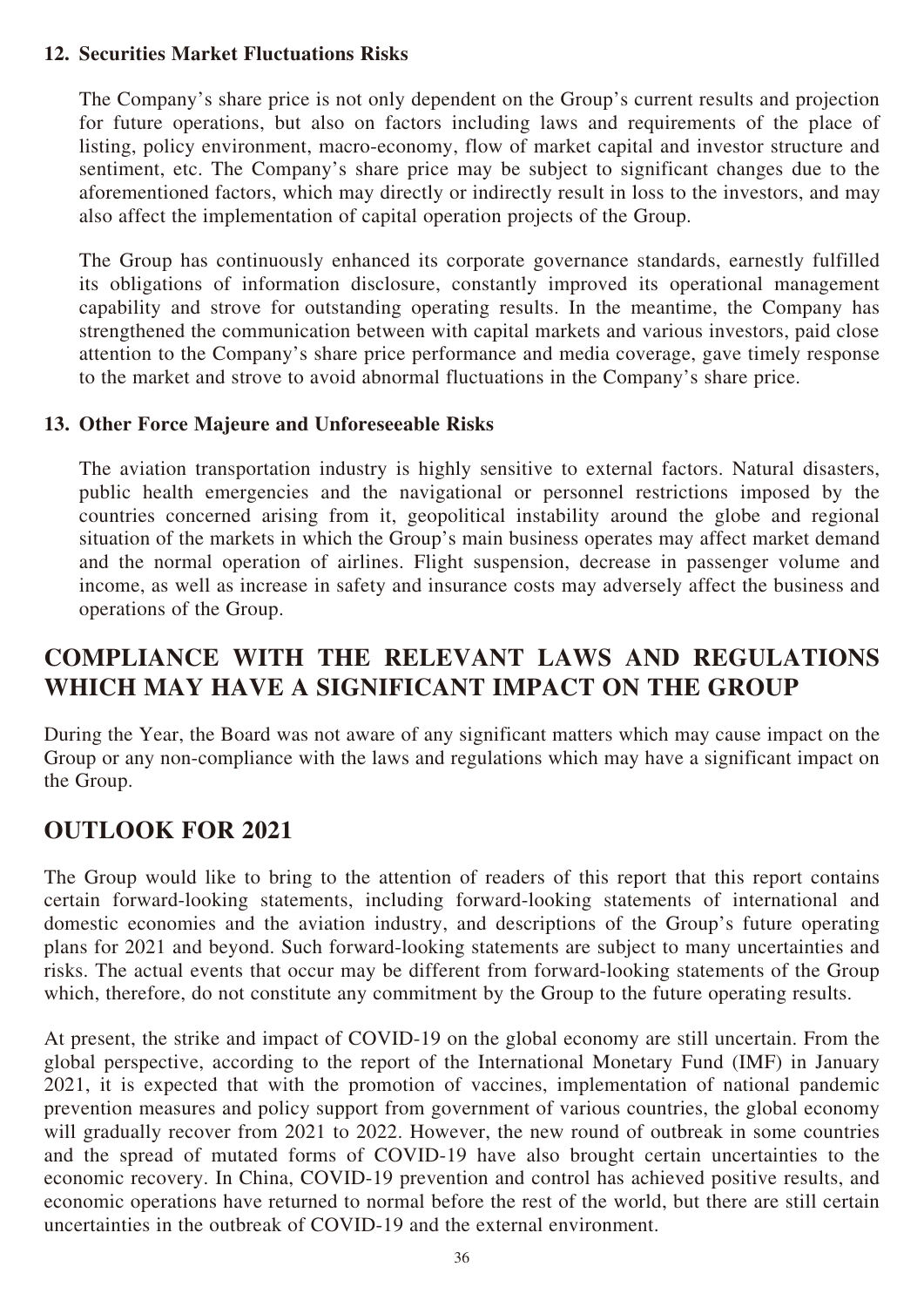From the industry perspective, according to the relevant forecast issued by the International Air Transport Association (IATA) in February 2021, the global civil aviation industry will still suffer a loss in 2021, and COVID-19 is still the largest uncertainty affecting the industry's recovery and development.

COVID-19 will cause a significant impact on the global aviation industry and bring profound changes in market structure, structure of customer base, service mode, passengers' consumption behaviours and the industry's competitive landscape. Under the circumstance of normalising COVID-19 prevention and control, the Group will firmly promote the major tasks on COVID-19 prevention and control, safe operation, production operation, fine operation and reform development. In 2021, the Group will focus on the following tasks:

#### **COVID-19 prevention and control**  $+$

The Group will strictly implement the normalised COVID-19 prevention and control requirements of "guarding against imported cases and preventing a resurgence of domestic outbreak", improve the accountability system for COVID-19 prevention and control, and form a complete process of COVID-19 prevention and control; improve various COVID-19 prevention and control plans and emergency response mechanisms, continuously strengthen management of key sites, and strengthen the supervision and inspection of COVID-19 prevention and control; establish and enhance the accountability system for violations of COVID-19 prevention and control management regulations, and continuously ensure the provision of COVID-19 prevention materials.

#### **Safe operation** ⊁

The Group will strengthen the construction of the safety management system, firmly promote the special rectification actions for safe production, and continuously improve the safety management capability of large fleet; strengthen the construction of the operation system, enhance the management and control of flight operations, and improve the capability and efficiency of crew resource allocation; strengthen the construction of the training system, enhance safety management trainings, and consolidate the foundation of safety management; strengthen the construction of the maintenance system, enhance the monitoring of route operation and maintenance, and improve the integrated maintenance management platform.

#### $\rightarrow$ **Marketing**

The Group will pay close attention to the situation of COVID-19 and changes in market demand, and flexibly adjust transportation capacity deployment; focus on the core market, and facilitate the deployment and planning of wide-body aircraft; strengthen the hub strategy to achieve the optimisation of planning and coordinated development of the four major airport clusters of Beijing-Tianjin-Hebei, Yangtze River Delta, Guangdong-Hong Kong-Macao and Chengdu-Chongqing; maintain and explore group customers, accelerate product innovation, and launch various customised, personalised and universal products.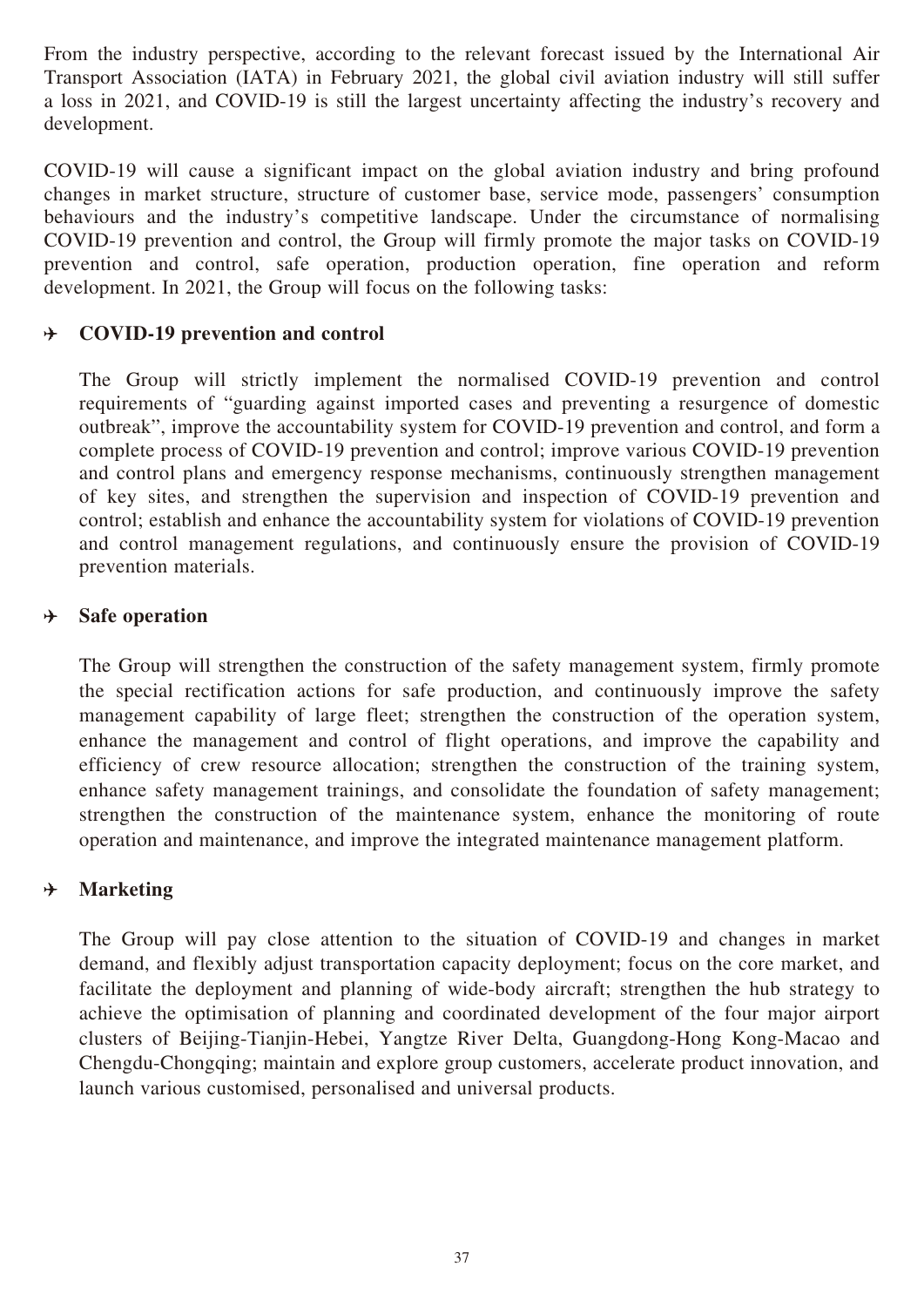#### **Fine management**  $\rightarrow$

The Group will continuously strengthen fine management, and integrate the concept of fineness into the whole process and all stages of corporate operation and management; identify risks in key business areas, focus on areas such as capital, contract performance, high-risk businesses, and strengthen risk management and control; firmly establish cost control awareness, improve the level of accurate accounting, and continuously promote a new batch of quality and efficiency-enhancement projects; deepen the integration of business systems, and enhance the integrated operational efficiency of systems such as flight, cabin, maintenance and ground service.

#### **Reform and innovation** ∱

The Group will continue to aim at building a "world-class" airline and take the opportunity of the three-year action plan of promoting the reform of state-owned enterprises to further deepen corporate reform. The Group will steadily promote the demonstration reform of technological innovation of the CEA Research and Development Center, continue to increase investment in technological innovation and digital transformation, and adhere to the focus on research and development of applied technology, with building a "digital and intelligent" technological innovation platform as the goal to solve practical issues in business areas such as aviation security, operation, marketing, service, management and control. The Group will steadily advance the pilot work of China United Airlines' mixed ownership reform; continue to deepen the reform of labour, personnel and remuneration system, establish and improve market-based assessment and appointment mechanism, comprehensively deepen market-based employment mechanism and enhance the market-based remuneration allocation mechanism to continuously promote categorised assessment.

#### **Social responsibility** ⊁

The Group will keep in mind the mission and responsibilities of central enterprises, always uphold the development vision of innovation, coordination, greenness, openness and sharing, actively fulfil its social responsibilities, and contribute "CEA power" to poverty alleviation and environmental protection. The Group will steadily promote the construction of a Happy CEA, offering passengers with sincere services, and make employees happy with pragmatic measures. In addition, the Group will actively consolidate the results of poverty alleviation, and assist Cangyuan and Shuangjiang counties in Yunnan to continuously promote rural revitalisation in a "high-quality, high-standard and sustainable" manner. The Group will further strengthen the construction of energy management and environmental management systems, use new equipment, new materials and new technologies to improve the level of energy conservation and environmental protection; implement pollution prevention and control policy requirements, continuously formulate various fuel-saving refined control measures and reduce comprehensive ground energy consumption to promote green low-carbon cycle development.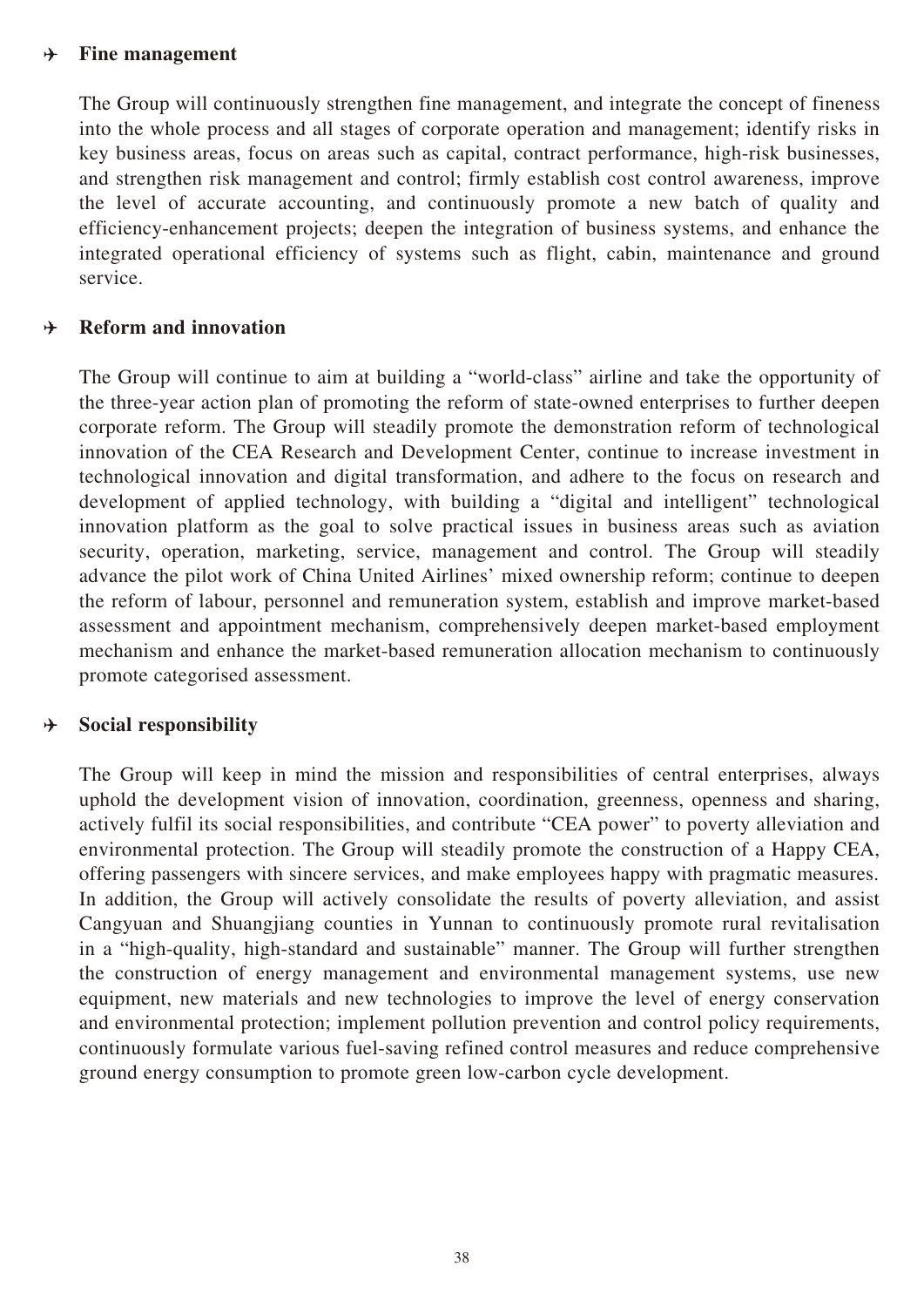# **FLEET PLAN**

## **Introduction and Retirement Plan of Aircraft for 2021 to 2023**

|                    |                     |                   |                     |                   |                     | $\cup$ <i>nus</i>       |  |
|--------------------|---------------------|-------------------|---------------------|-------------------|---------------------|-------------------------|--|
| <b>Model</b>       |                     | 2021              |                     | 2022              |                     | 2023                    |  |
|                    | <b>Introduction</b> | <b>Retirement</b> | <b>Introduction</b> | <b>Retirement</b> | <b>Introduction</b> | <b>Retirement</b>       |  |
| <b>B787 Series</b> |                     |                   |                     |                   |                     |                         |  |
| A350 Series        |                     |                   | 8                   |                   |                     |                         |  |
| A330 Series        |                     |                   |                     |                   |                     |                         |  |
| A320 Series        | 27                  |                   | 34                  |                   |                     | $\overline{\mathbf{4}}$ |  |
| <b>B737 Series</b> |                     |                   |                     |                   | 46                  | 12                      |  |
| <b>ARJ</b> Series  | 6                   |                   |                     |                   |                     |                         |  |
| C919 Series        |                     |                   |                     |                   |                     |                         |  |
| <b>Total</b>       | 43                  |                   | 52                  |                   | 57                  | 16                      |  |
|                    |                     |                   |                     |                   |                     |                         |  |

 $II$ <sub>1</sub>

*Notes:*

- 1. The Group has temporarily grounded B737 MAX 8 model aircraft since March 2019. As at the date of this announcement, B737 MAX 8 is still grounded. The Group is currently negotiating with Boeing regarding the progress of resumption of operation of B737 MAX 8 and will continue to pay close attention to such matter. There is still great uncertainty regarding the time for the resumption of operation and delivery of B737 MAX 8;
- 2. According to confirmed orders, the Group planned to introduce 9 aircraft and retire 21 aircraft in 2024;
- 3. The Group and its suppliers have proactively negotiated and adjusted the progress for the introduction of aircraft under the influence of COVID-19. The planning for the introduction and retirement of aircraft will be subject to timely adjustment based on the changes in external environment and market conditions, and flight capacity allocation of the Group.

# **SHARES**

## **As at 31 December 2020, the share structure of the Company is set out as follows:**

|             |                                             | <b>Total number</b><br>of shares | Approximate<br>percentage in<br>shareholding<br>$(\%)$ |
|-------------|---------------------------------------------|----------------------------------|--------------------------------------------------------|
|             | A shares                                    | 11,202,731,426                   | 68.39                                                  |
|             | 1. Listed shares with trading moratorium    | 1,394,245,744                    | 8.51                                                   |
|             | 2. Listed shares without trading moratorium | 9,808,485,682                    | 59.88                                                  |
| $\mathbf H$ | <b>H</b> Shares                             | 5,176,777,777                    | 31.61                                                  |
|             | 1. Listed shares with trading moratorium    | 517,677,777                      | 3.16                                                   |
|             | 2. Listed shares without trading moratorium | 4,659,100,000                    | 28.45                                                  |
| Ш           | <b>Total number of shares</b>               | 16,379,509,203                   | 100.00                                                 |

*Note:*

As at 31 December 2020, the total number of A shares of the Company amounted to 11,202,731,426 shares, among which, listed shares with trading moratorium amounted to 1,394,245,744 shares (among which, 273,972,602 shares were held by China Structural Reform Fund Corporation Limited; 1,120,273,142 shares were held by Shanghai Juneyao (Group) Co., Ltd. ("**JuneYao Group**"), Juneyao Airlines Co., Ltd ("**Juneyao Airlines**"), a non wholly-owned subsidiary of JuneYao Group, and Shanghai Jidaohang Enterprise Management Company Limited, a wholly-owned subsidiary of Juneyao Airlines), and listed shares without trading moratorium amounted to 9,808,485,682 shares. The total number of H shares of the Company amounted to 5,176,777,777 shares, among which, listed shares with trading moratorium amounted to 517,677,777 shares (which were held by Shanghai Juneyao Airline Hong Kong Limited, a wholly-owned subsidiary of Juneyao Airlines), and listed shares without trading moratorium amounted to 4,659,100,000 shares. The total number of shares issued by the Company amounted to 16,379,509,203 shares.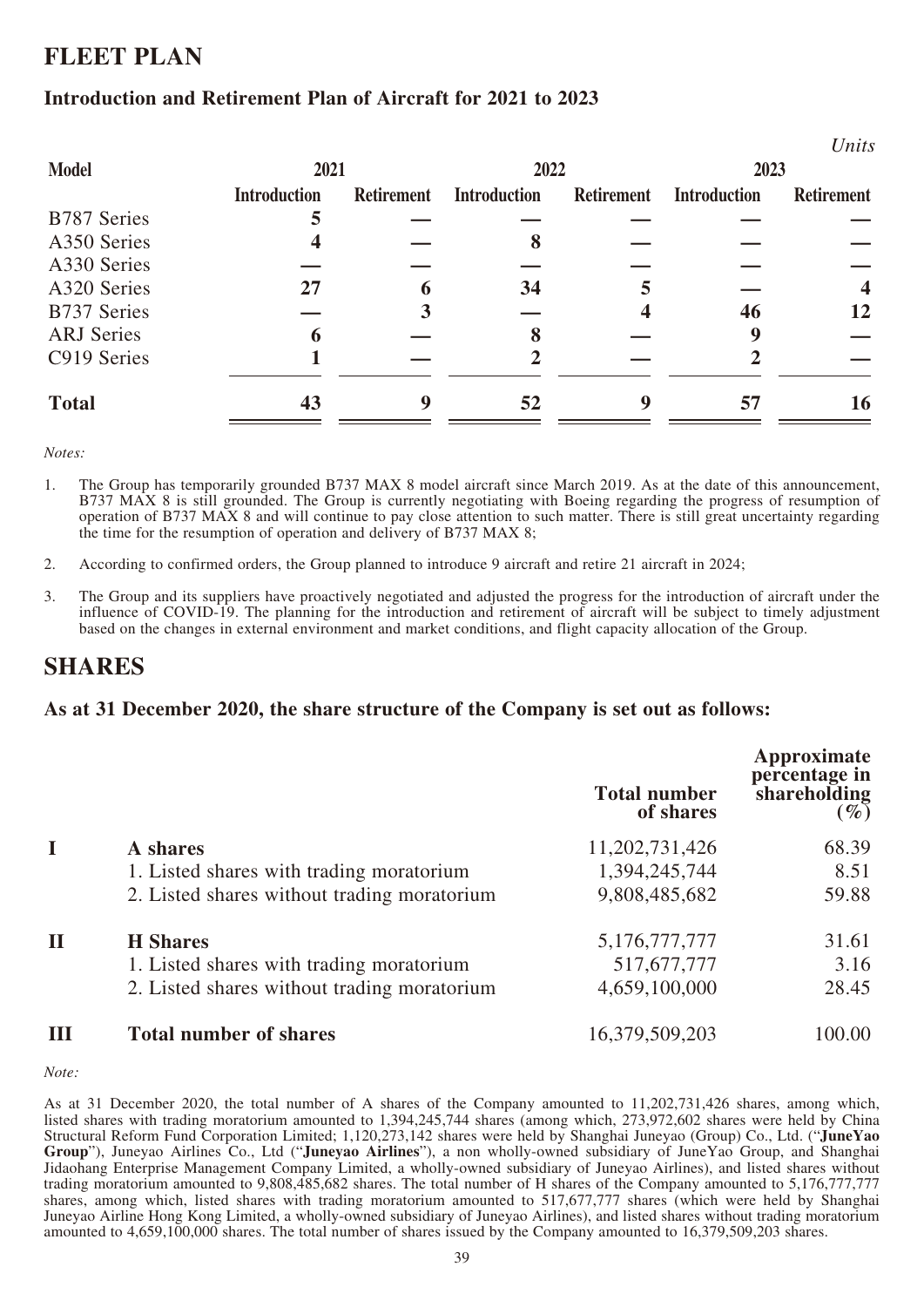# **SIGNIFICANT EVENTS**

## **1. Dividends**

On 30 March 2021, the Board considered and approved the 2020 profit distribution proposal in the second regular meeting in 2021, and recommended the Company not to distribute profit for 2020.

The independent non-executive directors of the Company consider that the Company's 2020 profit distribution proposal is in line with the objective situation of the Company, that the consideration procedures are legal and valid, and that the proposal is in line with the Company Law, the Securities Law, relevant laws and regulations of the CSRC and the Shanghai Stock Exchange and the relevant provisions of the articles of association of the Company. The proposal does not damage the interests of investors, especially the interests of small and medium shareholders. The independent non-executive directors of the Company agreed to submit the 2020 profit distribution proposal to the 2020 annual general meeting of the Company for consideration.

The aforesaid profit distribution proposal is subject to consideration and approval by the shareholders of the Company at the 2020 annual general meeting of the Company.

## **2. Purchase, Sale or Redemption of Securities**

During the financial year of 2020, neither the Company nor its subsidiaries purchased, sold or redeemed any of its listed securities ("**securities**" has the meaning ascribed thereto under Section 1 of Appendix 16 to the Rules Governing the Listing of Securities on The Stock Exchange of Hong Kong Limited (the "**Listing Rules**")).

## **3. Material Litigation**

As at 31 December 2020, the Group was not involved in any material litigation, arbitration or claim.

## **4. Corporate Governance**

The Board has reviewed the relevant provisions and corporate governance practices under the codes of corporate governance adopted by the Group, and is of the view that the Group's corporate governance practices for the year ended 31 December 2020 met the requirements under the code provisions in the Corporate Governance Code (the "**Code**").

Pursuant to the latest regulations promulgated by the CSRC, the Shanghai Stock Exchange and The Stock Exchange of Hong Kong Limited (the "**Hong Kong Stock Exchange**") and in line with the Company's development needs, the Company comprehensively reviewed the relevant regulations regarding the Board and securities affairs, revised the Company's information disclosure management system, insider's registration management system, external investment management regulations and derivative business risk management manual, and formulated the interim measures for compliance management, to effectively safeguard the standardised operation of the Company.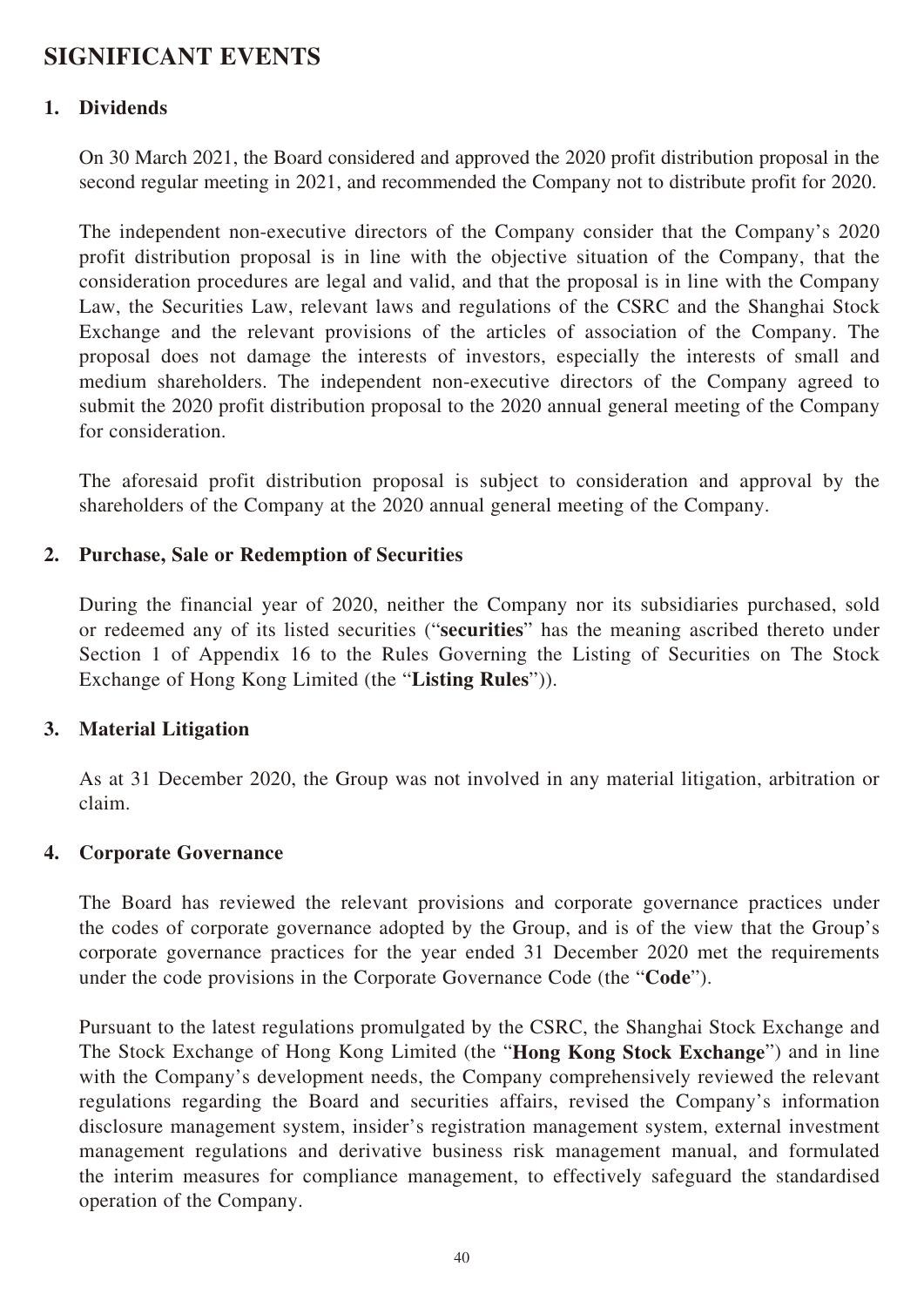To further strengthen the awareness of compliance among the directors, supervisors and senior management of the Company, and to enhance their understanding and application of the relevant rules, the Company has comprehensively reviewed and implemented written monitoring rules for listed companies promulgated by regulatory bodies including the CSRC, the Shanghai Stock Exchange, the Hong Kong Stock Exchange and the New York Stock Exchange, as well as the latest development of the relevant laws, rules and regulations regarding the duties and responsibilities of directors, supervisors and senior management of a listed company, and arranged training and learning sessions.

During the year ended 31 December 2020, the Company has adopted the Model Code for Securities Transactions by Directors of Listed Issuers (the "**Model Code**") as set out in Appendix 10 to the Listing Rules as the securities transactions code for the directors of the Company. Having made specific enquiries to all the directors of the Company, it is the Company's understanding that the directors of the Company have complied with the requirements as set forth in the Model Code regarding Directors' securities transactions.

## **5. Audit and Risk Management Committee**

The Audit and Risk Management Committee has reviewed with the management of the Company the accounting principles and methods adopted by the Company, and has discussed with the Board the internal controls and financial reporting issues, including a review of the consolidated results for the year ended 31 December 2020 prepared in accordance with IFRSs.

The Audit and Risk Management Committee has no disagreement with the accounting principles and methods adopted by the Company.

## **6. Changes in Personnel**

## *Appointment*

| <b>Name</b>  | Date of Appointment Reason for Change |                                                      | <b>Position</b>                                                                  |
|--------------|---------------------------------------|------------------------------------------------------|----------------------------------------------------------------------------------|
| Cheng Guowei | 15 January 2020                       | Appointed by the<br>Board                            | Vice president                                                                   |
| Liu Tiexiang | 29 April 2020                         | Appointed by the<br><b>Board</b>                     | Vice president                                                                   |
| Lin Wanli    | 29 April 2020                         | Appointed by the<br><b>Board</b>                     | Member of the<br>Planning and<br>Development<br>Committee of the<br><b>Board</b> |
| Zhou Qimin   | 28 August 2020                        | Appointed by the<br><b>Board</b>                     | Chief financial officer                                                          |
|              | 18 January 2021                       | Appointed by the<br>Board                            | Vice president                                                                   |
| Zhou Huaxin  | 10 December 2020                      | Elected at<br>the employee<br>representative meeting | Employee<br>representative<br>supervisor                                         |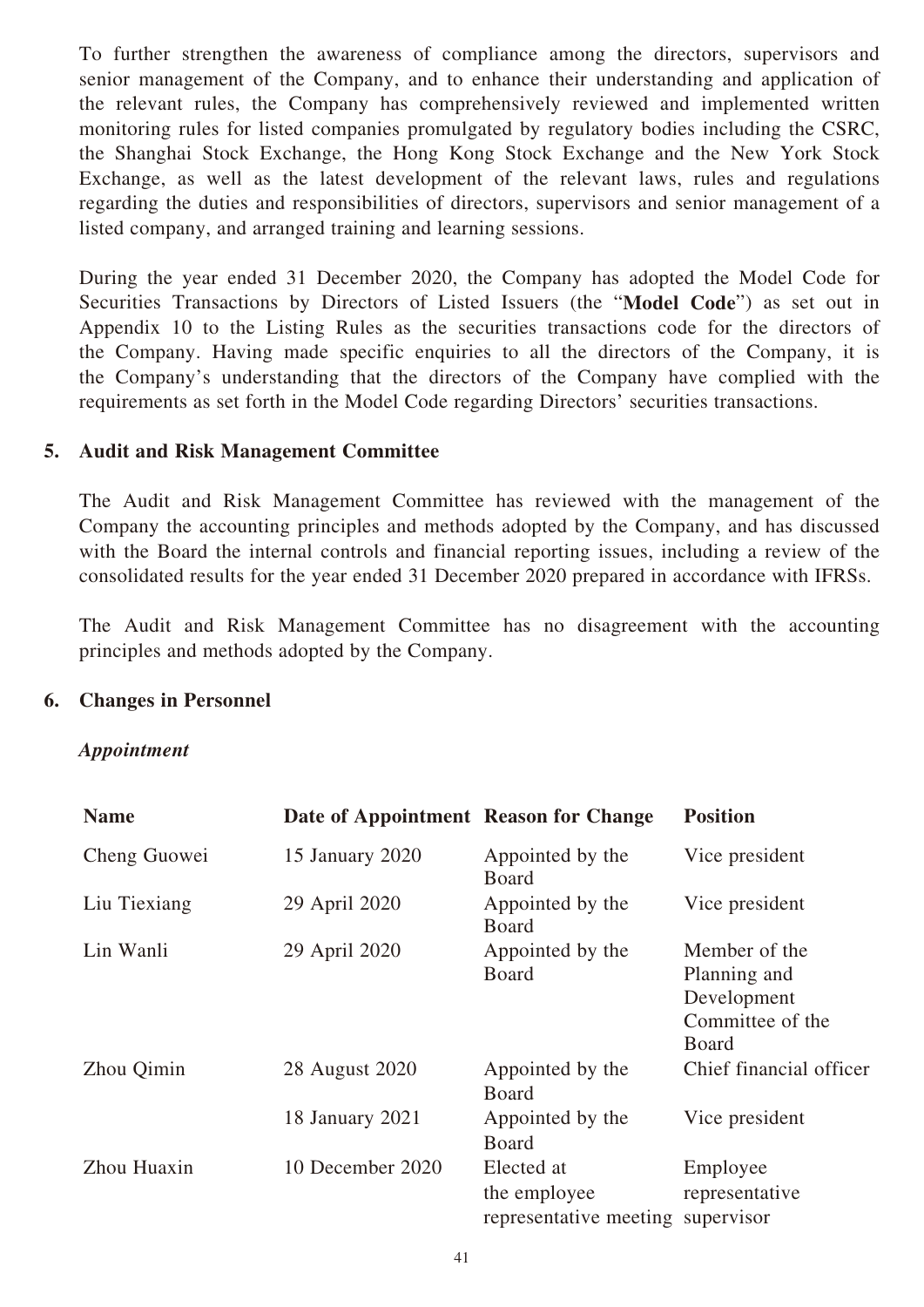| <b>Name</b>      | Date of Appointment Reason for Change |                                                      | <b>Position</b>                                                                         |
|------------------|---------------------------------------|------------------------------------------------------|-----------------------------------------------------------------------------------------|
| Jiang Jiang      | 28 December 2020                      | Elected at<br>the employee<br>representative meeting | Employee<br>representative director                                                     |
|                  | 26 January 2021                       | Appointed by the<br>Board                            | Member of the<br><b>Aviation Safety</b><br>and Environment<br>Committee of the<br>Board |
| Xi Sheng         | 18 January 2021                       | Appointed by the<br>Board                            | Vice president                                                                          |
| Dong Xuebo       | 26 January 2021                       | Appointed by the<br>Board                            | Member of the Audit<br>and Risk Management<br>Committee of the<br>Board                 |
| Cai Hongping     | 26 January 2021                       | Appointed by the<br>Board                            | Member of the<br>Planning and<br>Development<br>Committee of the<br>Board               |
| Guo Lijun        | 29 March 2021                         | Elected at the general<br>meeting                    | Supervisor                                                                              |
|                  |                                       | Appointed by<br>the Supervisory<br>Committee         | Chairman of<br>the Supervisory<br>Committee                                             |
| <b>Cessation</b> |                                       |                                                      |                                                                                         |
| <b>Name</b>      | <b>Date of Cessation</b>              | <b>Reason for Change</b>                             | <b>Position</b><br>resigned from                                                        |
| Wang Junjin      | 29 April 2020                         | Work arrangement                                     | Member of the<br>Planning and<br>Development<br>Committee of the<br>Board               |
|                  | 29 April 2020                         | Work arrangement                                     | Member of the<br>Nomination and<br>Remuneration<br>Committee of the<br>Board            |
|                  | 30 December 2020                      | Work arrangement                                     | Director                                                                                |
| Wu Yongliang     | 28 August 2020                        | Work arrangement                                     | Vice president<br>Chief financial officer                                               |
| Gao Feng         | 10 December 2020                      | Work arrangement                                     | Employee<br>representative<br>supervisor                                                |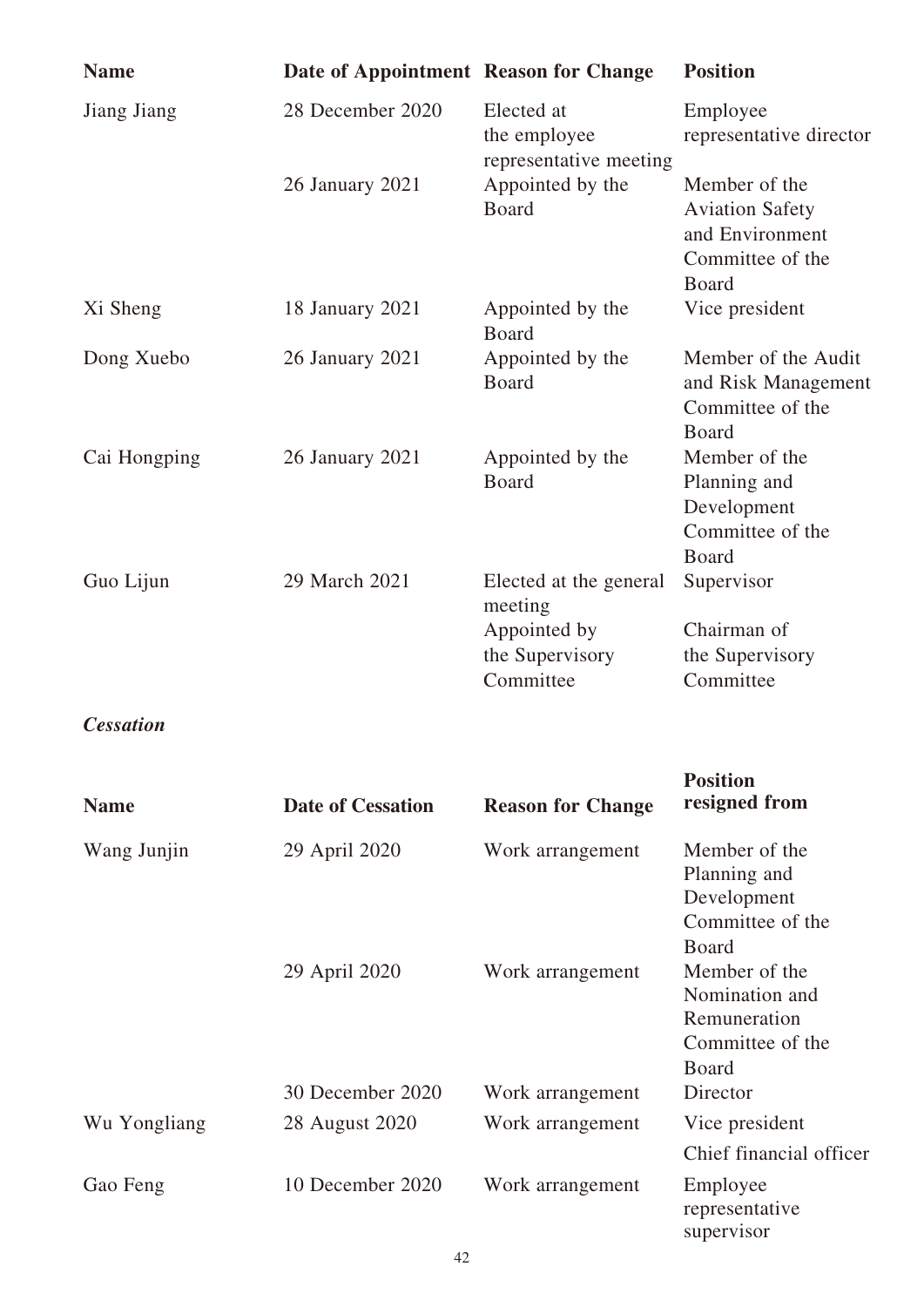| <b>Name</b> | <b>Date of Cessation</b> | <b>Reason for Change</b> | <b>Position</b><br>resigned from                                                                                                                                                                                                                                                             |
|-------------|--------------------------|--------------------------|----------------------------------------------------------------------------------------------------------------------------------------------------------------------------------------------------------------------------------------------------------------------------------------------|
| Yuan Jun    | 28 December 2020         | Retirement               | Employee<br>representative director<br>Member of the<br><b>Aviation Safety</b><br>and Environment<br>Committee of the<br><b>Board</b>                                                                                                                                                        |
| Lin Wanli   | 28 December 2020         | Work relocation          | Independent non-<br>executive director<br>Member of the Audit<br>and Risk Management<br>Committee of the<br><b>Board</b><br>Member of the<br>Planning and<br>Development<br>Committee of the<br><b>Board</b><br>Member of the<br>Nomination and<br>Remuneration<br>Committee of the<br>Board |
| Jiang Jiang | 18 January 2021          | Work relocation          | Vice president                                                                                                                                                                                                                                                                               |
| Xi Sheng    | 18 January 2021          | Work relocation          | Chairman of<br>the Supervisory<br>Committee<br>Supervisor                                                                                                                                                                                                                                    |

*Note:* Lin Wanli has served as an external director of CEA Holding since 28 December 2020.

For details, please refer to the announcements of the Company published on the website of the Hong Kong Stock Exchange on 15 January, 29 April, 28 August, 10 December, 28 December and 30 December 2020, and 18 January, 26 January and 29 March 2021.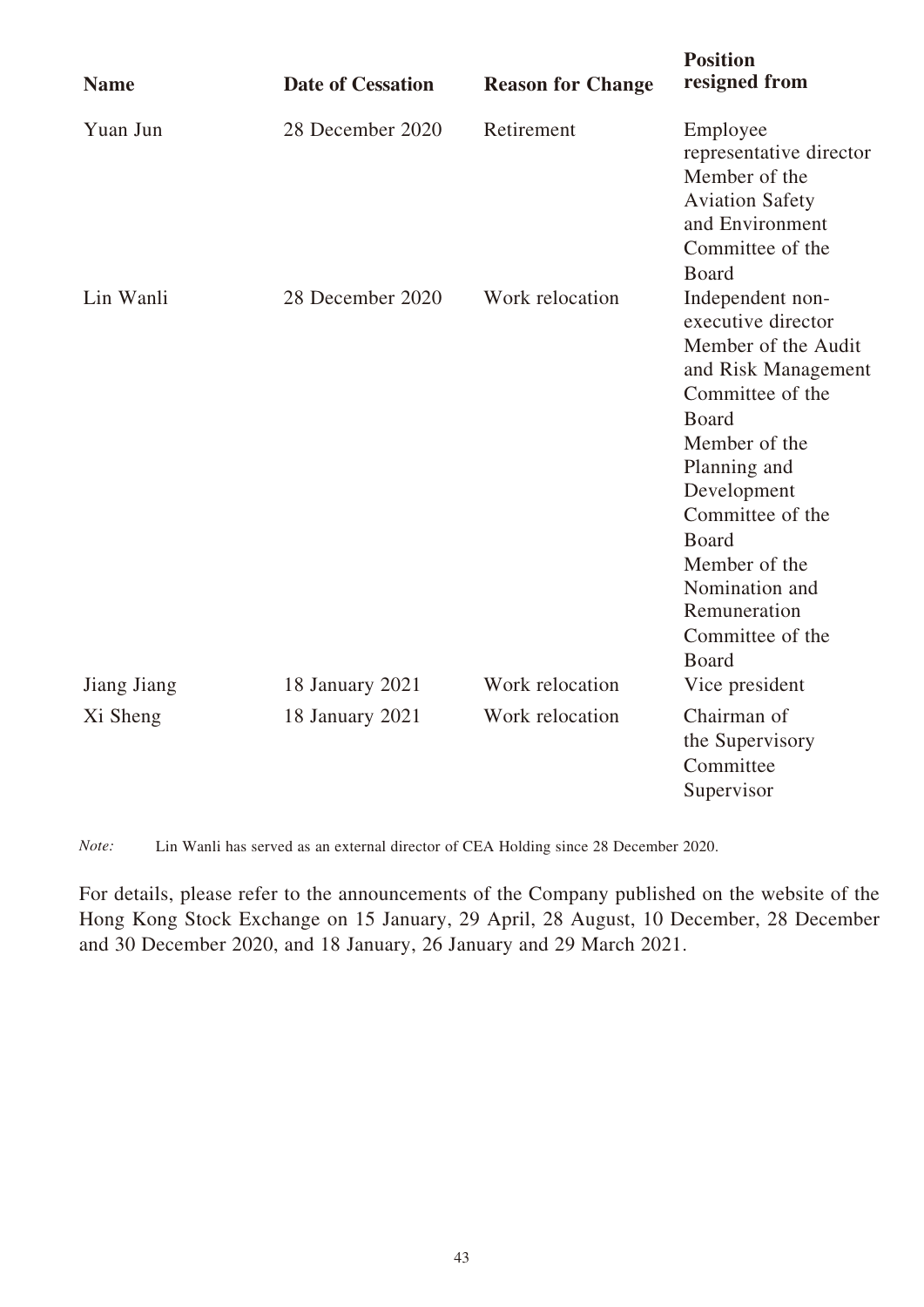**7. Change of Particulars of Directors or Supervisors under Rule 13.51B(1) of the Listing Rules**

| <b>Name</b>  | Name of corporate<br>shareholders or other<br>entities                                            | Position(s) held                                  | Date of<br>appointment | Date of<br>cessation |
|--------------|---------------------------------------------------------------------------------------------------|---------------------------------------------------|------------------------|----------------------|
| Li Yangmin   | <b>China Eastern Airlines</b><br><b>Technology Application</b><br>Research Center Co.,<br>Limited | Executive director                                | January 2018           | December 2020        |
| Cai Hongping | <b>BYD Company</b><br>Limited                                                                     | Independent director                              | September 2020         |                      |
| Jiang Jiang  | <b>CEA Holding</b>                                                                                | Chairman of the<br>labour union                   | November 2020          |                      |
|              | China Eastern Airlines<br>Wuhan Limited                                                           | Chairman                                          | May 2019               | February 2021        |
| Fang Zhaoya  | China Eastern<br>Airlines Technology<br><b>Application Research</b><br>Center Co., Limited        | Director                                          | December 2020          |                      |
| Zhou Huaxin  | <b>CEA Holding</b>                                                                                | Head of group work<br>department                  | September 2020         |                      |
|              | Shanghai Airlines Co.,<br>Limited                                                                 | Supervisor                                        | September 2020         |                      |
|              | China Eastern Airlines<br>Yunnan Co., Limited                                                     | Supervisor                                        | October 2020           |                      |
|              | <b>China Eastern Airlines</b><br>Wuhan Limited                                                    | Chairman of<br>the supervisory<br>committee       | December 2020          |                      |
| Xi Sheng     | <b>CEA Holding</b>                                                                                | General manager of<br>audit department            | December 2018 May 2020 |                      |
|              | <b>China Eastern Airlines</b><br>Jiangsu Co., Limited                                             | Chairman                                          | January 2020           |                      |
|              | <b>Eastern Aviation</b><br>Import & Export<br>Co., Ltd.                                           | Chairman                                          | April 2020             |                      |
| Zhou Qimin   | <b>CEA Holding</b>                                                                                | Member of party<br>committee, chief<br>accountant | <b>July 2020</b>       |                      |
|              | China Eastern Airlines Chairman<br>Yunnan Co., Limited                                            |                                                   | September 2020         |                      |
|              | <b>Sichuan Airlines</b><br><b>Corporation Limited</b>                                             | Vice chairman                                     | September 2020         |                      |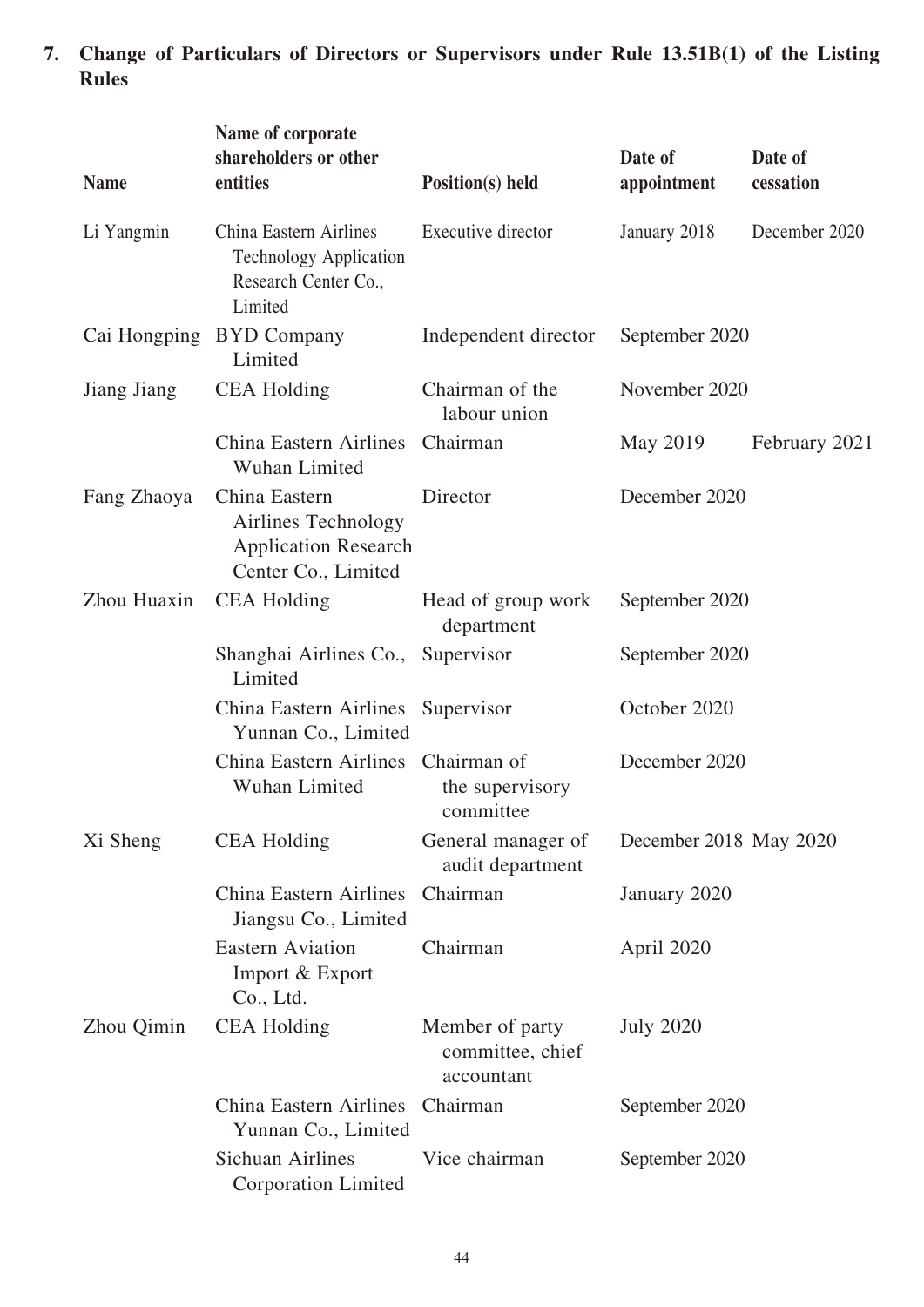| <b>Name</b>              | Name of corporate<br>shareholders or other<br>entities                                     | Position(s) held                                           | Date of<br>appointment | Date of<br>cessation |
|--------------------------|--------------------------------------------------------------------------------------------|------------------------------------------------------------|------------------------|----------------------|
|                          | Eastern Air Overseas<br>(Hong Kong) Co., Ltd.                                              | Chairman                                                   | October 2020           |                      |
|                          | Eastern Air Group<br>Finance Co., Ltd.                                                     | Chairman                                                   | November 2020          |                      |
|                          | China National<br><b>Aviation Corporation</b><br>(Hong Kong) Limited                       | Vice chairman                                              | December 2020          |                      |
| Feng Dehua               | Eastern Logistics                                                                          | Chairman                                                   | February 2020          |                      |
|                          | <b>China United Airlines</b>                                                               | Executive director                                         | August 2019            | February 2020        |
| Cheng Guowei CEA Holding |                                                                                            | Safety director                                            | February 2020          |                      |
|                          | <b>China Eastern Airlines</b><br>Technology Co.,<br>Limited                                | Executive director,<br>secretary of the party<br>committee | March 2020             |                      |
|                          | Shanghai Technologies Chairman of the board January 2020<br>Aerospace Co., Ltd.            | of directors                                               |                        |                      |
|                          | Shanghai Pratt &<br><b>Whitney Aircraft</b><br><b>Engine Maintenance</b><br>Co., Ltd.      | Chairman                                                   | March 2020             |                      |
| Liu Tiexiang             | <b>CEA Holding</b>                                                                         | Vice president,<br>member of the party<br>committee        | March 2020             |                      |
|                          | Shanghai Airlines Co., Chairman<br>Limited                                                 |                                                            | <b>June 2020</b>       |                      |
|                          | China Eastern<br>Airlines Technology<br><b>Application Research</b><br>Center Co., Limited | Chairman                                                   | December 2020          |                      |
| Wang Junjin              | Anhui Taolu New<br><b>Materials Research</b><br>Institute Co., Ltd.                        | Chairman, general<br>manager                               | December 2020          |                      |
| Yuan Jun                 | <b>CEA Holding</b>                                                                         | Chairman of the<br>labour union                            | May 2018               | May 2020             |
|                          | <b>China Eastern Airlines</b><br>Wuhan Limited                                             | Chairman of<br>the supervisory<br>committee                | <b>July 2018</b>       | December 2020        |
| Gao Feng                 | China Eastern Airlines Supervisor<br>Yunnan Co., Limited                                   |                                                            | <b>July 2018</b>       | October 2020         |
|                          | Shanghai Airlines Co., Supervisor<br>Limited                                               |                                                            | January 2019           | September 2020       |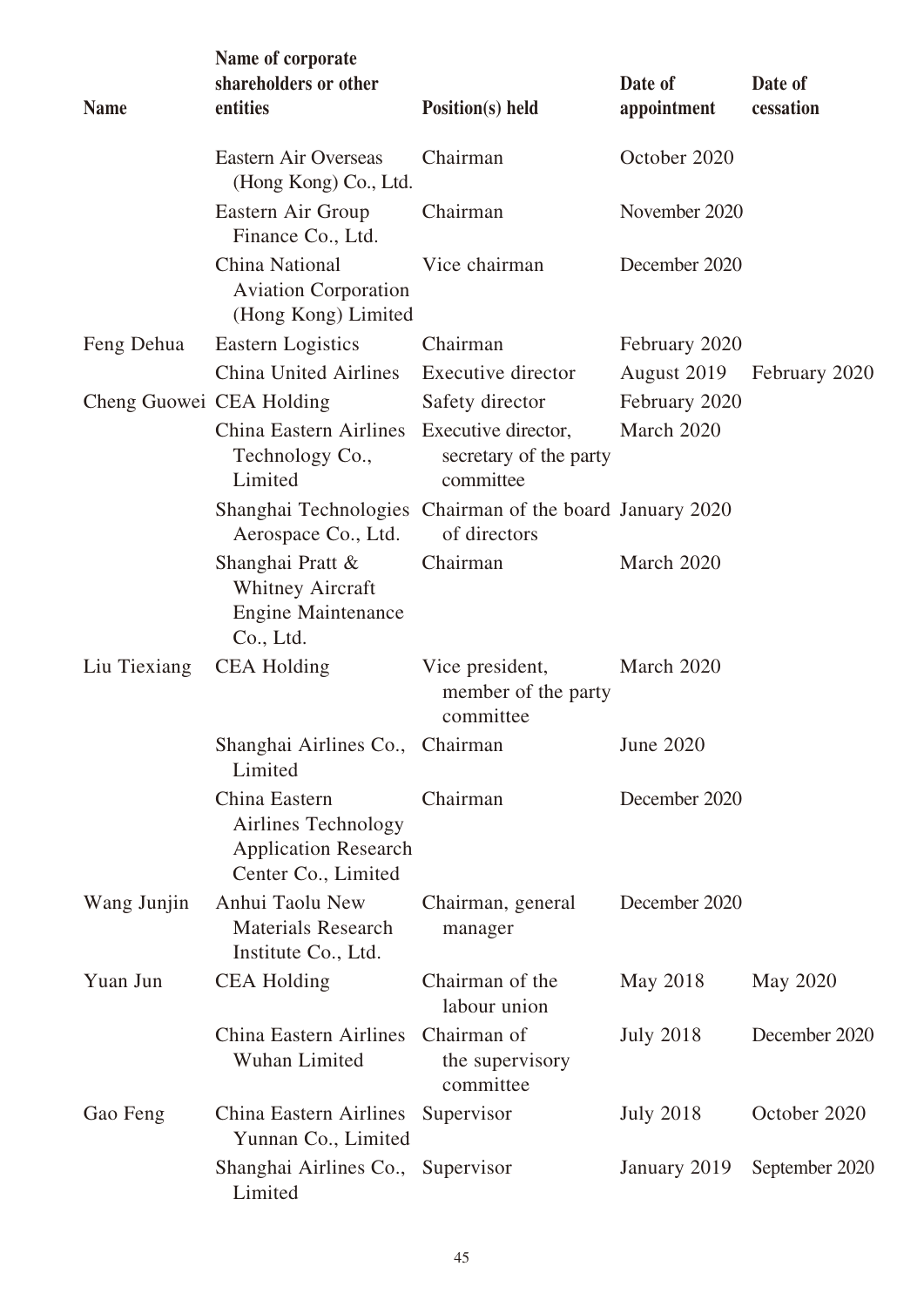| <b>Name</b>              | Name of corporate<br>shareholders or other<br>entities               | <b>Position(s)</b> held                             | Date of<br>appointment  | Date of<br>cessation |
|--------------------------|----------------------------------------------------------------------|-----------------------------------------------------|-------------------------|----------------------|
| Wu Yongliang CEA Holding |                                                                      | Vice president,<br>member of the party<br>committee | November 2017 July 2020 |                      |
|                          |                                                                      | Chief accountant                                    | June 2018               | <b>July 2020</b>     |
|                          | Eastern Air Overseas<br>(Hong Kong) Co.,<br>Ltd.                     | Chairman                                            | June 2011               | October 2020         |
|                          | Shanghai Airlines Co., Executive director<br>Limited                 |                                                     | January 2018            | <b>June 2020</b>     |
|                          | China Eastern Airlines Chairman<br>Yunnan Co., Limited               |                                                     | April 2018              | September 2020       |
|                          | China National<br><b>Aviation Corporation</b><br>(Hong Kong) Limited | Vice chairman                                       | <b>June 2018</b>        | December 2020        |
|                          | Sichuan Airlines<br><b>Corporation Limited</b>                       | Vice chairman                                       | August 2019             | September 2020       |

## **8. 2020 Annual General Meeting**

The notice convening the 2020 annual general meeting, containing details of the date, time and location of the 2020 annual general meeting as well as the period and procedures of the closure of register of members, will be published and dispatched to shareholders of the Company in due course.

## **9. Miscellaneous**

The Company wishes to highlight the following information:

1. On 28 August 2020, at the 2020 fourth regular meeting of the Board, the Board considered and approved the resolution regarding the daily connected transactions in relation to the catering, aircraft on-board supplies support and related services, agreed to the business plan that the Company shall engage China Eastern Air Catering Investment Co., Ltd. ("**Eastern Air Catering**") for the centralised procurement of the catering, aircraft onboard supplies support and related services, agreed that the Company and Eastern Air Catering shall enter into the relevant framework agreement and carry out the transactions thereunder, and agreed to the caps of the daily connected transaction amount of catering and aircraft on-board supplies support between the Company and Eastern Air Catering from each year of 2021 to 2023. Such resolution has been considered and approved at the 2020 first extraordinary general meeting of the Company. For details, please refer to the announcements and circular of the Company published on the website of the Hong Kong Stock Exchange on 28 August, 29 October and 18 November 2020.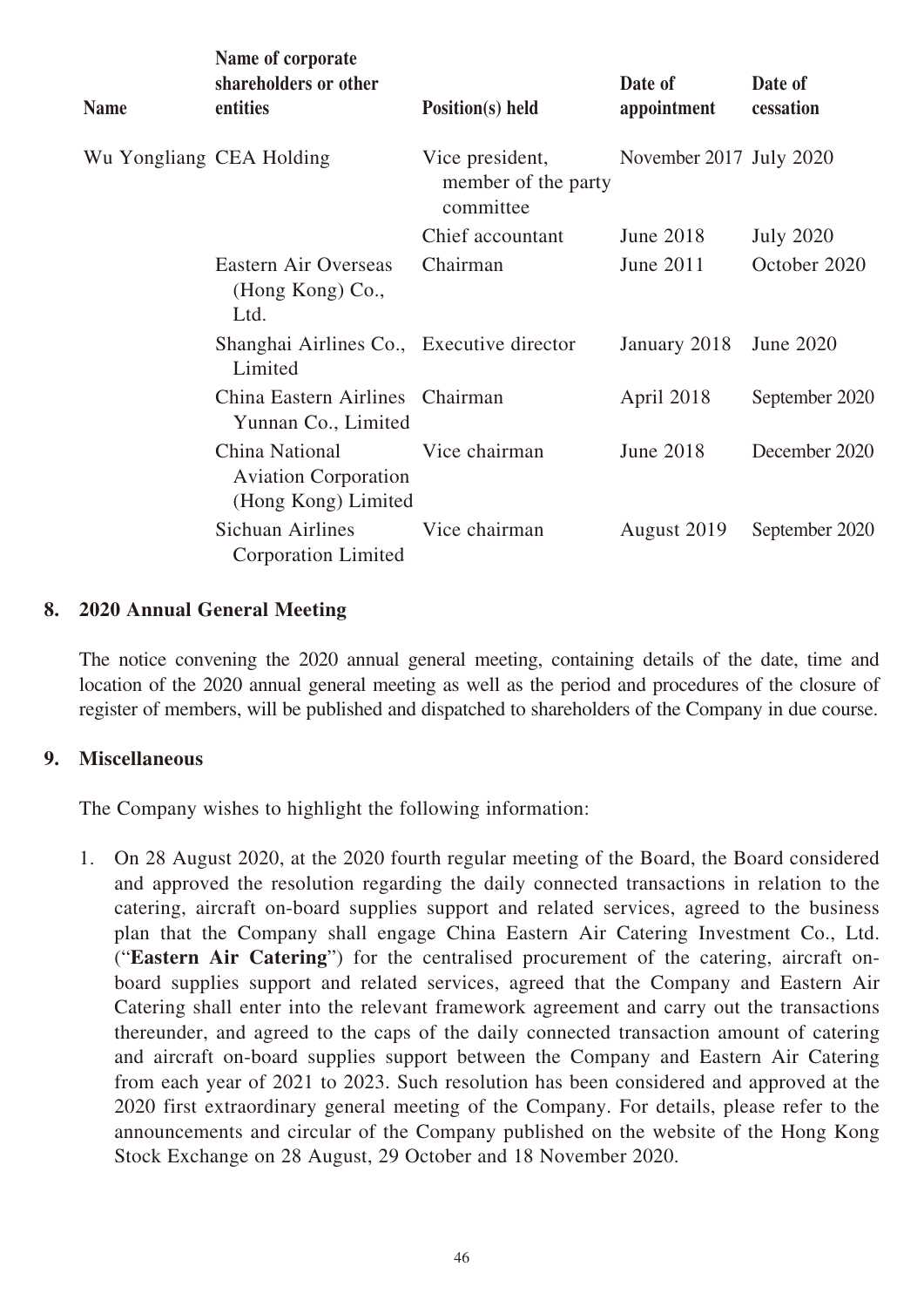- 2. On 29 September 2020, at the fourth ordinary meeting of the ninth session of the Board, the Board considered and approved the resolution regarding the exclusive operation agreement of passenger aircraft cargo business of the Company and the transactions thereunder, agreed that the "passenger aircraft bellyhold space contractual operation proposal" between the Company and China Cargo Airlines Co., Limited ("**China Cargo Airlines**") shall be adjusted to the "passenger aircraft cargo business exclusive operation proposal", agreed that the Company and China Cargo Airlines shall enter into the relevant passenger aircraft cargo business exclusive operation agreement and carry out the transactions thereunder, and agreed to the caps of the daily connected transaction amount of passenger aircraft cargo business exclusive transportation services between the Company and China Cargo Airlines from each year of 2020 to 2022. Such resolution has been considered and approved at the 2020 first extraordinary general meeting of the Company. For details, please refer to the announcements and circular of the Company published on the website of the Hong Kong Stock Exchange on 29 September, 29 October and 18 November 2020.
- 3. On 2 February 2021, at the ninth ordinary meeting of the ninth session of the Board, the Board considered and approved the relevant resolution regarding the non-public issuance of A shares, pursuant to which, the Company shall non-publicly issue A shares to CEA Holding, its controlling shareholder, with amount of proceeds not exceeding RMB10.828 billion. Such resolution has been considered and approved at the 2021 first extraordinary general meeting of the Company. For details, please refer to the announcements and circular of the Company published on the website of the Hong Kong Stock Exchange on 2 February, 23 February and 29 March 2021.
- 4. The estimated transaction caps for the continuing connected transactions, which were considered and approved by the Board and at the general meetings of the Company, and their actual amounts incurred up to 31 December 2020, are set out as follows:

*Unit: RMB thousand*

| <b>Transaction item</b>                          | <b>Actual amount</b><br>incurred in 2020 | <b>Annual caps</b><br>for connected<br>transactions in<br>2020 |
|--------------------------------------------------|------------------------------------------|----------------------------------------------------------------|
| <b>Financial services</b>                        |                                          |                                                                |
| — maximum balance of deposit                     | 7,250,257                                | 12,000,000                                                     |
| — maximum balance of loans                       |                                          |                                                                |
| (pursuant to the Rules Governing)                |                                          |                                                                |
| the Listing of Stocks on the Shanghai            |                                          |                                                                |
| Stock Exchange)                                  | 4,000,000                                | 12,000,000                                                     |
| Catering related services                        |                                          |                                                                |
| — receiving services                             | 811,812                                  | 2,000,000                                                      |
| — providing services                             | 15,406                                   | 80,000                                                         |
| Complementary services                           |                                          |                                                                |
| - total amount payable                           | 438,964                                  | 1,380,000                                                      |
| — total value of right-of-use assets $^{Note 1}$ | 142,559                                  | 1,927,000                                                      |
| Import and export services                       | 131,862                                  | 730,000                                                        |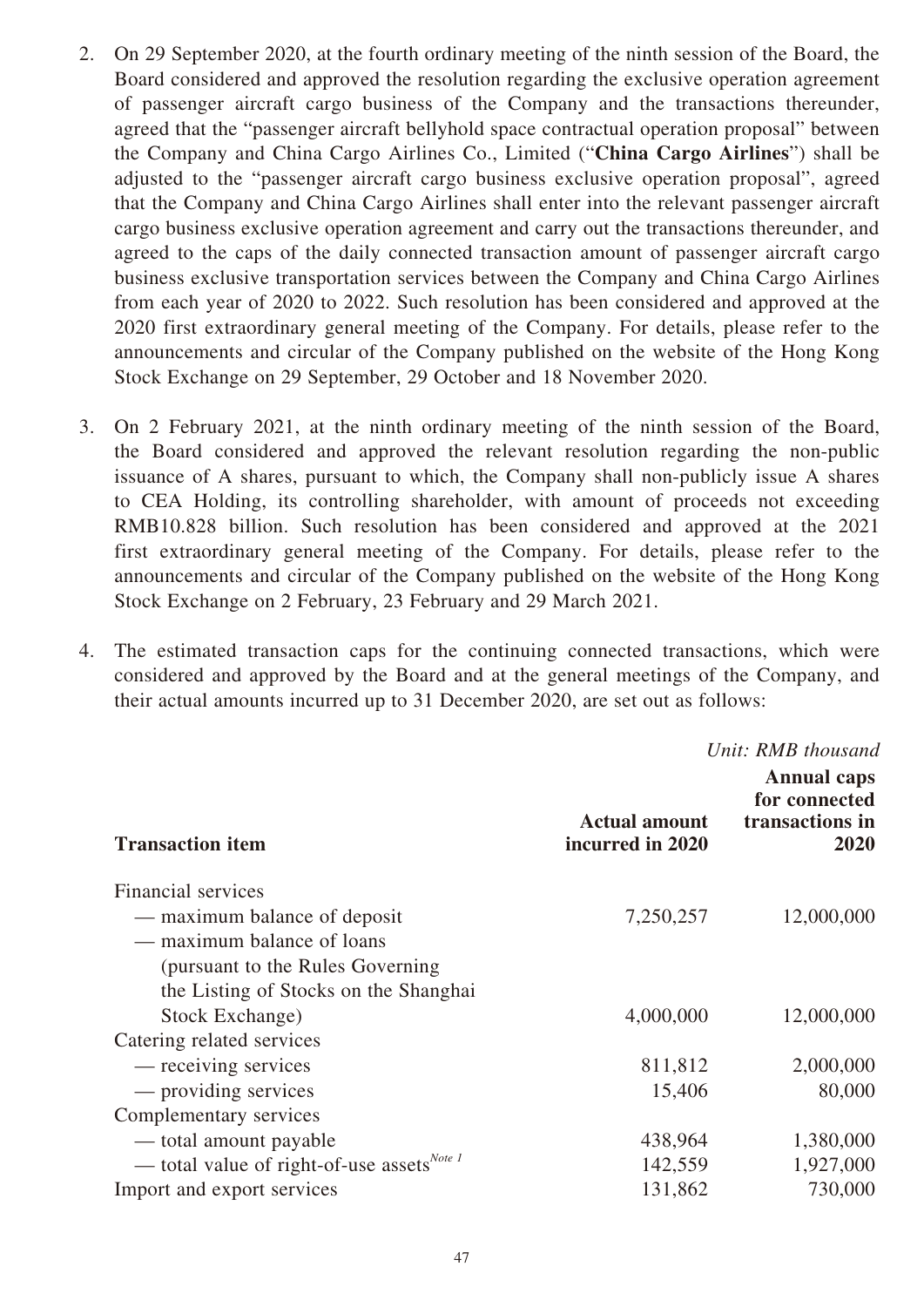|                                                        |                                          | <b>Annual caps</b><br>for connected |
|--------------------------------------------------------|------------------------------------------|-------------------------------------|
| <b>Transaction item</b>                                | <b>Actual amount</b><br>incurred in 2020 | transactions in<br>2020             |
| Properties leasing and construction and                |                                          |                                     |
| management agency services                             |                                          |                                     |
| — total amount payable                                 | 147,112                                  | 280,000                             |
| - total value of right-of-use assets <sup>Note 2</sup> | 106,344                                  | 541,000                             |
| Advertising agency by mandate services                 | 25,832                                   | 70,000                              |
| Aircraft finance lease services                        |                                          |                                     |
| — total rent and arrangement fee $^{Note 3}$           |                                          | USD3,486 million                    |
|                                                        |                                          | 5,531,711 or equivalent RMB         |
| — total value of right-of-use assets <sup>Note 4</sup> | 4,911,499                                | 13,802,000                          |
| Aircraft operating lease services                      |                                          |                                     |
| — annual rent <sup>Note 5</sup>                        | 391,873                                  | 581,000                             |
| — total rent <sup>Note 6</sup>                         |                                          | 2,450,000                           |
| — total value of right-of-use assets <sup>Note 7</sup> |                                          | 2,187,000                           |
| Freight logistics support services                     |                                          |                                     |
| (the Group provides services to                        |                                          |                                     |
| Eastern Logistics)                                     | 184,647                                  | 300,000                             |
| Cargo terminal business support services               |                                          |                                     |
| (Eastern Logistics provides services                   |                                          |                                     |
| to the Group)                                          | 286,200                                  | 550,000                             |
| Passenger aircraft cargo business exclusive            |                                          |                                     |
| operation services                                     | 4,894,890                                | 4,900,000                           |
| Air France-KLM aviation transportation                 |                                          |                                     |
| cooperation and support services                       |                                          |                                     |
| (pursuant to the Rules Governing the Listing)          |                                          |                                     |
| of Stocks on the Shanghai Stock Exchange)              |                                          |                                     |
| — amount received                                      | 104,788                                  | 1,260,000                           |
| — amount paid                                          | 221,068                                  | 780,000                             |
| Aviation information technology services               |                                          |                                     |
| (pursuant to the Rules Governing the Listing)          |                                          |                                     |
| of Stocks on the Shanghai Stock Exchange)              | 551,766                                  | 1,360,000                           |
|                                                        |                                          |                                     |

*Note 1*: Actual amount incurred in 2020 for complementary services represents the total value of right-of-use assets for vehicle and equipment leasing under complementary services at the end of 2020;

*Note 2:* Actual amount incurred in 2020 for properties leasing and construction and management agency services represents the total value of right-of-use assets for properties leasing under properties leasing and construction and management agency services at the end of 2020;

*Note 3:* Actual amount incurred in 2020 for aircraft finance lease services represents the total rent (principal and interest) plus service charge for the new finance lease aircraft in 2020;

*Note 4:* Actual amount incurred in 2020 for aircraft finance lease services represents the total value of right-of-use assets for the new finance lease aircraft in 2020;

*Note 5:* Actual amount incurred in 2020 for aircraft operating lease services represents the total rent paid in 2020 for the operating lease aircraft and engines;